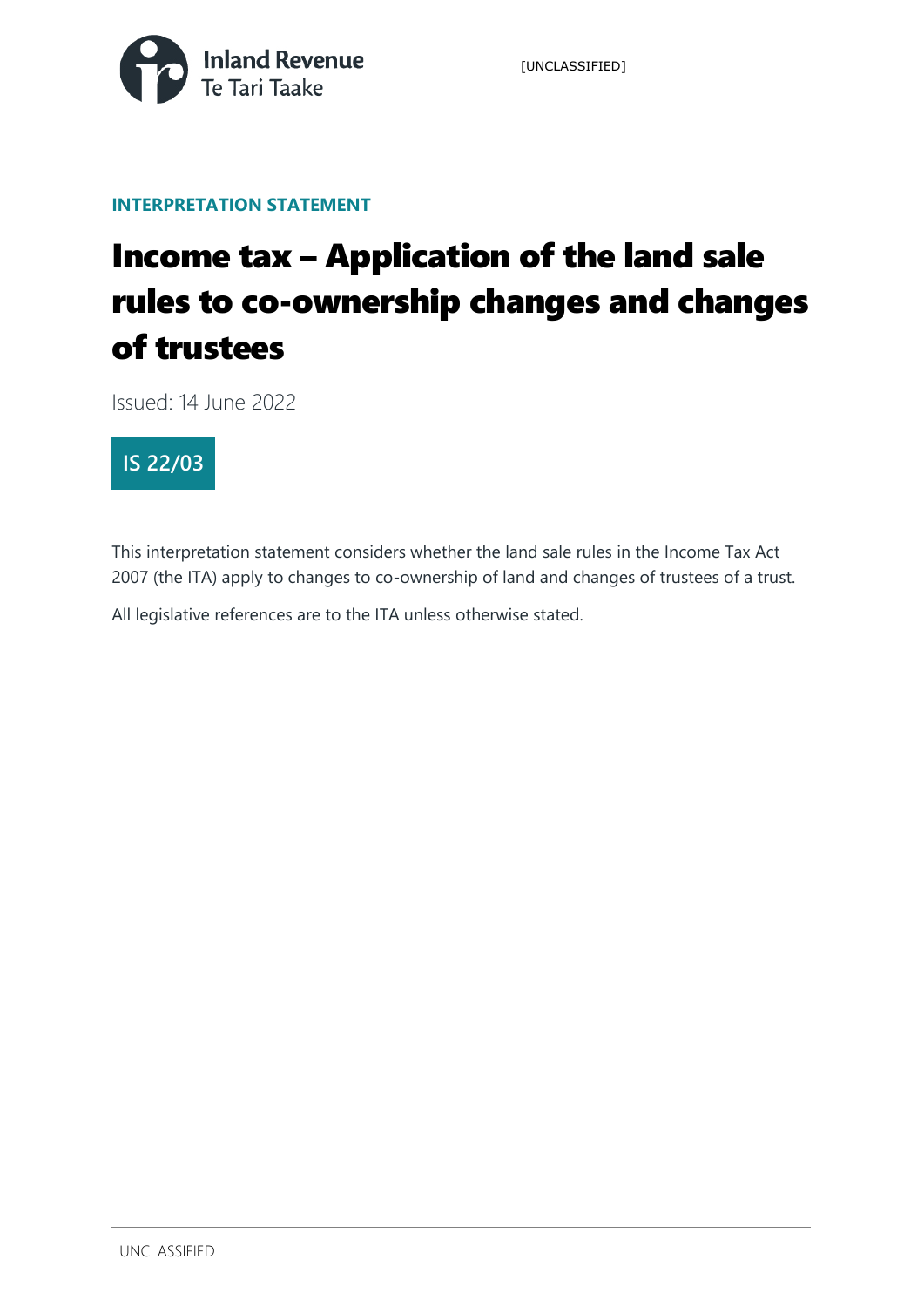



# Table of Contents

| What is the ordinary meaning of "dispose" and what does the case law say?12                                                                               |
|-----------------------------------------------------------------------------------------------------------------------------------------------------------|
| Is there a disposal in even the broadest sense where the form of co-ownership<br>changes but the proportional shares or notional shares do not change? 14 |
| Does the context of the land sale rules suggest a particular meaning of "disposal"?17                                                                     |
|                                                                                                                                                           |
| Is there a "disposal" when the form of co-ownership changes, but the proportional or                                                                      |
|                                                                                                                                                           |
| Is there a "disposal" when the parties' proportional or notional shares change?26                                                                         |
|                                                                                                                                                           |
|                                                                                                                                                           |
|                                                                                                                                                           |
| Is there a "disposal" when land is transferred on a change of trustees of a trust?31                                                                      |
|                                                                                                                                                           |
|                                                                                                                                                           |
|                                                                                                                                                           |
|                                                                                                                                                           |
|                                                                                                                                                           |
|                                                                                                                                                           |
|                                                                                                                                                           |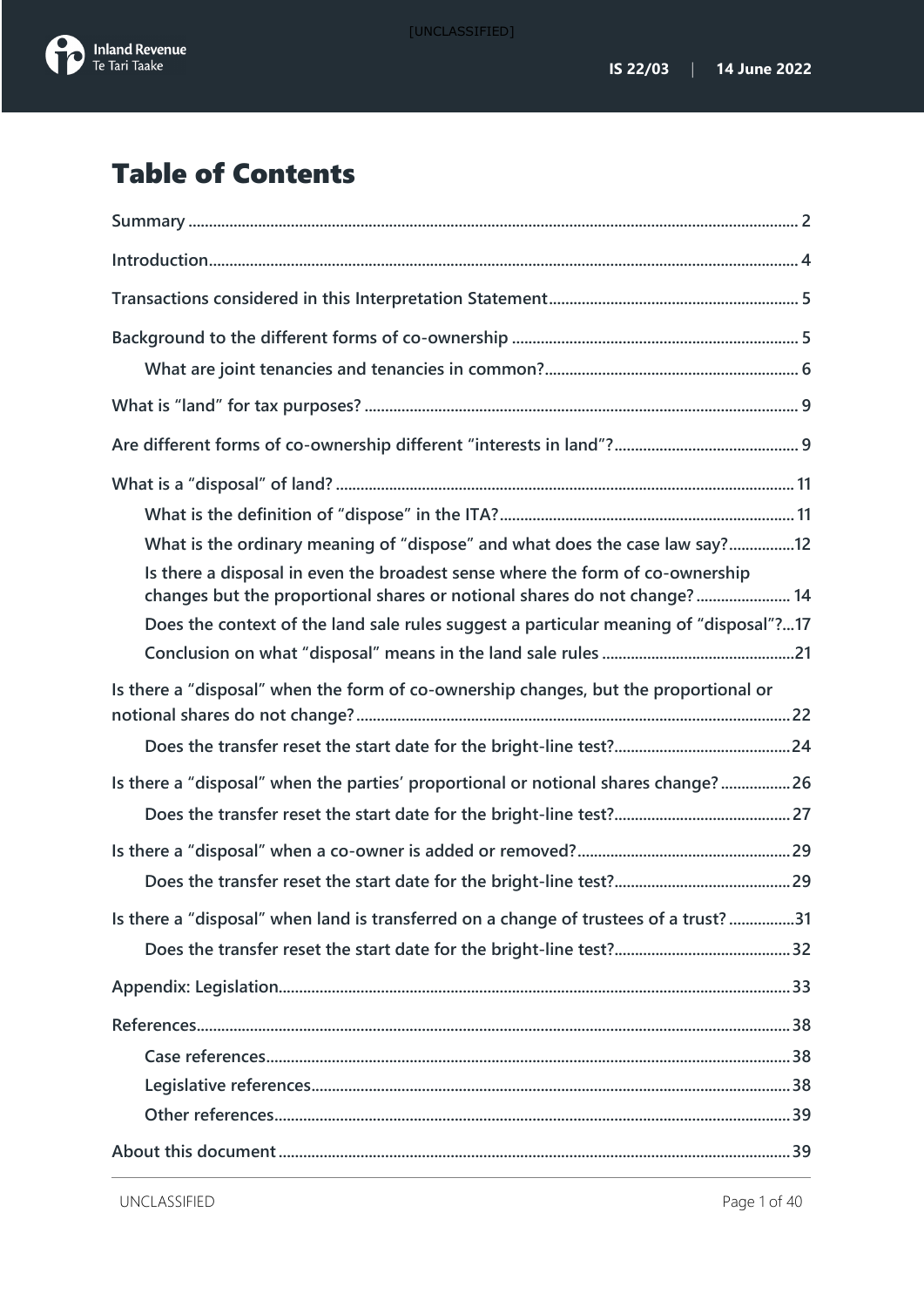# <span id="page-2-0"></span>**Summary**

- 1. This Interpretation Statement considers whether the land sale rules in the ITA (ss CB 6A to CB 15 and CZ 39) apply to changes to co-ownership of land and changes of trustees of a trust.
- <span id="page-2-4"></span>2. This Interpretation Statement concludes that the ordinary meaning, case law and legislative history and context indicate that "disposal" in the land sale rules:
	- requires complete alienation of the land by the disposer the land must be 'got rid of' by the person;<sup>[1](#page-2-1)</sup>
	- requires dealing with the land so that one person loses ownership of the land and another $2$  gains it (or gains a corresponding interest in respect of the same underlying land).

As such, in the Commissioner's view, "disposal" in the land sale rules **does not include** transfers to self (in the same capacity).<sup>[3](#page-2-3)</sup>

- 3. In terms of the transactions considered in this Interpretation Statement, this means that:
	- A change to the form of co-ownership, where the proportional shares or notional shares do not change, will not be a "disposal" for the purposes of the land sale rules.
	- **If there is a transfer between co-owners where neither's interest is fully alienated** but the proportional share or notional share of a co-owner is reduced, there would be a "disposal" for the purposes of the land sale rules by that person to the extent their interest is reduced. This is because while they have not fully alienated the whole estate or interest they had in the land, they have fully alienated part of their interest in land.
	- If there is a transfer that adds a new co-owner, there would be a "disposal" for the purposes of the land sale rules to the extent the share (or notional share) of the original owner(s) in the land is reduced.

<span id="page-2-1"></span><sup>1</sup> Though this does not mean there could not be a deemed disposal, applying the *Sharkey v Wernher* principle – see further footnote [42](#page-21-1) on page [20.](#page-21-2)

<span id="page-2-2"></span><sup>&</sup>lt;sup>2</sup> Which would include the same person in a different capacity.

<span id="page-2-3"></span><sup>&</sup>lt;sup>3</sup> But again, see footnote [42](#page-21-1) on page [20.](#page-21-2)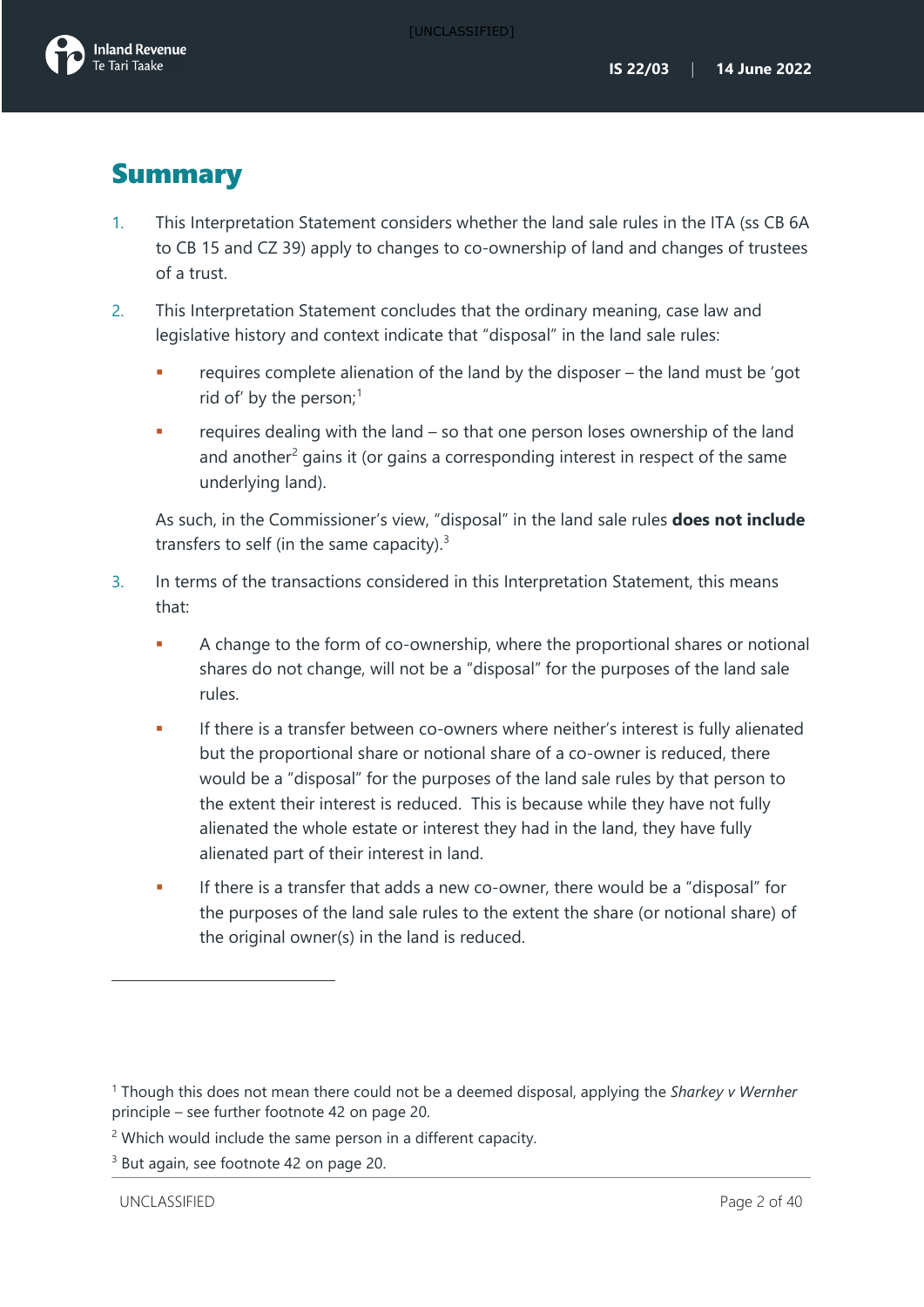[UNCLASSIFIED]

- **If there is a transfer that removes a co-owner, there would be a "disposal" by the** departing co-owner of their share (or notional share) in the land.
- A transfer of land on a change of trustees of a trust will not be a disposal for the purposes of the land sale rules. The ITA treats all of the trustees of a trust as essentially a single person, and "disposal" in the land sale rules does not include transfers to self (in the same capacity).
- 4. Table 1 below sets out examples of these conclusions:

|  |  |  | Table 1 - Is there a "disposal" for the purposes of the land sale rules? |
|--|--|--|--------------------------------------------------------------------------|
|--|--|--|--------------------------------------------------------------------------|

| <b>Example scenario</b>                                                                                                                                                                                                                     | Is there a "disposal" for the purposes of<br>the land sale rules?                                                                       |
|---------------------------------------------------------------------------------------------------------------------------------------------------------------------------------------------------------------------------------------------|-----------------------------------------------------------------------------------------------------------------------------------------|
| Change to form of co-ownership only<br>A change to co-ownership from 50:50 tenants in<br>common to joint tenants, or vice versa (same two<br>owners).                                                                                       | No.                                                                                                                                     |
| Change to proportionality of co-ownership<br>A change to co-ownership from A and B as either<br>50:50 tenants in common or joint tenants to tenants<br>in common, A as to 25%, B as to 75%.                                                 | Yes - disposal by A of an interest in the land<br>as to 25%.                                                                            |
| Addition of a co-owner<br>A change to co-ownership from A and B as equal co-<br>owners (either joint tenants or 50:50 tenants in<br>common) to A, B and C as equal co-owners (either<br>joint tenants or tenants in common as to 1/3 each). | Yes – disposal by A of a $\frac{1}{6}$ interest in the land<br>to C, and disposal by B of a $\frac{1}{6}$ interest in the<br>land to C. |
| Removal of a co-owner<br>A change to co-ownership from A, B and C as equal<br>co-owners (either joint tenants or tenants in common<br>as to 1/3 each) to A and B as equal co-owners (either<br>joint tenants or 50:50 tenants in common).   | Yes - disposal by C of a 1/6 interest in the land<br>to A, and disposal by C of a 1/6 interest in the<br>land to B.                     |
| Transfer of land on change of trustee<br>Transfer of land to reflect that there has been a<br>change of trustees of a trust which owns the land.                                                                                            | No.                                                                                                                                     |

5. By way of summary, the main reasons for the above conclusions are that: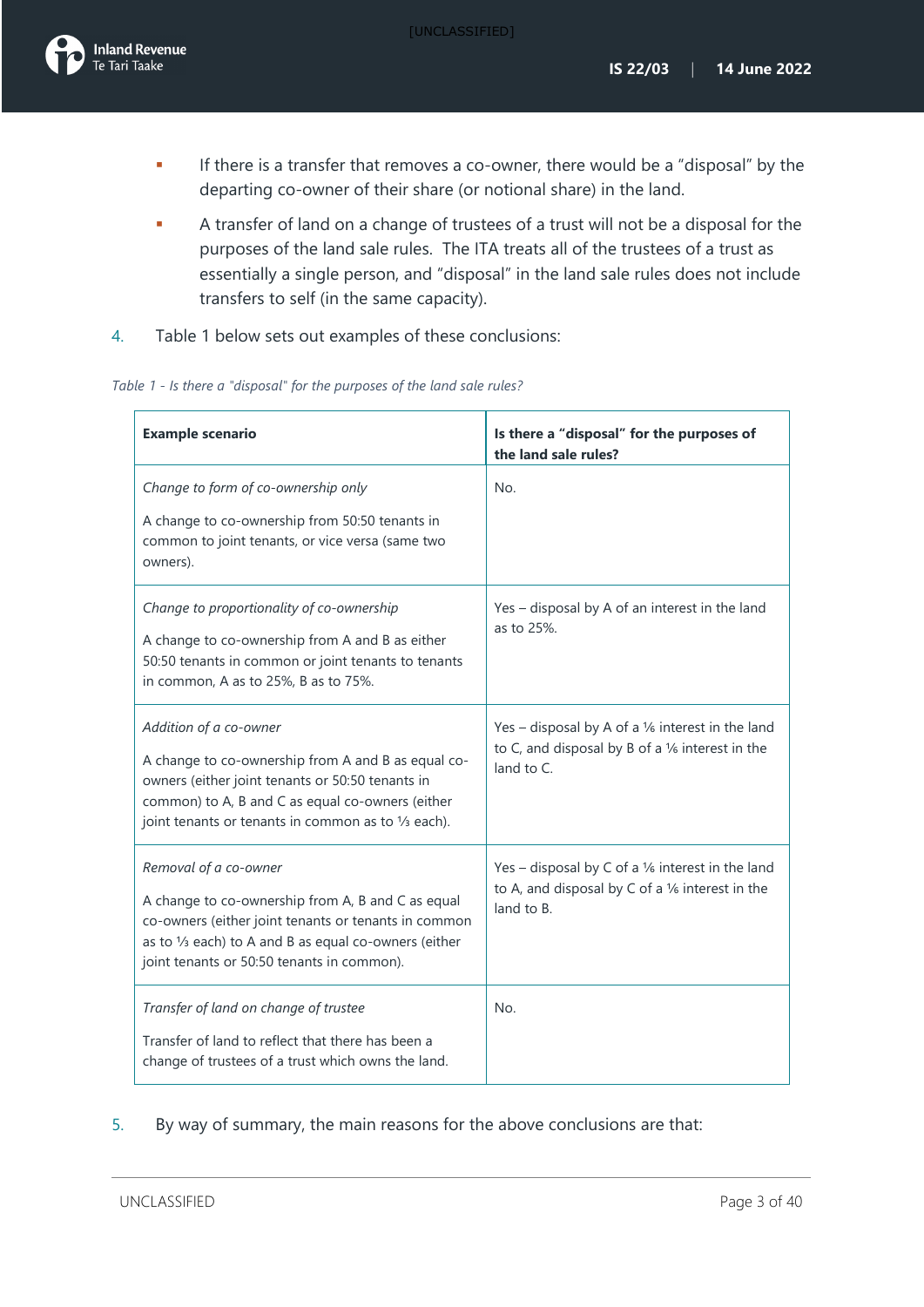

- The ITA contains various definitions of "dispose". The one that is relevant for the land sale rules requires consideration of the ordinary meaning of "dispose". The courts have noted that "dispose" may have a very wide meaning, but that the context in which the word is used is key to determining the meaning it should be given.
- In the Commissioner's view, the ordinary meaning, case law and legislative history and context indicate that "disposal" in the land sale rules requires the characteristics set out at [\[2\]](#page-2-4). In particular, this is because:
	- o Consistent with dictionary definitions, at the most fundamental level a disposal involves complete alienation from the disposer of the property being disposed of. That is, the property is "got rid of" – being no longer in the control or possession of the disposer in any capacity.
	- o Nothing in the history of the land sale rules suggests they were ever intended to apply to something that may technically be a 'disposal' for property law purposes but does not involve any dealing with land (ie, ownership moving from one person to another).
	- o There are contextual indications in the land sale rules that support this view – in particular:
		- the heading to subpart CB income from business or trade-like activities – which seems consistent with a view that the land sale rules are intended to apply where there is some kind of dealing with land; and
		- $\blacksquare$  the existence of s CB 6A(3B) which ensures the 'bright-line clock' does not re-start when title is transferred because the trustees of a trust change. In the Commissioner's view, it would be anomalous to consider that Parliament intended that the mechanical transfer in this situation, with no change in the legal or equitable ownership of the underlying land, would be ignored for the purposes of the bright-line clock but could itself trigger the application of the bright-line test.

# <span id="page-4-0"></span>Introduction

6. The Commissioner has been asked to clarify her position on whether the land sale rules in the ITA (ss CB 6A to CB 15 and CZ 39) apply to changes to co-ownership of land and the transfer of land on a change of trustees of a trust. In particular, the Commissioner has been asked whether these transactions involve a "disposal" of land, for the purposes of the land sale rules.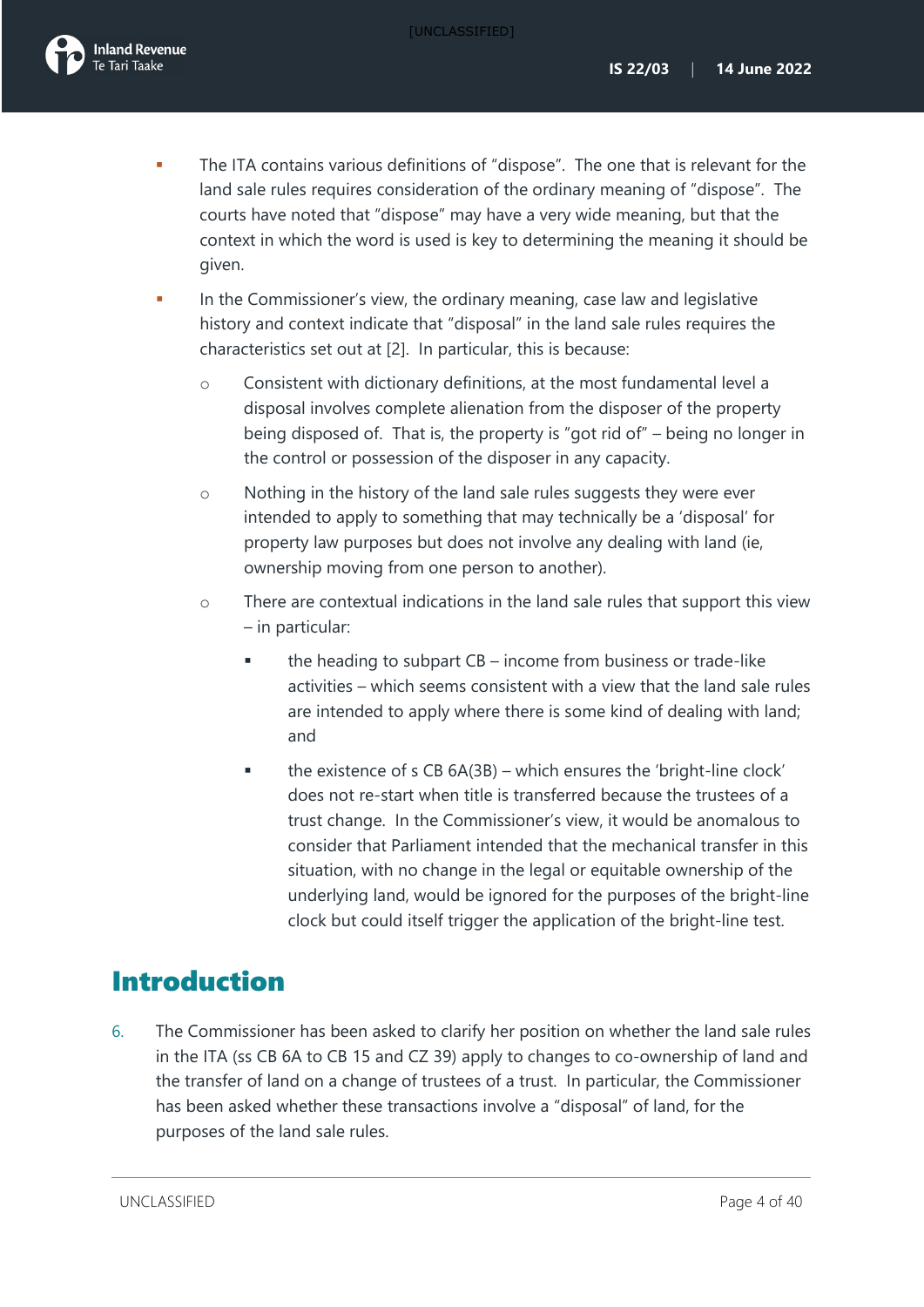- 7. The question of whether there is a "disposal" in these situations is key to whether a tax liability may arise. This matter is often raised in the context of the bright-line test for residential land (s CB 6A), but is also relevant to the other land sale rules.
- <span id="page-5-2"></span>8. Often, there will be no actual "amount" derived from transactions to effect a change in co-ownership. However, if there is a "disposal", and it is for less than market value consideration, the ITA may deem the person who disposed of the land to have derived an amount equal to the market value of the land at the time of the disposal (s GC 1). This means that if there is a "disposal", there could be "income" from the transaction under one of the land sale rules, whether an actual amount was derived from it or not.

# <span id="page-5-0"></span>Transactions considered in this Interpretation Statement

- 9. This Interpretation Statement considers whether there is a "disposal" for the purposes of the land sale rules in the following situations:
	- The form of co-ownership of land changes (ie, from a tenancy in common to a joint tenancy, or vice versa) with no change in the proportional or notional proportional share of the parties.

*For example, co-owners hold the land as 50:50 tenants in common and then move to holding it as joint tenants (who have an equal notional share).*

 The proportional or notional proportional shares of co-owners of land change, whether or not the form of co-ownership changes.

> *For example, co-owners hold the land as 50:50 tenants in common and then move to holding it as 75:25 tenants in common*.

- A land transfer is registered on a change of trustees of a trust.
- 10. This Interpretation Statement also explains when the bright-line 'clock' starts in these situations.

# <span id="page-5-1"></span>Background to the different forms of coownership

11. Before considering whether co-ownership changes give rise to "disposals" for the purposes of the land sale rules, the following discussion explains what joint tenancies and tenancies in common are, and how changes to co-ownership are effected.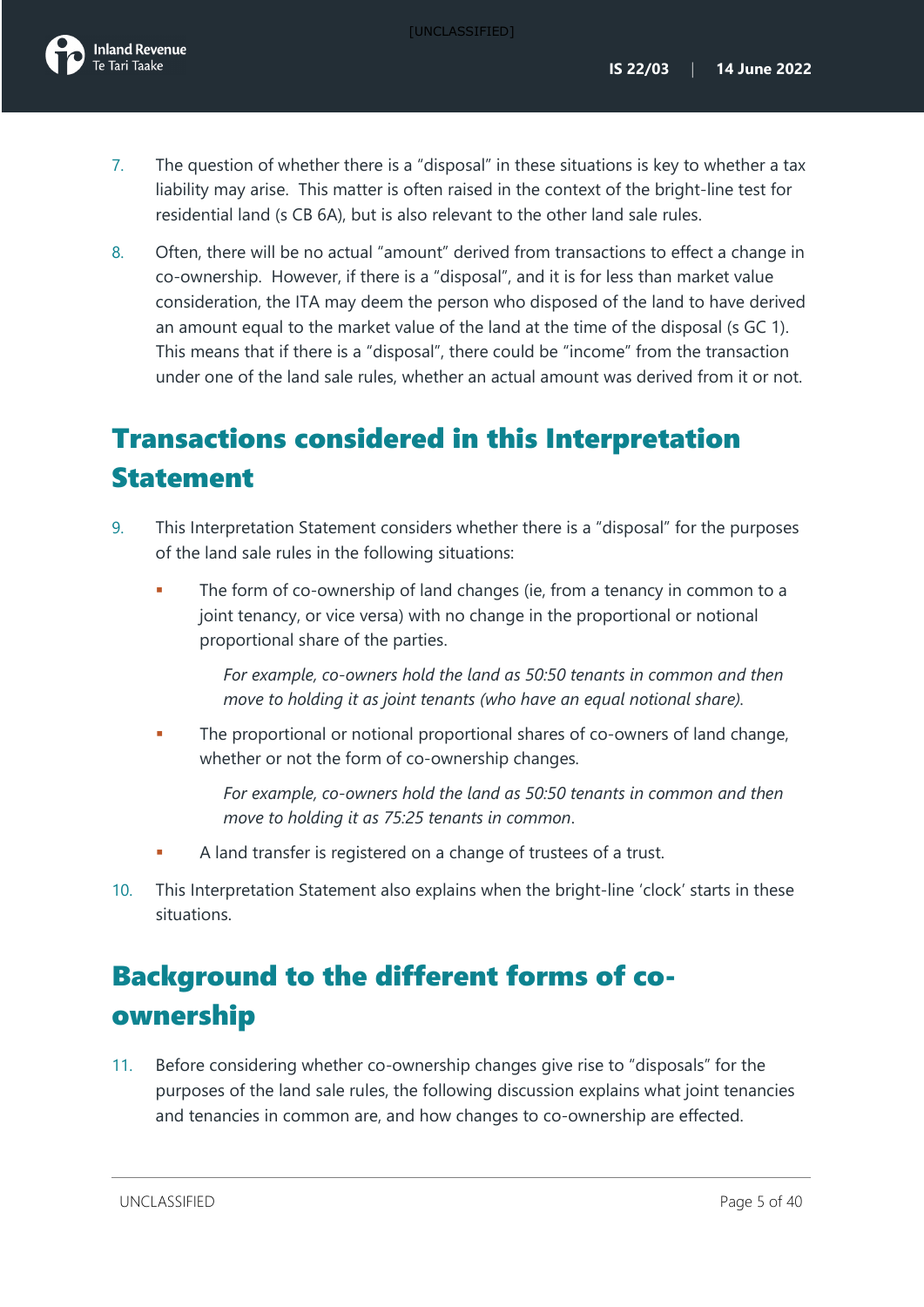## <span id="page-6-0"></span>What are joint tenancies and tenancies in common?

- 12. Co-ownership of land is when two or more persons are entitled to the same parcel of land at the same time (concurrently).<sup>[4](#page-6-3)</sup>
- 13. New Zealand law recognises three types of co-ownership: joint tenancies, tenancies in common, and co-ownership under the Joint Family Homes Act 1964.
- 14. This Interpretation Statement considers only joint tenancies and tenancies in common, as they are by far the most common forms of co-ownership.

## Joint tenancies

- 15. A joint tenancy arises when land is transferred between persons, or devised by will to two or more persons, without words of severance (that is, without any words to show they are to take distinct and separate shares in the land).<sup>[5](#page-6-4)</sup>
- 16. A joint tenancy has two essential attributes or features: the right of survivorship (see [\[17\]](#page-6-1)), and the existence of the "four unities" (see  $[18]$ ).<sup>[6](#page-6-5)</sup>
- <span id="page-6-1"></span>17. The right of survivorship means that on the death of one of the joint tenants, their interest is extinguished and accrues to the others. If there were more than two joint tenants, this continues until there is only one survivor, who then holds the land as sole owner.
- <span id="page-6-2"></span>18. The "four unities", required for a joint tenancy to exist, are: $<sup>7</sup>$  $<sup>7</sup>$  $<sup>7</sup>$ </sup>
	- **Unity of possession**, which means no joint tenant has an exclusive right to possession of any particular part of the land – each is equally entitled to all of it.
	- **Unity of interest**, which means the joint tenants hold a single estate the interest held by each is the same in extent, nature and duration.

<span id="page-6-3"></span><sup>&</sup>lt;sup>4</sup> T Bennion, D Brown, R Thomas and E Toomey, *New Zealand Land Law* (2<sup>nd</sup> edition, Wellington, Brookers, 2009), at [6.1.01].

<span id="page-6-4"></span><sup>5</sup> DW McMorland and others, *Hinde McMorland and Sim Land Law in New Zealand* (online ed, LexisNexis, accessed 25 August 2021), at [13.004].

<span id="page-6-5"></span><sup>6</sup> Ibid, at 13.004 and *New Zealand Land Law*, at [6.3.01].

<span id="page-6-6"></span><sup>7</sup> *Hinde McMorland and Sim Land Law in New Zealand*, at [13.006], and *New Zealand Land Law*, at [6.3.02].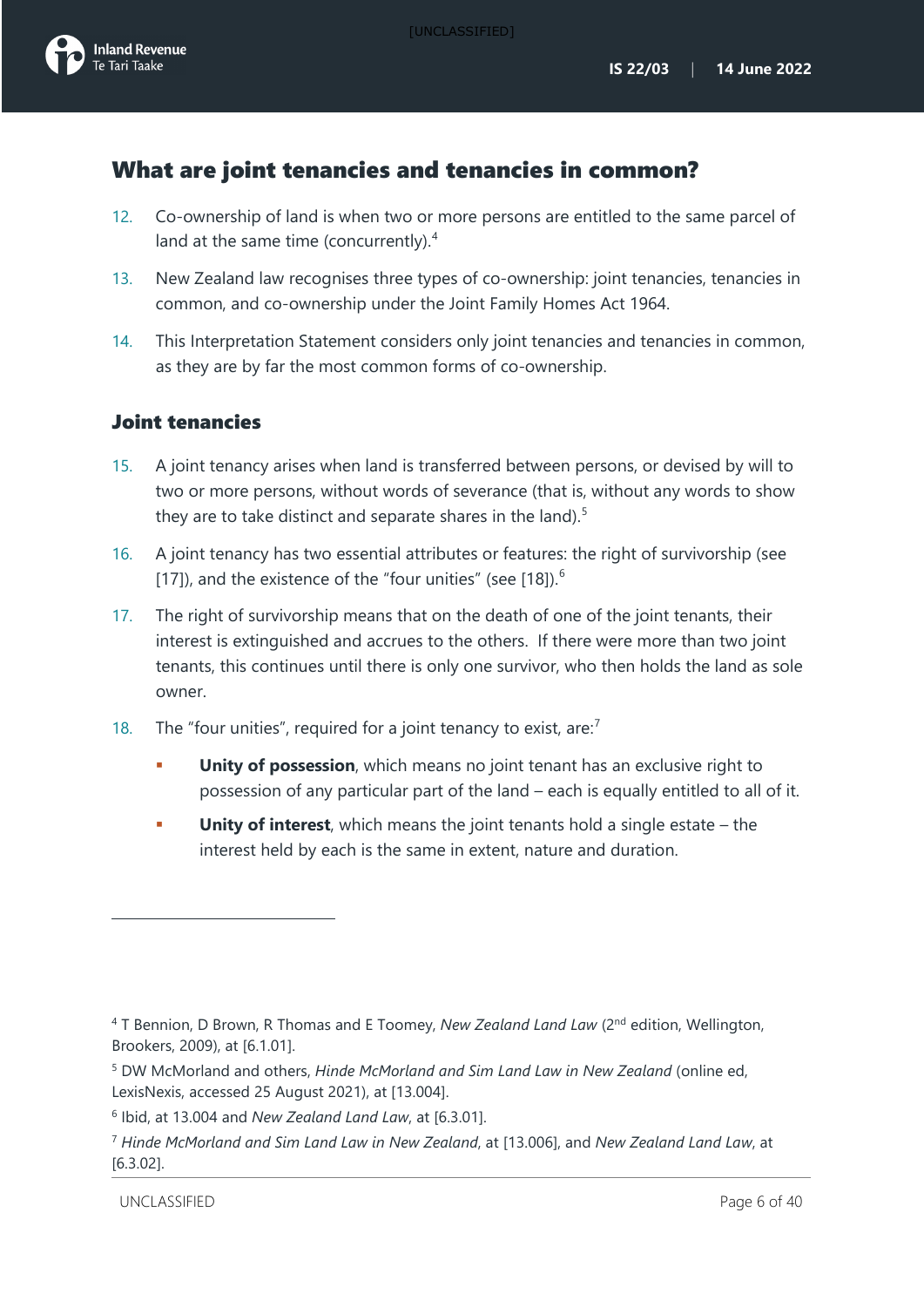*So for example, there cannot be a joint tenancy between persons holding different interests (for example, a freehold and a leasehold), or between persons with interests of different duration (for example, a life tenant and a reversioner).*

- **Unity of title**, which means all the joint tenants must have derived their title from the same instrument.
- **Unity of time**, which means the estate of each joint tenant must have become vested at the same time.
- <span id="page-7-4"></span>19. Joint tenants together constitute a single owner, each with an entitlement to the whole property as long as the joint tenancy exists. But they each have a prospective or "notional"[8](#page-7-0) equal and separate share, and the inalienable right to sever their share during their own lifetime. The severed share is then an equal fraction of the whole. For example, if there were two joint tenants each will have a half, and if one of four joint tenants severs their share they will have a quarter (the remaining co-owners will continue to hold as joint tenants unless they have also severed their share). $9$  Severing a joint tenancy brings it to an end, and the parties then hold the land as tenants in common.

### Tenancies in common

20. Co-owners holding land as tenants in common hold undivided shares in the same parcel of land – each with a present entitlement to a distinct share.<sup>10</sup> It has been said:<sup>[11](#page-7-3)</sup>

> Each tenant in common is entitled to the possession of the whole of the land, and yet, unlike a joint tenant, is entitled only to a distinct share thereof, a combination of concepts possible only because the physical boundaries of his share, called an undivided share, have not yet been determined.

> > [Footnotes omitted]

<span id="page-7-0"></span><sup>8</sup> *Hinde McMorland and Sim Land Law in New Zealand*, at [13.013], *New Zealand Land Law*, at [6.2.02], and *Dewhurst v Conning* (FC Waitakere FAM-2006-090-002333, 4 September 2008).

<span id="page-7-1"></span><sup>9</sup> *New Zealand Land Law*, at [6.2.02].

<span id="page-7-2"></span><sup>10</sup> *Hinde McMorland and Sim Land Law in New Zealand*, at [13.015] and *New Zealand Land Law*, at [6.5.01].

<span id="page-7-3"></span><sup>11</sup> da Costa, D Mendes, "Co-ownership under Victorian land law" (1961) 3 *Melbourne University Law Review* 137 at 167.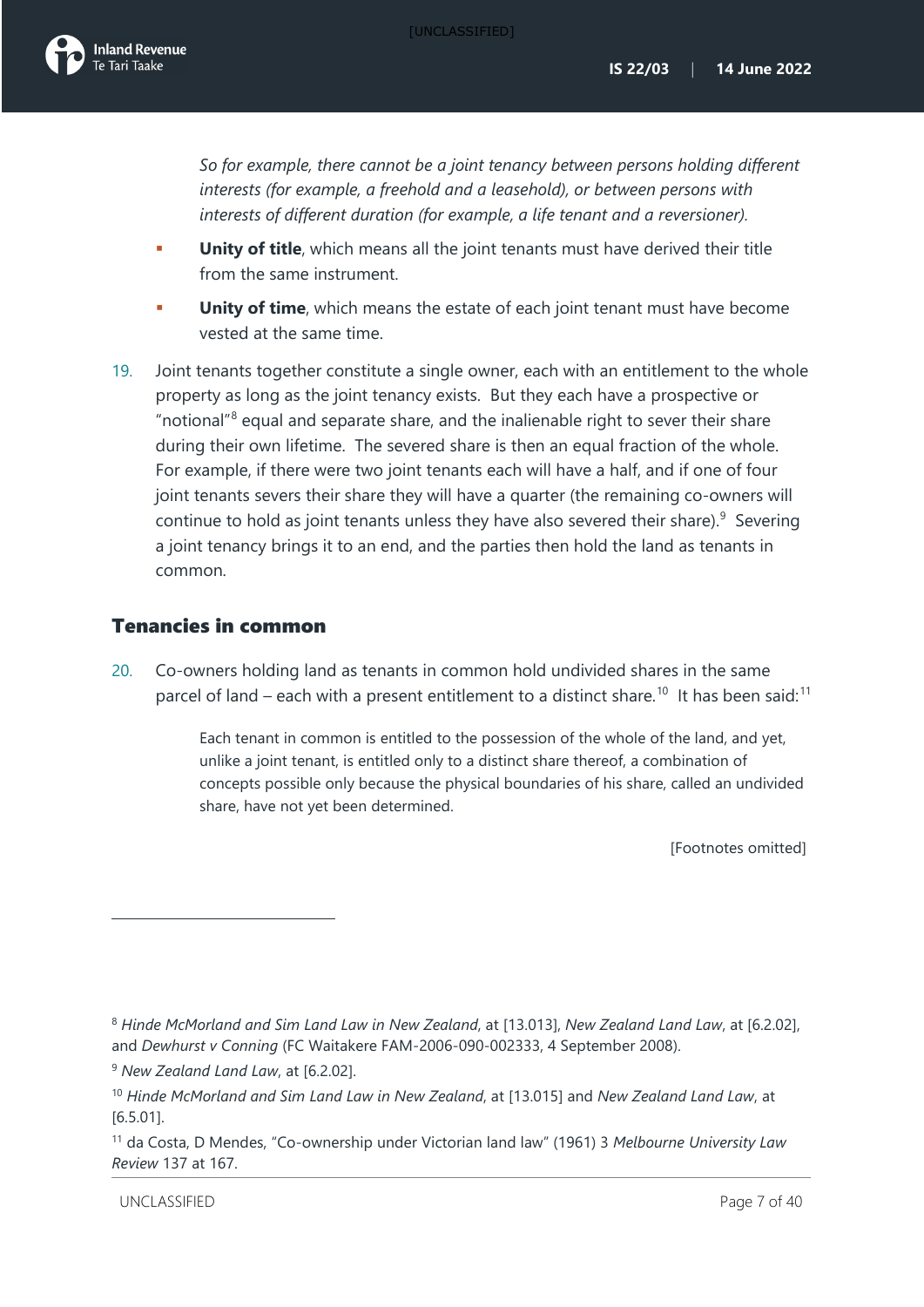

- 21. A tenancy in common can be created in three ways: $12$ 
	- expressly, by a disposition that includes words of severance, indicating that the co-owners are to have separate shares in the property;
	- **•** by implication of equity in situations where equity would presume joint tenants at law hold the beneficial interest as tenants in common (for example, where purchasers provide the purchase money in unequal shares); or
	- by severance of a joint tenancy (which may be at law or in equity).
- 22. There is no right of survivorship if land is held by co-owners as tenants in common, and only the unity of possession is essential for a tenancy in common.<sup>[13](#page-8-1)</sup>

## Changes to the form and/or proportionality of co-ownership

- 23. The form of co-ownership can be changed either legally or equitably. A legal change in the nature of co-ownership requires registration of the appropriate instrument (ie, an instrument of transfer). Where this has not occurred, a transaction may nonetheless be effective in equity.<sup>[14](#page-8-2)</sup>
- <span id="page-8-5"></span>24. Severance of a joint tenancy can be effected by a joint tenant transferring their interest to themself. Where that is done, only the party severing the joint tenancy is entered in the transfer instrument as the transferor  $-$  ie, the transferor will be shown as "A", and after the transfer the land will be held as "A  $\frac{1}{2}$ , B  $\frac{1}{2}$ ". However, it is also possible for both of the parties<sup>[15](#page-8-3)</sup> to be transferors. In that case, the register of land<sup>[16](#page-8-4)</sup> will show a transfer from "A + B" to "A  $1/2$ , B  $1/2$ ".
- 25. The co-owners' proportional share (or notional proportional share) can also be changed. For example, "A" and "B" hold land as tenants in common – "A" as to ¼, "B"

<span id="page-8-0"></span><sup>12</sup> *Hinde McMorland and Sim Land Law in New Zealand*, at [13.014], and *New Zealand Land Law*, at [6.5.01].

<span id="page-8-1"></span><sup>13</sup> *Hinde McMorland and Sim Land Law in New Zealand*, at [13.016], and *New Zealand Land Law*, at  $[6.5.01] - [6.5.02]$ .

<span id="page-8-2"></span> $14$  le, it may sever the equitable joint tenancy, with the result that the legal co-owners hold the legal title as joint tenants on trust for the beneficial owners as tenants in common (see *New Zealand Land Law*, at [6.4.08]).

<span id="page-8-3"></span><sup>&</sup>lt;sup>15</sup> Or all of the parties if there are more than two.

<span id="page-8-4"></span> $16$  The register of land is subject to the Land Transfer Act 2017. It is kept by the Registrar-General of Land (who is appointed under the LTA).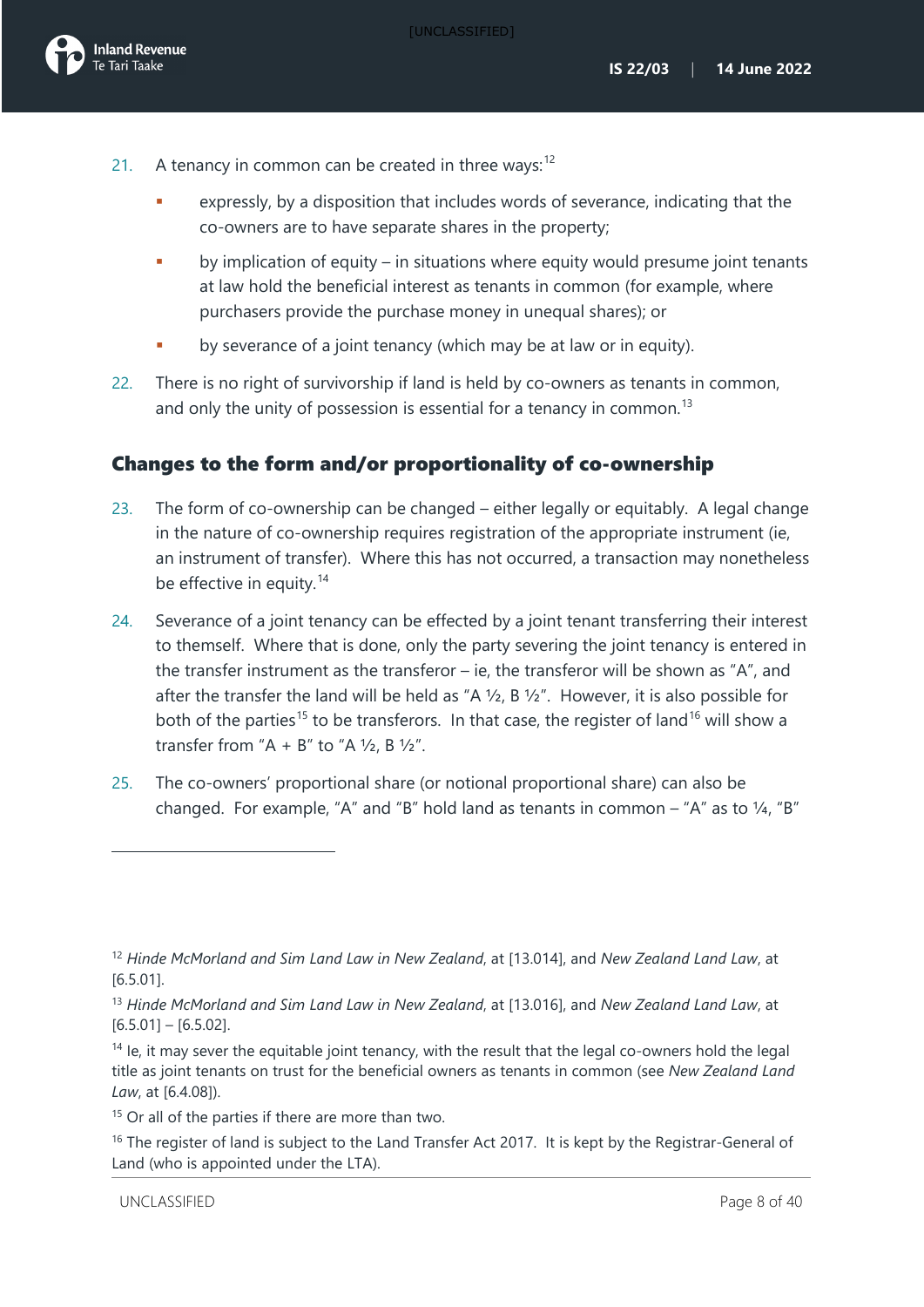

as to  $\frac{3}{4}$  – but later change this so they hold the land as 50:50 tenants in common. Or, co-owners who held land as joint tenants (each with a prospective (or notional) equal and separate share, as noted at [\[19\]](#page-7-4)) then change this so they hold the land as tenants in common in unequal shares (for example, "A" as to ⅔ "B" as to ⅓).

# <span id="page-9-0"></span>What is "land" for tax purposes?

<span id="page-9-2"></span>26. So what land do the land sale rules potentially apply to? The definition of "land" in s YA 1 of the ITA says that "land" includes "any estate or interest in land". The term "*estate or interest in land"* is then defined as follows:

> *estate* in relation to land, *interest* in relation to land, *estate or interest in land*, *estate in land*, *interest in land*, and similar terms—

- (a) **mean an estate or interest in the land, whether legal or equitable, and whether vested or contingent, in possession, reversion, or remainder**; and
- (b) include a right, whether direct or through a trustee or otherwise, to—
	- (i) the possession of the land (for example: a licence to occupy, as that term is defined in section 122 of the Land Transfer Act 2017):
	- (ii) the receipt of the rents or profits from the land:
	- (iii) the proceeds of the disposal of the land; and
- (c) do not include a mortgage

[Emphasis in para (a) added]

27. The disposal of any estate or interest in land (legal or equitable) is, therefore, potentially within the scope of the land sale rules. Most dealings in land involve transfers of title to the legal estate, so the examples in this Interpretation Statement all involve transfers of legal title. But the conclusions would be equally applicable to transfers of equitable interests in land.

# <span id="page-9-1"></span>Are different forms of co-ownership different "interests in land"?

28. As discussed above, there are different rights and incidents arising from joint tenancies than there are from tenancies in common – namely, whether the right of survivorship exists and whether the owners have separate and distinct shares in the land. But does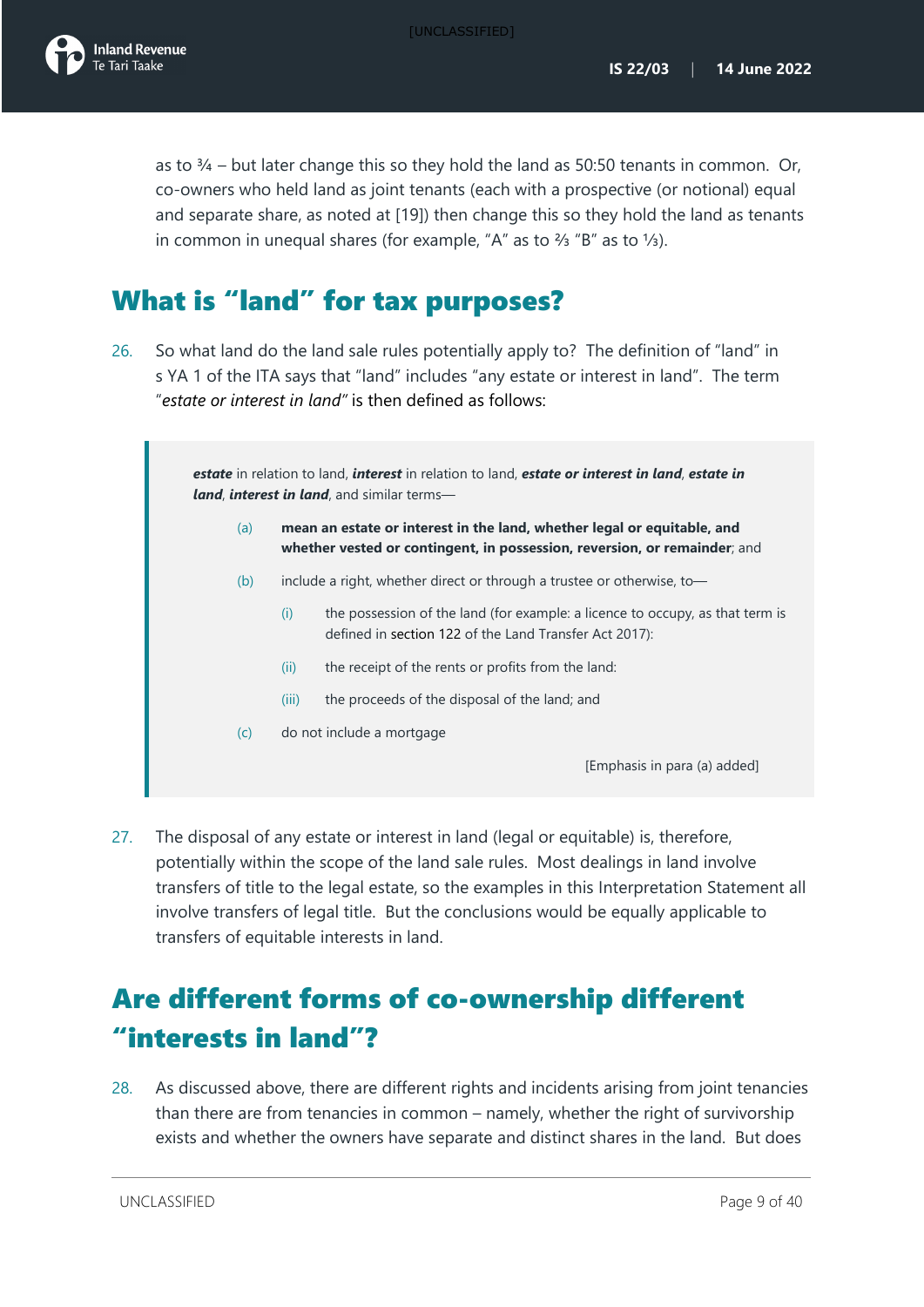that mean that a change to the form of co-ownership amounts to co-owners having a different "interest in land" to what they had before?

- 29. The main part of the definition of "estate or interest in land" (set out at [\[26\]](#page-9-2)) is para (a), which says the term means "an estate or interest in the land, whether legal or equitable, and whether vested or contingent, in possession, reversion, or remainder".
- 30. In the Commissioner's view, para (a) of the definition of "estate or interest in land" is referring to **proprietary estates or interests** in land. The Commissioner does not consider that "interest in land" is broad enough to encompass the particular rights or incidents of the *manner of co-ownership* of a particular estate or interest. This view is supported by the words "whether legal or equitable, and whether vested or contingent, in possession, reversion, or remainder". Those terms all reference different proprietary interests in land, and none references anything non-proprietary; such as the rights and incidents that flow from the manner in which a particular estate or interest is coowned.
- 31. The Commissioner's view that "estate or interest in land" is referring to the different proprietary interests one may have in land is consistent with the ordinary meaning of "estate" or "interest" in land. For example, the *Dictionary of New Zealand Law*[17](#page-10-0) defines "interest in land" (relevantly) as:

2. A property right in land that is not an estate. An interest in land is therefore not classified according to its duration. As a proprietary right, it must be definable, permanent or stable, identifiable by third parties and capable of assumption by third parties.

defines "interest" as:

1. A right or title to, or estate in, any real or personal property.

and defines "property" as:

1. A thing owned; that over which title is exercised, whether tangible or intangible, real or personal. The (NZ) Property Law Act 2007 s 4, provides that property means everything that is capable of being owned, whether it is real or personal property, and whether it is tangible or intangible property; and includes any estate or interest in property. See also the (NZ) Protection of Personal and Property Rights Act 1988.

<span id="page-10-0"></span><sup>17</sup> *Dictionary of New Zealand Law*, (Online ed, LexisNexis New Zealand, accessed 25 August 2021).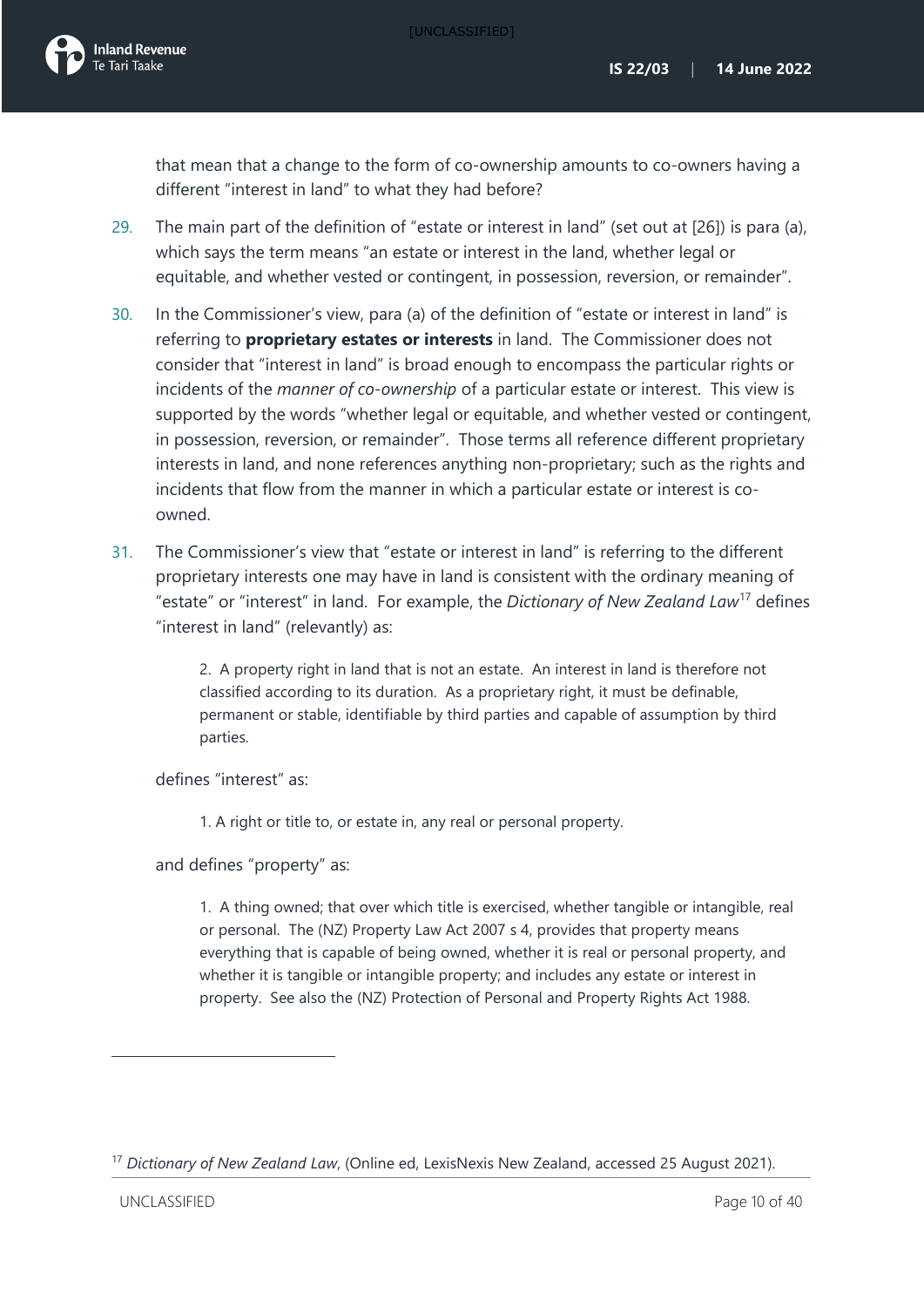2. A title to or right of ownership in goods or other property. See the (NZ) Sale of Goods Act 1908 s 20.

- <span id="page-11-3"></span>32. Accordingly, the Commissioner does not consider that the form of co-ownership of land is itself an "interest in land", as "estate or interest in land" is referring to the different proprietary interests that may be held in land (things that can be owned), not the ways in which those interests may be held or owned.
- 33. It follows from this that, in the Commissioner's view, if co-owners hold land as joint tenants and then transfer it to themselves as tenants in common (or vice versa), they do not each then have different interests in land to what they previously had. Rather, they have the same interest in land (for example, the estate in fee simple) but the *manner in which they hold that interest* (the form of co-ownership) has changed – and different consequences flow from that.
- 34. The question then arises as to whether the transfer under the Land Transfer Act 2017 (the LTA) from the owner or owners to themself or themselves, $18$  to change the form of co-ownership of the land, is a disposal **for the purposes of the land sale rules in the ITA.** Specifically, does "disposal" require alienation of or dealing with the property (ie, disposal to someone who did not previously own it), or is 'disposal to self' caught?

# <span id="page-11-0"></span>What is a "disposal" of land?

- 35. The land sale rules may apply if a person **derives an amount** from **disposing of land**.
- 36. As noted at [\[8\]](#page-5-2), if no actual amount is derived, the person disposing of the land may be treated as having derived an amount (equal to the market value of the land). So the land sale rules may apply whether the land is sold or otherwise disposed of.

## <span id="page-11-1"></span>What is the definition of "dispose" in the ITA?

37. The ITA does not set out a comprehensive definition of "dispose" for the land sale rules. It just says that for the land sale rules, "dispose" includes compulsory acquisitions and mortgagee sales – things that would not necessarily otherwise be considered "disposals".

<span id="page-11-2"></span> $18$  Depending on the way the transfer is recorded in the transfer instrument (see [\[62\]](#page-17-1)).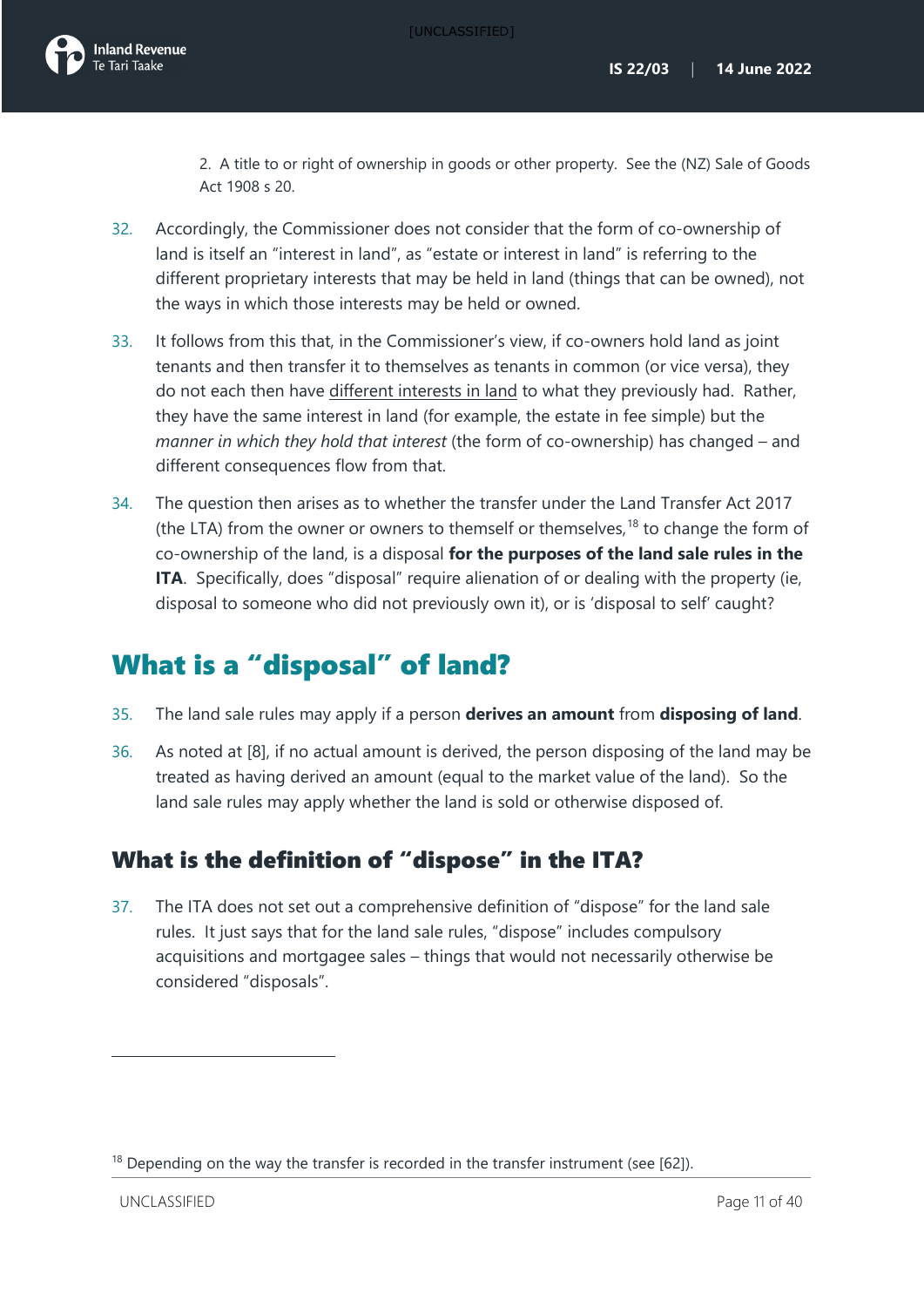[UNCLASSIFIED]

38. So aside from those specific inclusions, "dispose" in the land sale rules just takes its ordinary meaning.

# <span id="page-12-0"></span>What is the ordinary meaning of "dispose" and what does the case law say?

<span id="page-12-3"></span>39. The *Oxford English Dictionary*[19](#page-12-1) defines "disposal" and "dispose" (relevantly) as follows:

#### **disposal,** *n***.**

…

**2.** The action of disposing of, putting away, getting rid of, settling, or definitely dealing with.

**3.** 

- **a.** The action of bestowing, giving or making over; bestowal, assignment.
- **b.** Alienation, making over, or parting with, by sale or the like.

#### **dispose,** *v***.**

**1.** 

…

†**c.** *gen*. To dispose of, deal with in any way.

…

…

**8.** *to dispose of* (with indirect passive *to be disposed of*).

**b.** To put or get (anything) off one's hands; to put away, stow away, put into a settled state or position; to deal with (a thing) definitely; to get rid of; to get done with, settle, finish. …

**c.** To make over or part with by way of sale or bargain, sell.

<span id="page-12-4"></span>40. The *Dictionary of New Zealand Law*<sup>[20](#page-12-2)</sup> has the following definitions:

**dispose**

<span id="page-12-1"></span><sup>19</sup> *Oxford English Dictionary*, (Online ed, Oxford University Press, accessed 25 August 2021).

<span id="page-12-2"></span><sup>&</sup>lt;sup>20</sup> Dictionary of New Zealand Law, (Online ed, LexisNexis New Zealand, accessed 25 August 2021).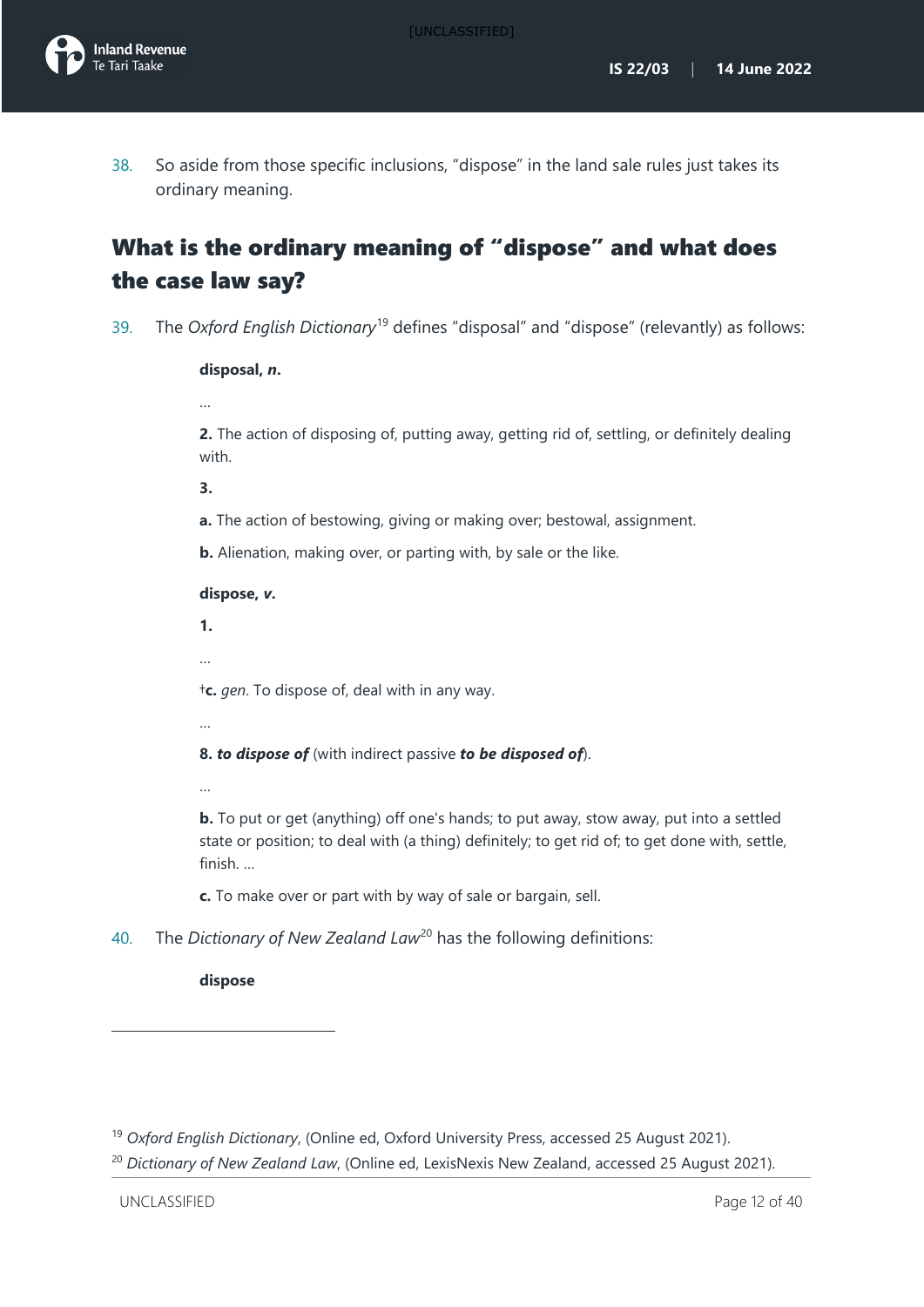Pass into the control of another person, alienate, relinquish, part with or get rid of.

#### **disposition**

The distribution or transfer of property or money to someone, especially by bequest.

- <span id="page-13-3"></span>41. The words "dispose", "disposal", and "disposition" have been discussed in numerous cases in New Zealand and overseas, in taxation and other contexts. The courts have said that these words are of the widest application and are expressions of the widest import.<sup>[21](#page-13-0)</sup>
- 42. In *Henty House Pty Ltd (in vol liq) v FCT* (1953) 88 CLR 141 (HCA), the court observed (at [7]) that the words "is disposed of" are wide enough to cover all forms of alienation.<sup>[22](#page-13-1)</sup> The court also said (at [7]) that the expression "disposed of" embraces every event by which the property ceases to be available for the use of the taxpayer – because it ceases to be the taxpayer's, be accessible by the taxpayer, or exist.
- 43. In *Equity Trustees Executors & Agency Co Ltd v Commr of Probate Duties* (1976) 135 CLR 268 (HCA), Stephen J observed (at 273) that "in any disposal of ownership one person loses title and another gains it".<sup>[23](#page-13-2)</sup>
- 44. However, the context in which the words "dispose" and "disposition" are used is key. The courts have noted that the features or characteristics of "disposal" that are relevant *depend on the context* in which the question of whether there has been a disposal is being considered. In *Griffiths v Ellis* [1958] NZLR 840 (SC), Henry J said (at 868):

… The words "dispose" and "disposition" are equivocal and their meaning depends upon the context in which they are used. **They may mean, and be confined to, an actual transfer of an interest in land to some other person.** An example of this may be found in *Astley v Manchester, Sheffield & Lincolnshire Railway Co.* (1858) 2 De G. & J. 453; 44 E.R. 1065. On the other hand it was said in *Carter v Carter* [1896] 1 Ch. 62 that they are not technical words but ordinary English words of wide meaning, which, **where not limited by the context, are sufficient to extend to all acts effectively creating a new interest in property whether legal or equitable** (ibid., 67).

[Emphases added]

<span id="page-13-0"></span><sup>21</sup> *Duke of Northumberland v A-G* [1905] AC 406 (HL) at 411; *Rose v FCT* (1951) 84 CLR 118 (HCA).

<span id="page-13-1"></span><sup>&</sup>lt;sup>22</sup> Citing the words of Dixon and Fullagar JJ from *FCT v Wade* (1951) 84 CLR 105 (HCA) at 110.

<span id="page-13-2"></span><sup>23</sup> Cited by Hill J in *FCT v Cooling* (1990) 90 ATC 4,472 (FCAFC).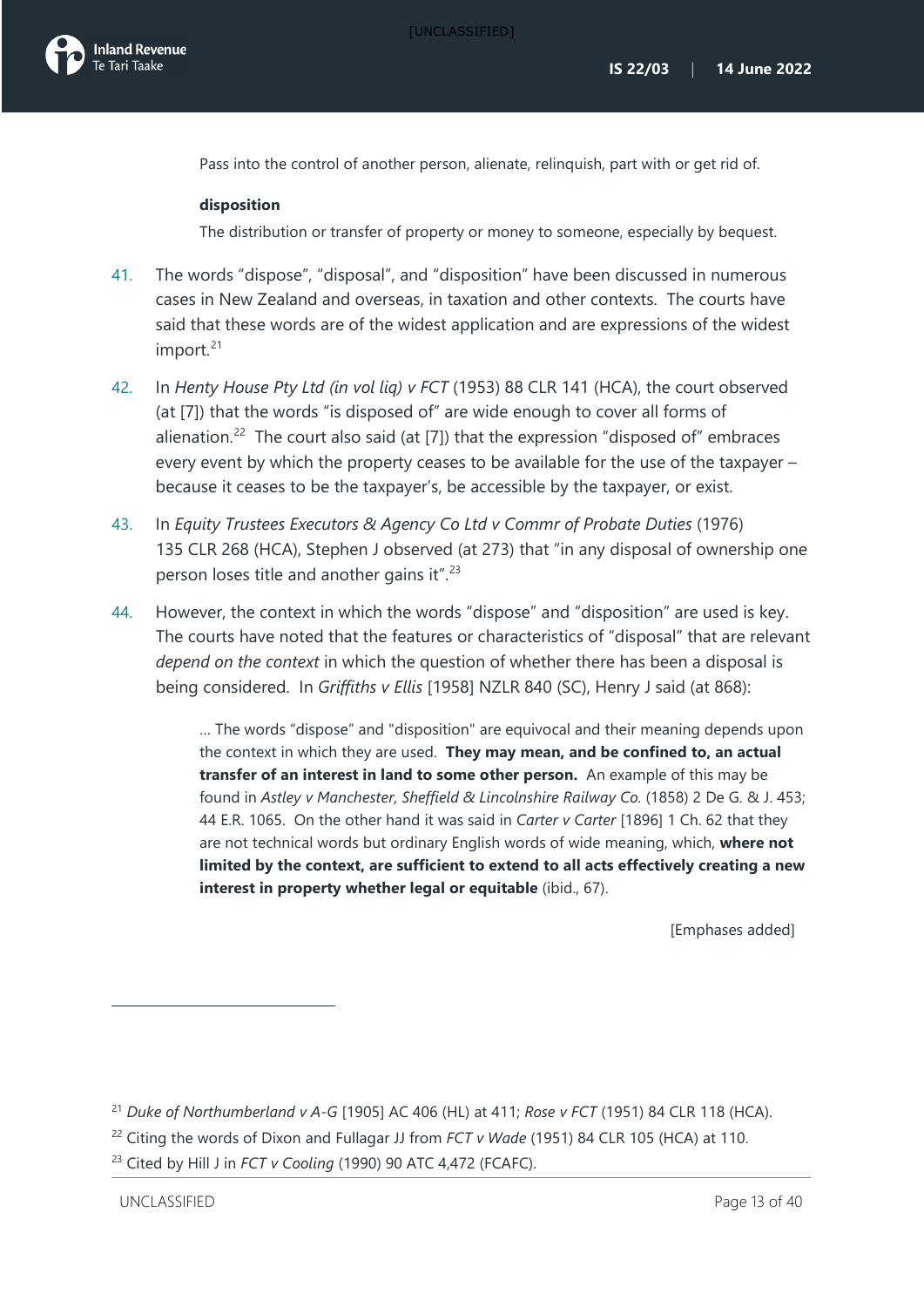- 45. Henry J also stressed the importance of the statutory context when analysing the words "dispose" and "disposition", observing that their meaning must accord with the overall tenor of the legislative provision in order not to make it nugatory.
- 46. So the case law shows, consistent with the dictionary meanings set out at [\[39\]](#page-12-3) and [\[40\]](#page-12-4), that at the most fundamental level a disposition (or disposal), involves complete alienation from the disposer of the property being disposed of. The property is "got rid of" – being no longer in the person's control or possession. But "dispose" can have broader or narrower meanings, depending on the particular context in which it is used.
- 47. It is, therefore, necessary to consider whether the legislative context of the land sale rules requires the term "disposal" to be given a particular meaning for the purposes of those rules. In addition to the meaning of "dispose" being context dependent, s 5 of the Interpretation Act 1999 requires that the meaning of an enactment must be ascertained from its text and in light of its purpose.

# <span id="page-14-0"></span>Is there a disposal in even the broadest sense where the form of co-ownership changes but the proportional shares or notional shares do not change?

- <span id="page-14-2"></span>48. Before getting to whether the context of the land provisions indicates a particular meaning be given to "disposal", it is worth commenting that, arguably, there is not a disposal even in the broadest possible sense where a joint tenancy is changed to a tenancy in common (or vice versa) and the proportional shares or notional shares do not change.
- 49. As noted at [\[32\]](#page-11-3), the Commissioner does not consider that the form of co-ownership of land is itself an "interest in land". So owning land as joint tenants is not a different "interest in land" to owning the same land as tenants in common.
- 50. But it has been suggested that there is nonetheless a "disposal" on a transfer to change the form of co-ownership. This argument is based on s 56 of the Property Law Act 2007 (the PLA), and the fact that under the Torrens title system<sup>[24](#page-14-1)</sup> a legal interest in land is created or transferred on the act of registration. Section 56 of the PLA says that a person may dispose of property to themself:

<span id="page-14-1"></span><sup>&</sup>lt;sup>24</sup> The generally applicable land transfer system in New Zealand.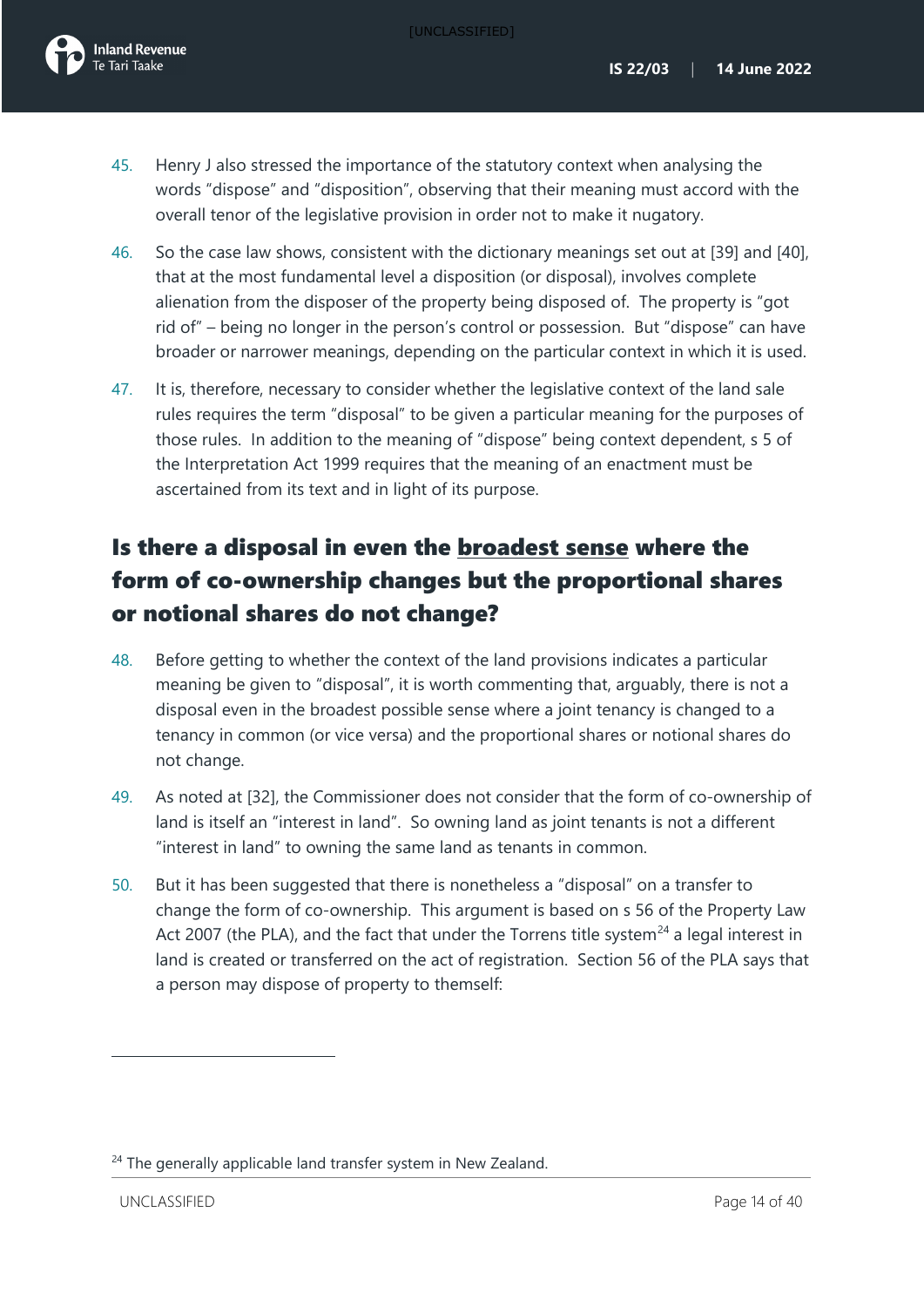#### **56 Person may dispose of property to himself, herself, or itself**

- A person may dispose of an estate or interest in property to himself, herself, or itself,  $(1)$ alone or jointly with some other person.
- $(2)$ A disposition to which subsection (1) applies is enforceable in the same manner as a disposition to another person.
- 51. The PLA defines "disposition" broadly, and as including any transfer (s 4 of the PLA).
- 52. However, the fact that the PLA provides that a person can dispose of property to themself (and defines "disposition" as including any transfer), and the fact that under the Torrens title system a legal interest in land is created or transferred on the act of registration, does not determine the meaning of "dispose" for all purposes.
- 53. The application provision of the PLA provides that if a provision of the PLA is inconsistent with a provision in another enactment, the provision in the other enactment prevails (s 8(4)).
- 54. In the Commissioner's view, the fact that the ITA contains specific definitions of "dispose" and "disposition of property" for the purposes of different provisions in the ITA shows it was intended that the ITA definitions be applicable for ITA purposes, not the definition of "disposition" in the PLA, $25$  or the concept of 'disposal to self' provided for in s 56 of the PLA. The s YA 1 definitions overlap with the PLA definition, but they are not entirely consistent with it, which means the definitions in the ITA must prevail.
- 55. The Commissioner considers that the ordinary meaning of "dispose", which is what is relevant for the land sale rules, is the meaning as ascertained from dictionary definitions and case law, not statutory constructs, like the ability to dispose of property to oneself – a creation of the PLA.
- 56. In addition, as discussed from [\[41\]](#page-13-3), the case law shows that the meaning to be given to "dispose" or "disposal" is dependent on the statutory context. If the statutory context of the land sale rules indicates a meaning of "dispose" that is inconsistent with the concept of a 'disposal to self' (which is discussed from [\[48\]](#page-14-2)), that would show an inconsistency between the land sale rules and s 56 of the PLA. This would mean that

<span id="page-15-0"></span> $25$  And it is noted that s 32 of the Interpretation Act 1999 provides that "[p]arts of speech and grammatical forms of a word that is defined in an enactment have corresponding meanings in the same enactment".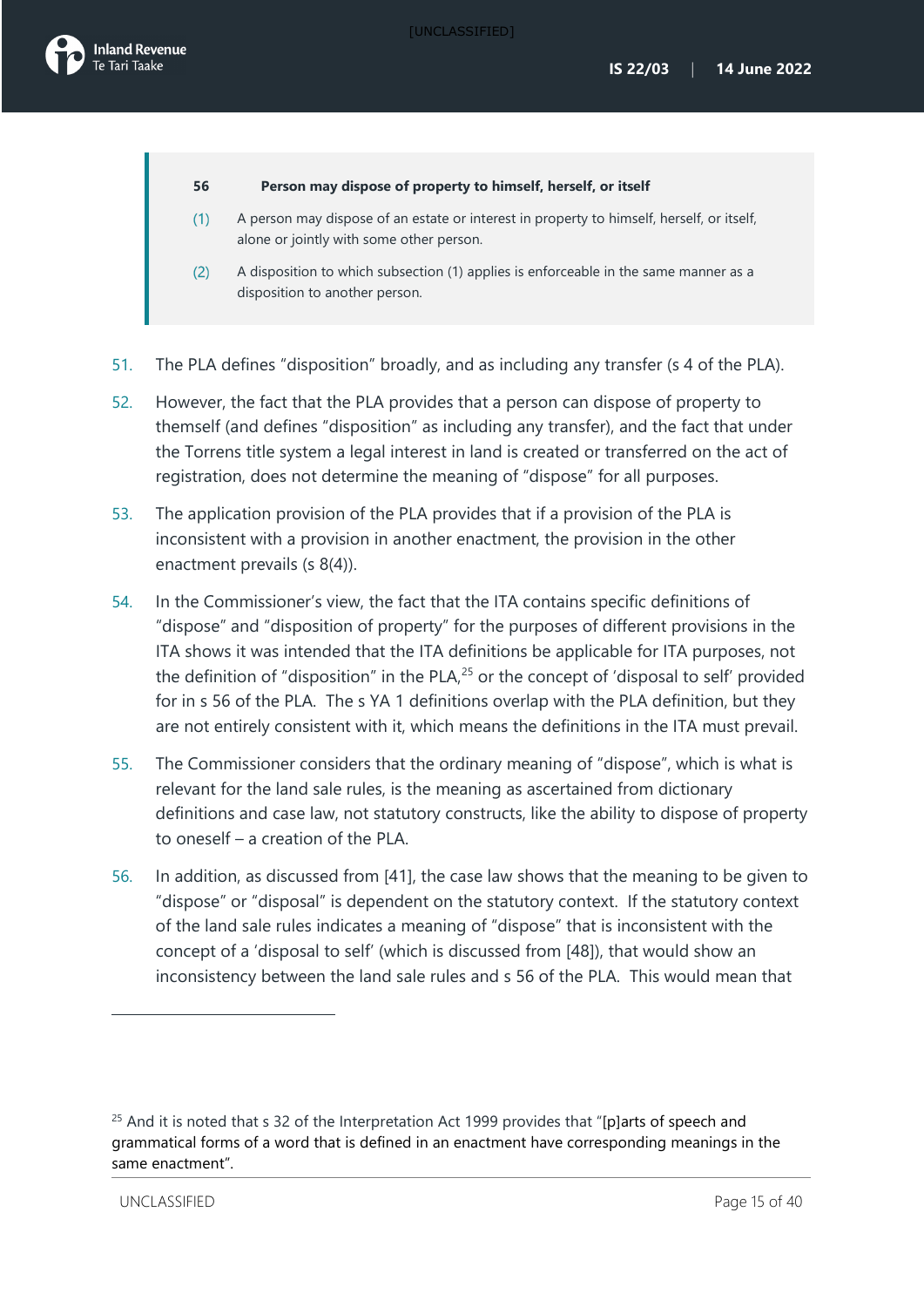

the ordinary meaning of "dispose" (that the statutory context indicates) must prevail over the s 56 concept of 'disposal to self'.

- 57. The Commissioner does not consider that a transfer to self would be within even the broadest possible meaning the case law indicates "dispose" may have. A transfer to oneself would not be recognised at common law. The effect of s 56 of the PLA is to enable such a transfer for the purpose of simplifying the severance of a joint tenancy.<sup>[26](#page-16-0)</sup>
- 58. As owning land as joint tenants is not a different "interest in land" to owning the same land as tenants in common, in the Commissioner's view there would not be a "disposal" in the ordinary meaning of that word, even in the broadest sense. The ordinary meaning of "disposal" or "dispose" would not include a disposal to self (with the parties holding the land in the same capacity before and after the transfer, and with proportionality of interests unchanged). In the Commissioner's view, such a transaction would not involve the required **alienation** of the property (for example, the estate in fee simple) that is necessary for there to be a "disposal". In particular, it is noted that:
	- Before and after the change to the form of co-ownership, each co-owner has an interest in the whole property (but whether they have a prospective separate share or a present entitlement to a distinct share depends on whether the coownership is a joint tenancy or a tenancy in common).
	- The Commissioner does not consider that the right of survivorship (the only 'right' that disappears) can be regarded as an "interest in land" as it is not a proprietary interest, but rather a consequence flowing from the form of coownership of the proprietary interest in land. As such, the right of survivorship ceasing to exist is not a disposal of an "interest in land".
	- **•** Different rights and incidents flow from the different forms of co-ownership, but there is never a time when either party does not have an interest in the land (ie, the estate). "Disposal" requires **total alienation** of the property.
- 59. It is acknowledged that for tax purposes a person can be treated as having disposed of property to themself (*Sharkey (Inspector of Taxes) v Wernher* [1956] AC 58 (HL)). But that is in contexts like moving property from revenue account to capital account (ie, a change in terms of whether property is within the tax base or not), which is not

<span id="page-16-0"></span><sup>26</sup> As noted in *New Zealand Land Law*, at [6.4.10].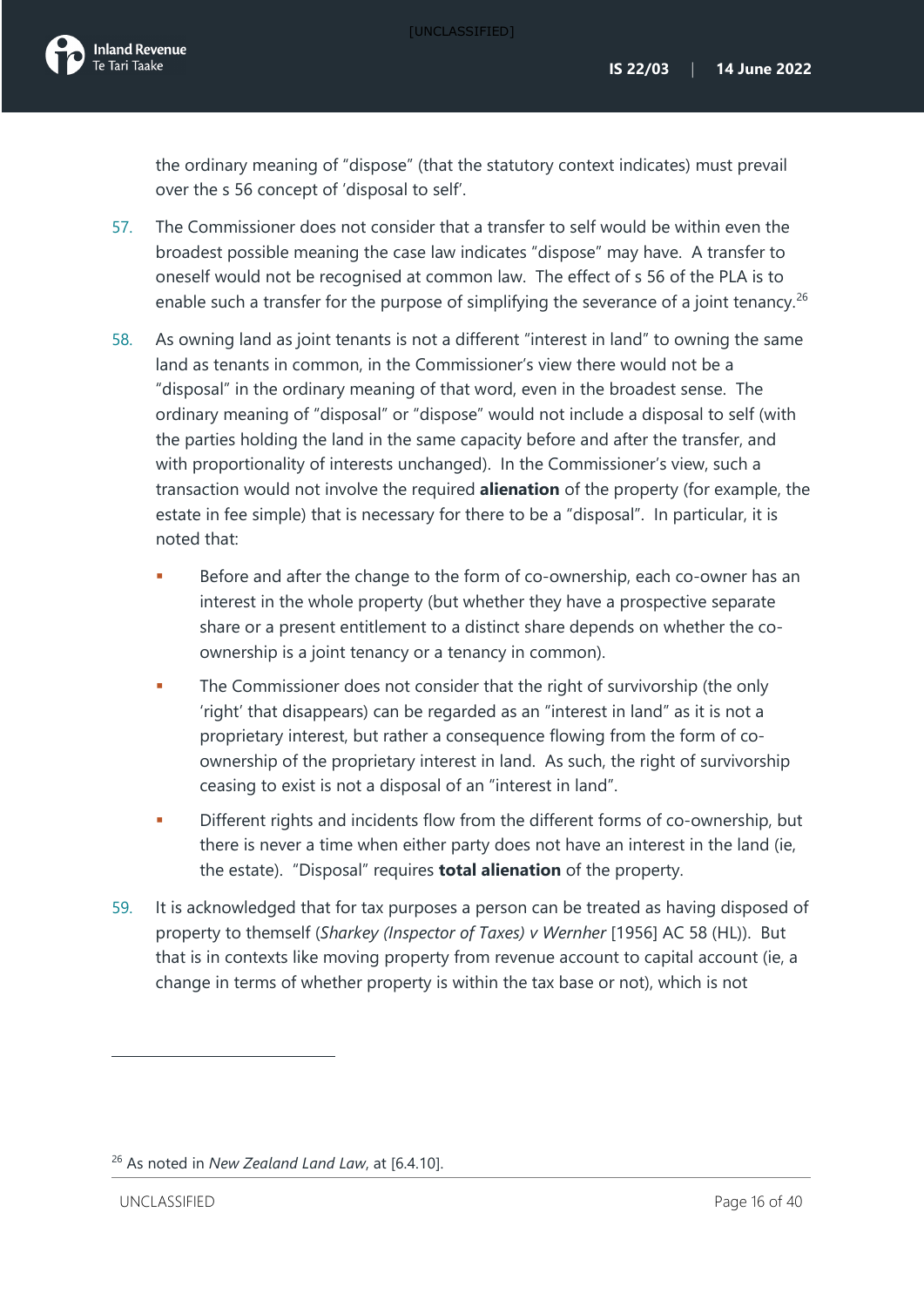[UNCLASSIFIED]

analogous to what is just a change to the form of co-ownership (where the property remains either in or out of the tax base).

- 60. There is further support for the Commissioner's view that there is not a "disposal" for the purposes of the land sale rules in *Junior Farms Ltd v CIR* (2011) 25 NZTC ¶20-064 (HC). In *Junior Farms*, it was held that there was no disposal of the legal or equitable title to land as a result of sale and buy-back agreements. Brewer J considered that the sale and buy-back agreements created a constructive trust over the legal title to the land the taxpayer bought back. The legal title in the land the taxpayer was to buy back was conveyed only for the specific purpose of a subdivision being undertaken, but the taxpayer retained beneficial ownership of that land. As such, Brewer J considered that the taxpayer had not disposed of either the legal or equitable title to the land in question, and therefore there could not have been a (re)acquisition of it for the purposes of what is now s CB 6.
- 61. Similarly, it is considered that the fact an instrument of transfer is registered with LINZ to effect a change to the form of co-ownership does not mean there is a "disposal" of land by the co-owners.
- <span id="page-17-1"></span>62. As noted at [\[24\]](#page-8-5), severance of a joint tenancy can be effected by a joint tenant transferring their interest to themself. Alternatively, it is possible for both parties to be recorded as the transferors.
- 63. However, at no point in the process of transferring the land from the severing party to themself (or from all of the co-owners to themselves) to effect a change to the form of co-ownership do any of the co-owners cease to have either legal or beneficial ownership of the land (ie, the estate), or any proportion of the land (given we are considering a situation where the proportional shares or notional shares remain the same).

## <span id="page-17-0"></span>Does the context of the land sale rules suggest a particular meaning of "disposal"?

- 64. As discussed above, it is necessary to look at whether the **context of the land sale rules** suggests that "disposal" has a particular meaning for those purposes.
- 65. The key question in respect of changes to the form of co-ownership and changes of trustees is whether "disposal" in the land sale rules includes a **'disposal to self'**.

## What the history of the land sale rules indicates about their purpose

66. The history of the land sale rules in the ITA and the purpose behind them shed some light on what "disposal" is intended to mean in those provisions. The following is a

UNCLASSIFIED Page 17 of 40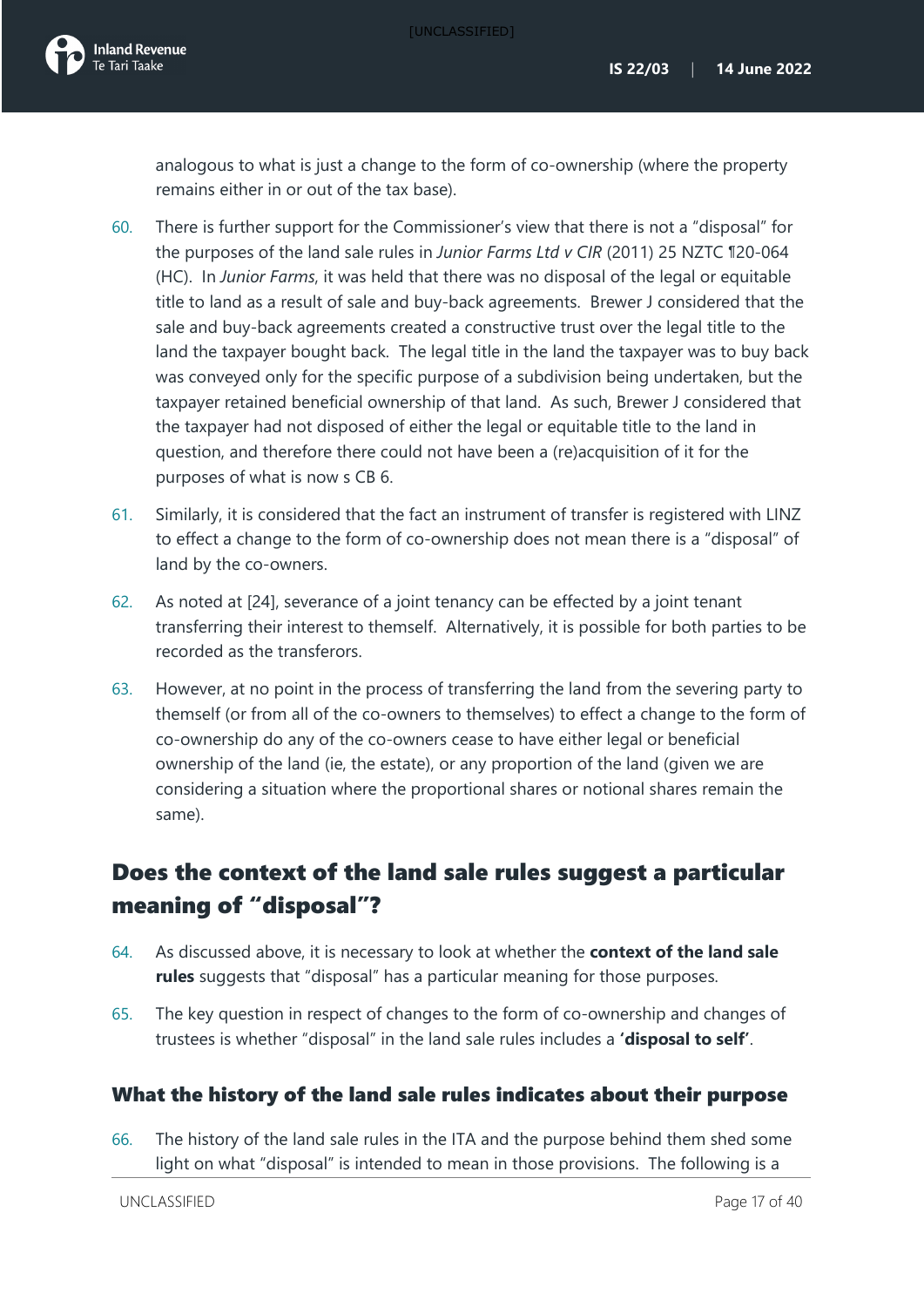brief overview of the history to some of the land sale rules – in particular ss CB 6 (the 'purpose or intention' provision) and CB 6A (the bright-line test).

- 67. New Zealand's income tax legislation has specifically taxed gains from the sale of land since the enactment of the Land and Income Assessment Act 1900.
- 68. The original provision taxed gains derived from the "purchase, sale, or other disposition of real property, if the taxpayer's ordinary business comprises dealing in such property, but not otherwise".<sup>[27](#page-18-0)</sup>
- 69. The Land and Income Tax Act 1916 expanded this scope to also tax profits from the sale or disposition of land "if the property was acquired for the purpose of selling or otherwise disposing of it at a profit".<sup>28</sup> This meant that isolated transactions (not as part of a business of dealing in land) would be taxed. It is clear from *Hansard* that the provision was intended to deal specifically with property speculators.<sup>[29](#page-18-2)</sup>
- 70. The Land and Income Tax Act 1951 further expanded the scope of the taxation of profits from land by removing the requirement that the purpose must be to dispose of the land "for a profit". The provisions also included personal property from this time, and a "catch-all" to tax profits or gains derived from "the carrying on or carrying out of any undertaking or scheme entered into or devised for the purpose of making a profit".<sup>[30](#page-18-3)</sup> This provision became s  $88(1)(c)$  of the Land and Income Tax Act 1954.
- 71. In 1973, the land taxing rules were changed<sup>[31](#page-18-4)</sup> to deal with the two issues identified by the Taxation Review Committee in its 1967 report.<sup>[32](#page-18-5)</sup> In particular:
	- removing the "artificial" distinction between 'purpose' and 'intention';<sup>[33](#page-18-6)</sup> and

<span id="page-18-2"></span><sup>29</sup> *Hansard* (3 July 1916) 176 NZPD 396 (discussion on the Land and Income Tax Bill).

- <span id="page-18-4"></span><sup>31</sup> Made by the Land and Income Tax Amendment Act 1973.
- <span id="page-18-5"></span><sup>32</sup> Taxation Review Committee (chaired by LN Ross), *Taxation in New Zealand: Report of the Taxation Review Committee* (Wellington, New Zealand Government, October 1967).

<span id="page-18-6"></span><sup>33</sup> In what is now section CB 6.

<span id="page-18-0"></span><sup>&</sup>lt;sup>27</sup> Section 59(3) of the Land and Income Assessment Act 1900.

<span id="page-18-1"></span><sup>&</sup>lt;sup>28</sup> Section 85(c) of the Land and Income Tax Act 1916.

<span id="page-18-3"></span><sup>&</sup>lt;sup>30</sup> Section 10 of the Land and Income Tax Amendment Act 1951.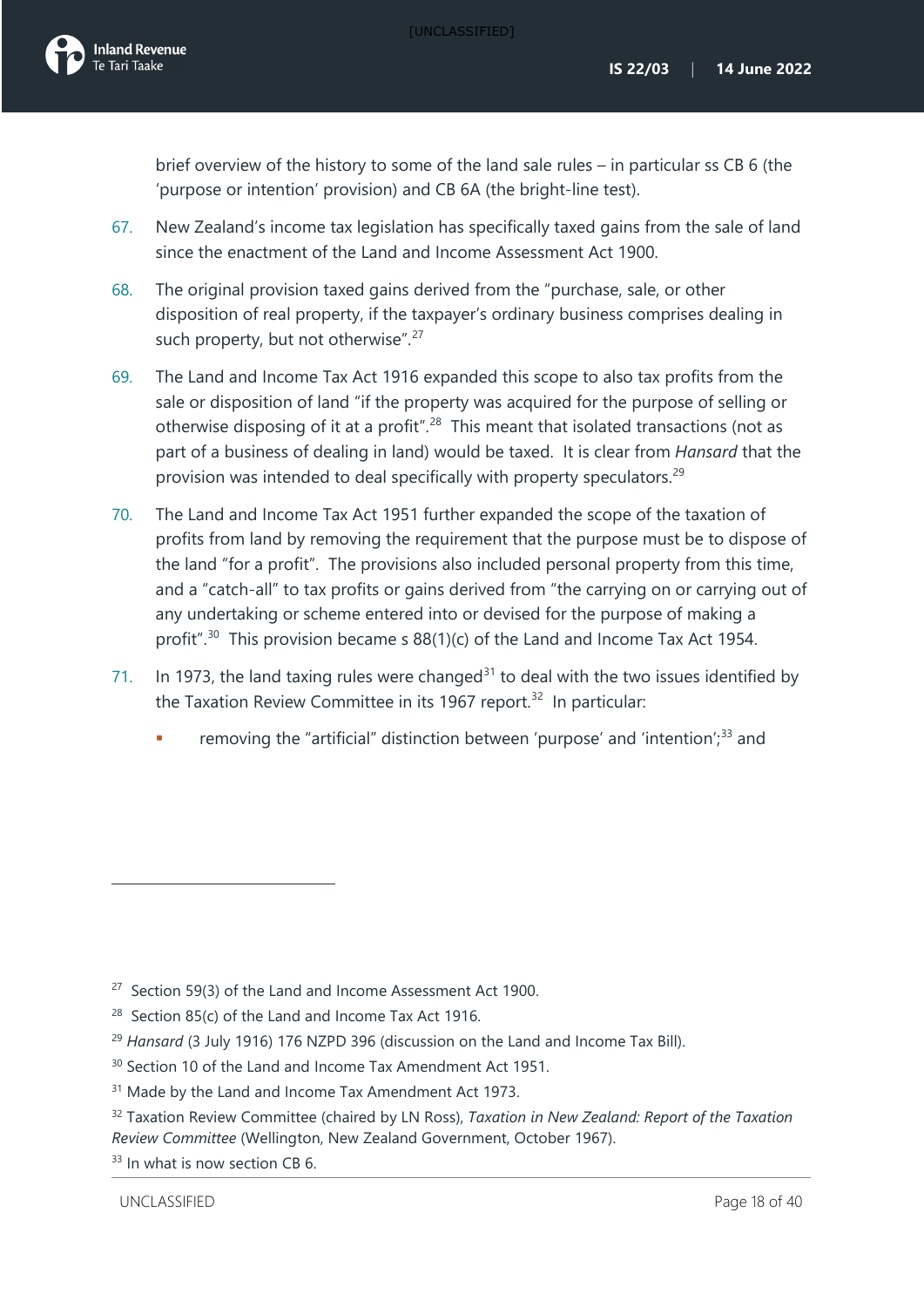

- introducing rules to ensure the taxation of sales resulting from profit-making undertakings or schemes that were devised *after* the purchase of the property (irrespective of the purpose or intention when the property was acquired). $34$
- 72. Difficulties with enforcing the "purpose or intention" provision (s CB 6) led to the introduction of the bright-line test. The bright-line test was intended to be an objective, easy to apply proxy for there being a purpose or intention of disposal (ie, a speculative purpose). $35$  The bright-line test was originally introduced with a bright-line period of 2 years.<sup>[36](#page-19-2)</sup> In 2018, this period was extended to 5 years,<sup>[37](#page-19-3)</sup> and in 2021 it was extended again to 10 years.<sup>[38](#page-19-4)</sup>
- 73. The Commissioner considers that the land sale rules are clearly aimed at taxing disposals of land where there is a land-related business (dealing, development etc),  $39$ or speculation in land (whether as part of a business or an isolated transaction).<sup>[40](#page-19-6)</sup> There are also provisions dealing with transactions involving associated persons.<sup>[41](#page-19-7)</sup> Where those provisions apply, while the associated person would not have a landrelated business and may not have a speculative purpose, those provisions ensure: (1) that associated persons cannot be used to effectively divert income that would be within one of the business or speculation focussed provisions to someone else instead, and (2) that land cannot be transferred out of the tax base via an associated person.
- 74. The bright-line test was introduced as an objective test to supplement the intention test (s CB 6), given difficulties in enforcing s CB 6 because of the subjectivity of the intention test. Essentially, disposal within the bright-line period is used as a proxy for the kind of dealing in land or speculative purpose that the land sale rules are aimed at.
- 75. There are also provisions in the Act to ensure that property can't be transferred or disposed of outside the tax base for no consideration or less than market value

<span id="page-19-0"></span><sup>&</sup>lt;sup>34</sup> Now sections CB 12 and CB 13.

<span id="page-19-1"></span><sup>35</sup> See for example, Minster of Revenue (Hon Todd McClay), *[Taxation \(Bright-line Test for Residential](https://taxpolicy.ird.govt.nz/publications/2015/2015-commentary-bltrl)  [Land\) Bill:](https://taxpolicy.ird.govt.nz/publications/2015/2015-commentary-bltrl) Commentary on the Bill* (Wellington, Inland Revenue, 2015).

<span id="page-19-2"></span><sup>&</sup>lt;sup>36</sup> By way of the Taxation (Bright-line Test for Residential Land) Act 2015.

<span id="page-19-3"></span><sup>&</sup>lt;sup>37</sup> By way of the Taxation (Annual Rates for 2017-18, Employment and Investment Income, and Remedial Matters) Act 2018.

<span id="page-19-4"></span><sup>&</sup>lt;sup>38</sup> By way of the Taxation (Annual Rates for 2020-21, Feasibility Expenditure, and Remedial Matters) Act 2021.

<span id="page-19-5"></span><sup>&</sup>lt;sup>39</sup> Section CB 7.

<span id="page-19-6"></span><sup>40</sup> Sections CB 6A, CB 6, CB 12 and CB 13.

<span id="page-19-7"></span><sup>41</sup> Sections CB 9(2), CB 10(2), CB 11 and CB 15.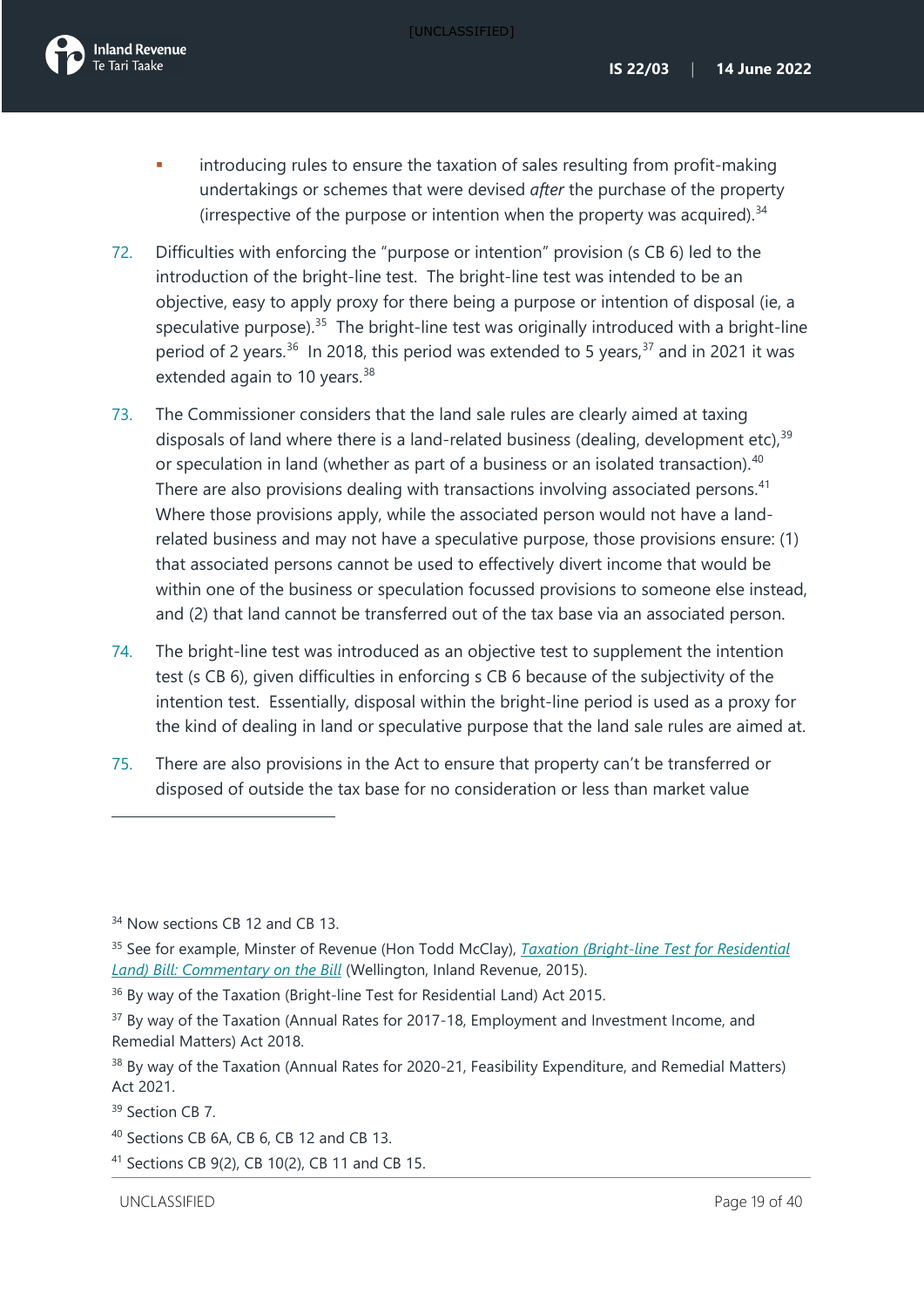consideration. If there's a disposal of property outside the tax base (for example by way of gifting, or sale for less than market value consideration), there will be a deemed market value amount derived (ss FC 2 and GC 1).

- 76. Nothing in the history of the land sale rules suggests it was ever intended they would apply to something that may technically be a disposal for property law purposes but does not involve any dealing with land such as a transfer to someone else.
- 77. There are contextual indications in the land sale rules that support this view in particular the heading to subpart CB and the existence of s CB 6A(3B), both of which are touched on below.

## The heading to subpart CB

- 78. The heading to subpart CB of the ITA (which contains the land sale rules) was inserted in 1994, and then read "Activities in the nature of trade". It was changed to "Income from business or trade-like activities" in 2004 as part of the process of the ITA being rewritten for improved clarity (which was done progressively from 1994).
- 79. In the Commissioner's view, the heading to subpart CB indicates that the provisions in subpart CB are concerned with amounts that may be *likened in some way* to business or trade income, even if they cannot be classified as business or trade income. This would include amounts from a speculative or profit-making purpose or undertaking. The associated persons provisions are concerned with taxing amounts that may be likened in some way to business or trade income, but the income is diverted to someone else instead.
- 80. The heading to subpart CB seems consistent with the apparent intention behind the land provisions – that they are intended to tax disposals of land where there is a landrelated business or speculation in land. While of not much weight, this contextual clue seems consistent with a view that the land sale rules are intended to apply where there is some kind of dealing with land (ie, ownership moving from one person to another), and that they are not intended to capture a disposal that is just a mechanical transfer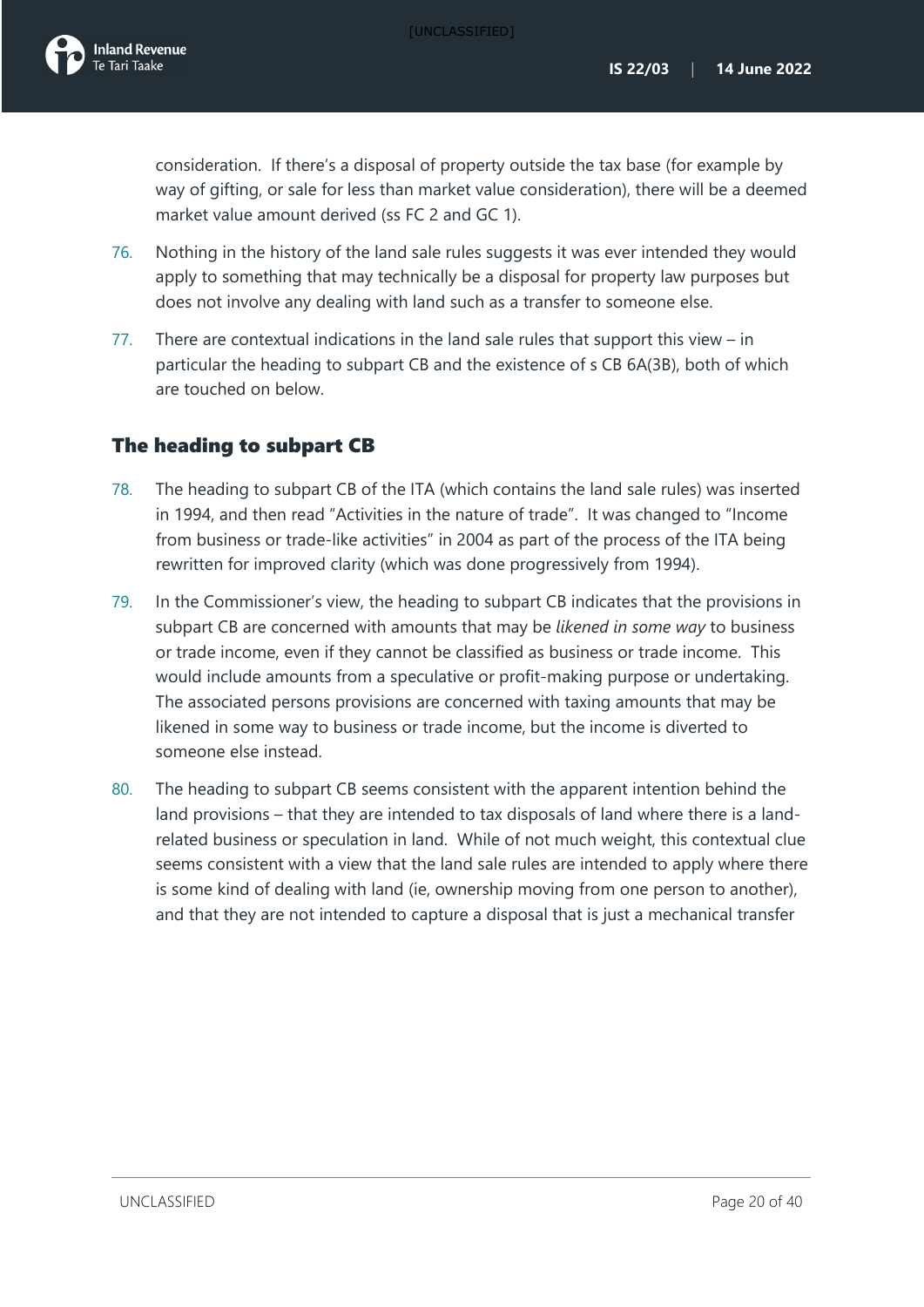<span id="page-21-1"></span>from an owner to themselves (in the same capacity), which cannot in any sense be considered a dealing with land.<sup>[42](#page-21-3)</sup>

## Specific provision that ensures the bright-line clock does not re-start

- 81. Another contextual indication that "dispose" in the land sale rules (in particular the bright-line test) is not intended to include a 'disposal to self' is the existence of s CB 6A(3B).<sup>[43](#page-21-4)</sup> This provision ensures the 'bright-line clock' does not re-start when title is transferred because the trustees of a trust change.
- 82. If "dispose" in the bright-line test included 'disposal to self', the transfer of title on a change of trustees would be a disposal and a taxing event (if within the bright-line period).
- 83. It would be anomalous to suggest Parliament specifically legislated for the bright-line clock not re-starting in this situation, but nevertheless intended the transfer on a change of trustees to be a 'disposal' that could be subject to tax.
- 84. Therefore, the existence of what is now s CB 6A(3B) provides a contextual indication that 'disposal' in the context of the bright-line rules (and by logical extension the other land sale rules) is not intended to include the mechanics of changes in title where no change in ownership of the equitable or legal estate occurs.

## <span id="page-21-0"></span>Conclusion on what "disposal" means in the land sale rules

- <span id="page-21-6"></span>85. In the Commissioner's view, the ordinary meaning, case law, and legislative history and context indicate that "disposal" in the land sale rules:
	- requires complete alienation of the land by the disposer the land must be 'got rid of' by the person;<sup>[44](#page-21-5)</sup>

<span id="page-21-3"></span><span id="page-21-2"></span><sup>42</sup> Though this does not mean there could not be a deemed disposal, applying the *Sharkey v Wernher* principle. However, it may be that the *Sharkey v Wernher* principle applies only in relation to some land provisions (for instance, the Commissioner does not consider that it could apply in the context of s CB 6, which turns on the taxpayer's purpose or intention **on acquisition** of land, and a change of intention does not take the land out of the tax base).

<span id="page-21-4"></span> $43$  And s CZ 39(6) – the equivalent provision for the 5-year bright-line test.

<span id="page-21-5"></span><sup>44</sup> Though this does not mean there could not be a deemed disposal, applying the *Sharkey v Wernher* principle – see further footnote [42](#page-21-1) on page [20.](#page-21-2)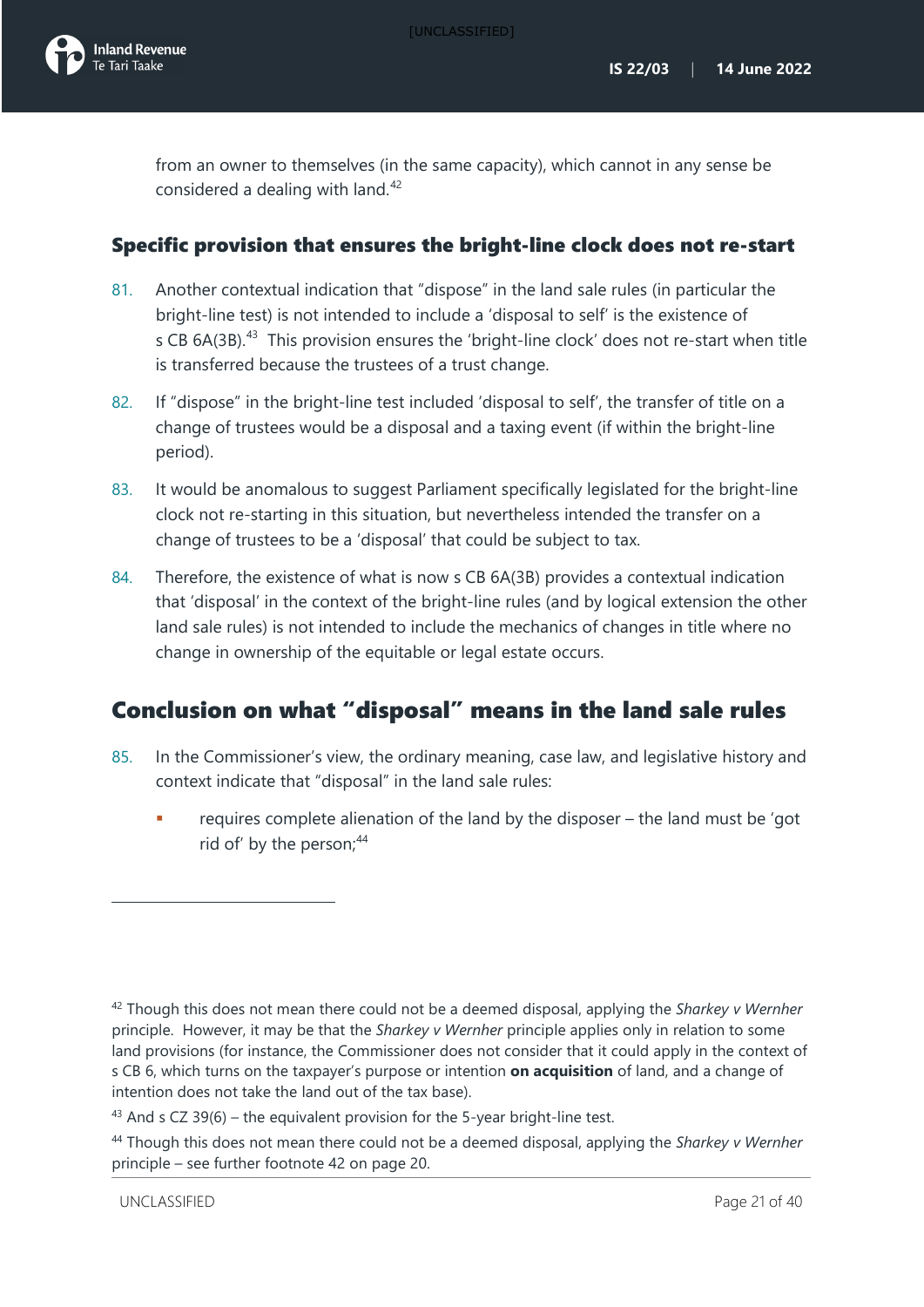

 requires dealing with the land – so that one person loses ownership of the land and another<sup>[45](#page-22-1)</sup> gains it (or gains a corresponding interest in respect of the same underlying land).

As such, in the Commissioner's view, "disposal" in the land sale rules **does not include** transfers to self (in the same capacity); $46$ 

86. The following discussion looks at what this conclusion means for changes to coownership.

# <span id="page-22-0"></span>Is there a "disposal" when the form of coownership changes, but the proportional or notional shares do not change?

87. The first transaction to consider is where there is a land transfer to effect a change to the **form of co-ownership** (ie, from a tenancy in common to a joint tenancy, or vice versa) with **no change** in the proportional or notional shares of the parties.

*For example, co-owners hold the land as 50:50 tenants in common and then move to holding it as joint tenants (who have an equal notional share)*.

- 88. In the Commissioner's view, a transfer to change the form of co-ownership, where the proportional or notional shares do not change, will not be a "disposal" for the purposes of the land sale rules.
- 89. In this situation there is no alienation of land by the transferee(s). The co-owners hold the same estate or interest in land before and after the change in co-ownership. At no point do the parties lose control of the property (the estate or interest in land) or any part thereof.
- 90. There is also no "dealing with" the land the transfer to effect the change in coownership does not involve land (or any part thereof) moving from the one party to another. The change to the form of co-ownership merely alters whether the right of survivorship exists, and whether the co-owners have a present entitlement to a distinct share of the land or a prospective or notional equal and separate share that they have

<span id="page-22-1"></span><sup>45</sup> Which would include the same person in a different capacity.

<span id="page-22-2"></span><sup>46</sup> But again, see footnote [42](#page-21-1) on page [20.](#page-21-2)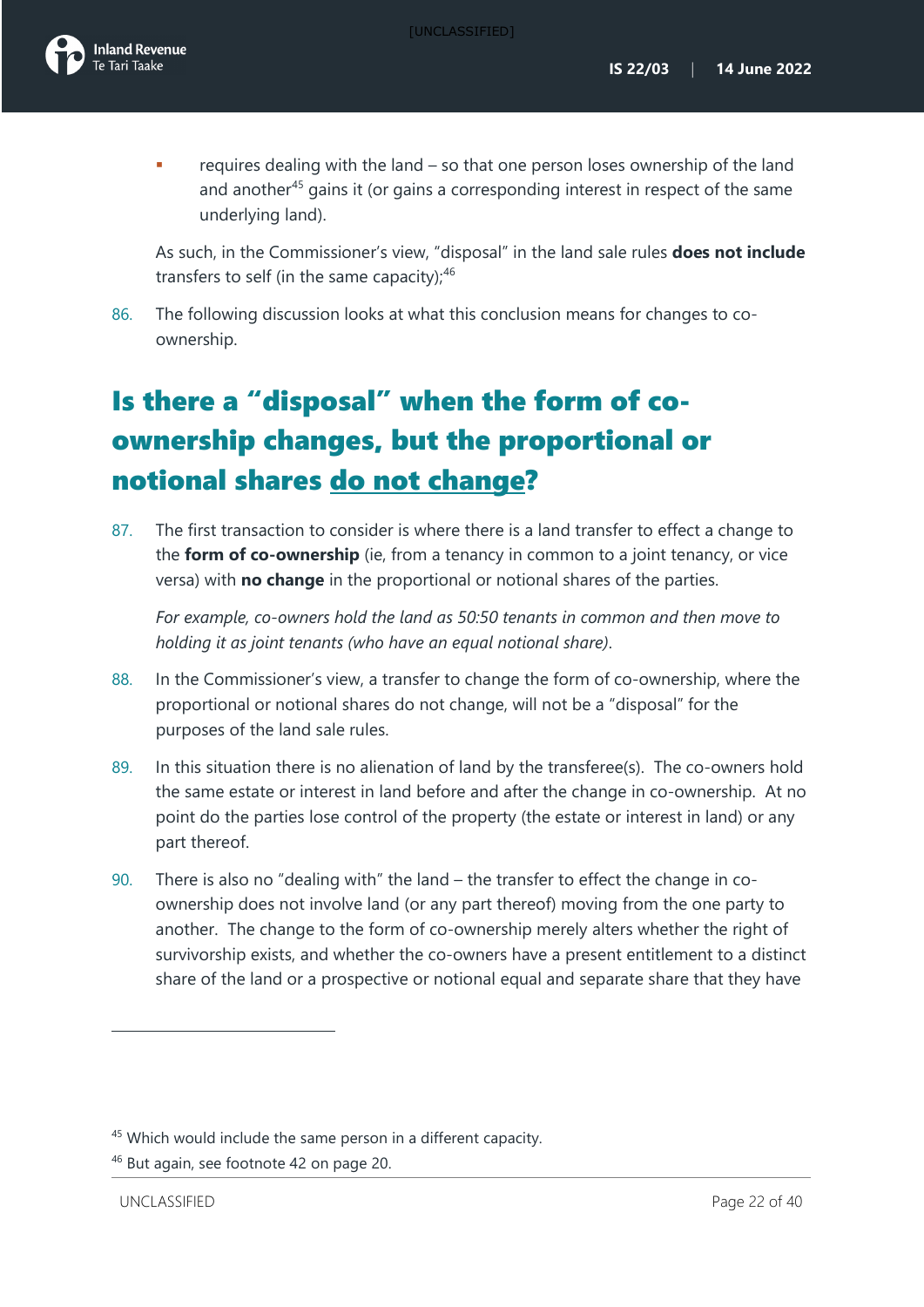

the right to sever during their lifetime. They continue to have an interest in the whole of the property, and the proportionality of their share or notional share does not change.

### *How does this reconcile with QB 17/09?*

We have been asked how this conclusion reconciles with the position in QB [17/09](https://www.taxtechnical.ird.govt.nz/en/questions-we-ve-been-asked/2017/qb1709-qb-1709-is-there-a-full-or-partial-disposal-when-an-asset-is-contributed-to-a-partnership-as-) *Is there a full or partial disposal when an asset is contributed to a partnership as a capital contribution?* The conclusion in QB 17/09 would mean that if land jointly owned by A & B was transferred to a 50:50 partnership of A & B, there would be a full disposal.

There are a number of reasons for the conclusion in QB 17/09, but relevantly for present purposes, it is noted in the QWBA that when an asset is contributed to a general partnership the legal ownership of the asset, its juristic character, and the person's interest in the asset all fundamentally change. Before the contribution, the person is the owner of the asset. After the contribution of the asset to the partnership, the asset ceases to be the person's property – it belongs to the partners of the partnership and becomes partnership property. While the partners are treated as each owning the asset in proportion to their partnership interest, they no longer own the asset in their personal capacity.

This is different to a situation where joint tenants sever the joint tenancy to hold the land as 50:50 tenants in common, or where a 50:50 tenancy in common is converted to a joint tenancy. Before and after the transfer to effect the change to the form of co-ownership, each party's interest in the land was owned in their personal capacity. Their proportionate or notional proportionate shares in the land are unchanged. In the Commissioner's view this is different from a situation where land is transfer from A & B jointly to A & B in their capacity as partners in a partnership. In that situation, there is a change in terms of ownership of the land, as it is now partnership property and owned by the partners in their capacity as such.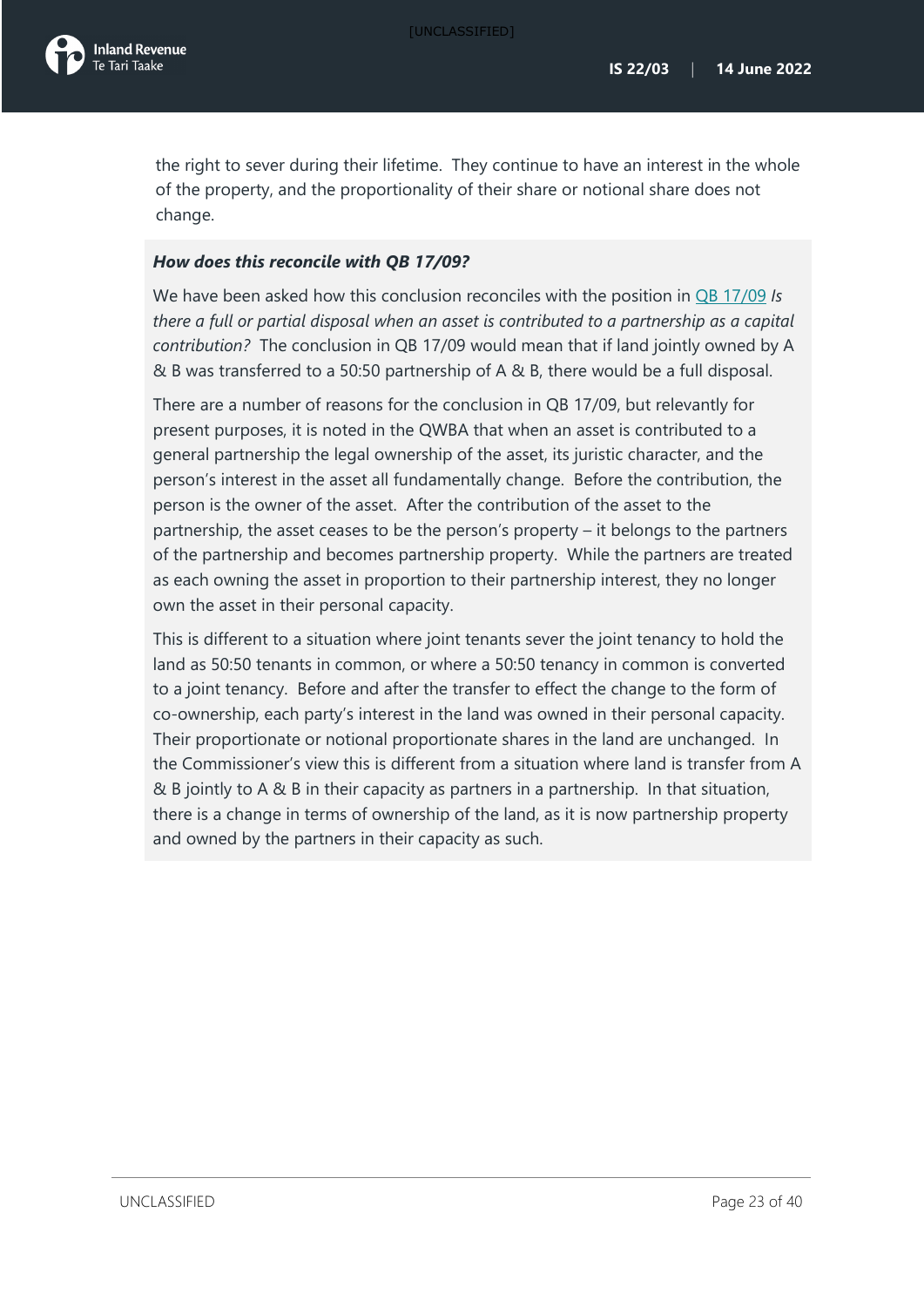## <span id="page-24-0"></span>Does the transfer reset the start date for the bright-line test?

<span id="page-24-3"></span>91. The general start date<sup>[47](#page-24-1)</sup> for the bright-line test is the date of registration of the instrument of transfer under the LTA. A legal change to the form of co-ownership requires registration of an instrument of transfer. However, there are specific provisions that ensure the start date for the bright-line test does not reset on the registration of a transfer to effect a change to the form of co-ownership where the proportional or notional shares do not change. [48](#page-24-2) These provisions came into force on 27 March 2021. Their effect is illustrated in Examples 1 and 2.

## **Example 1 – Change from a joint tenancy to a tenancy in common, with no change to the parties' proportional or notional shares**

Wiremu and Rebecca started a relationship in 2018. Both have children from previous relationships. In 2019, Wiremu and Rebecca purchased a rental property together as joint tenants. Two years later, they decide that in the event of one of them dying, they want to financially assist their children, so want the share of the partner who dies to go to that partner's children. They submitted a land transfer, which LINZ registered in June 2021, to change their ownership of the property from a joint tenancy to a tenancy in common (50:50).

For the bright-line test (s CZ 39) to apply, there needs to have been a "disposal" of residential land by Wiremu and/or Rebecca. In this case, there **has not been** a disposal of land by either of them.

Wiremu and Rebecca own the same land (the estate in fee simple) before and after the transfer. Before the transfer, they each had an interest in the whole of the property, and a notional equal separate share (ie, 50%) that they had the right to sever during their lifetime. After the transfer, they each still have an interest in the whole of the property, and they now have a present entitlement to a 50% share. No land (or any part thereof) has passed from one party to another.

<span id="page-24-2"></span><sup>48</sup> Section CB 6A(5B) and (5C) and s CZ 39(5B) and (5C).

<span id="page-24-4"></span><span id="page-24-1"></span> $47$  Except for: (1) situations where an instrument to transfer the land to the person is not registered on or before the bright-line date, in which case the start date of the bright-line period will be the date the person acquired the land, and (2) other situations specifically legislated for, such as subdivisions, offthe-plan purchases, and relationship property settlements.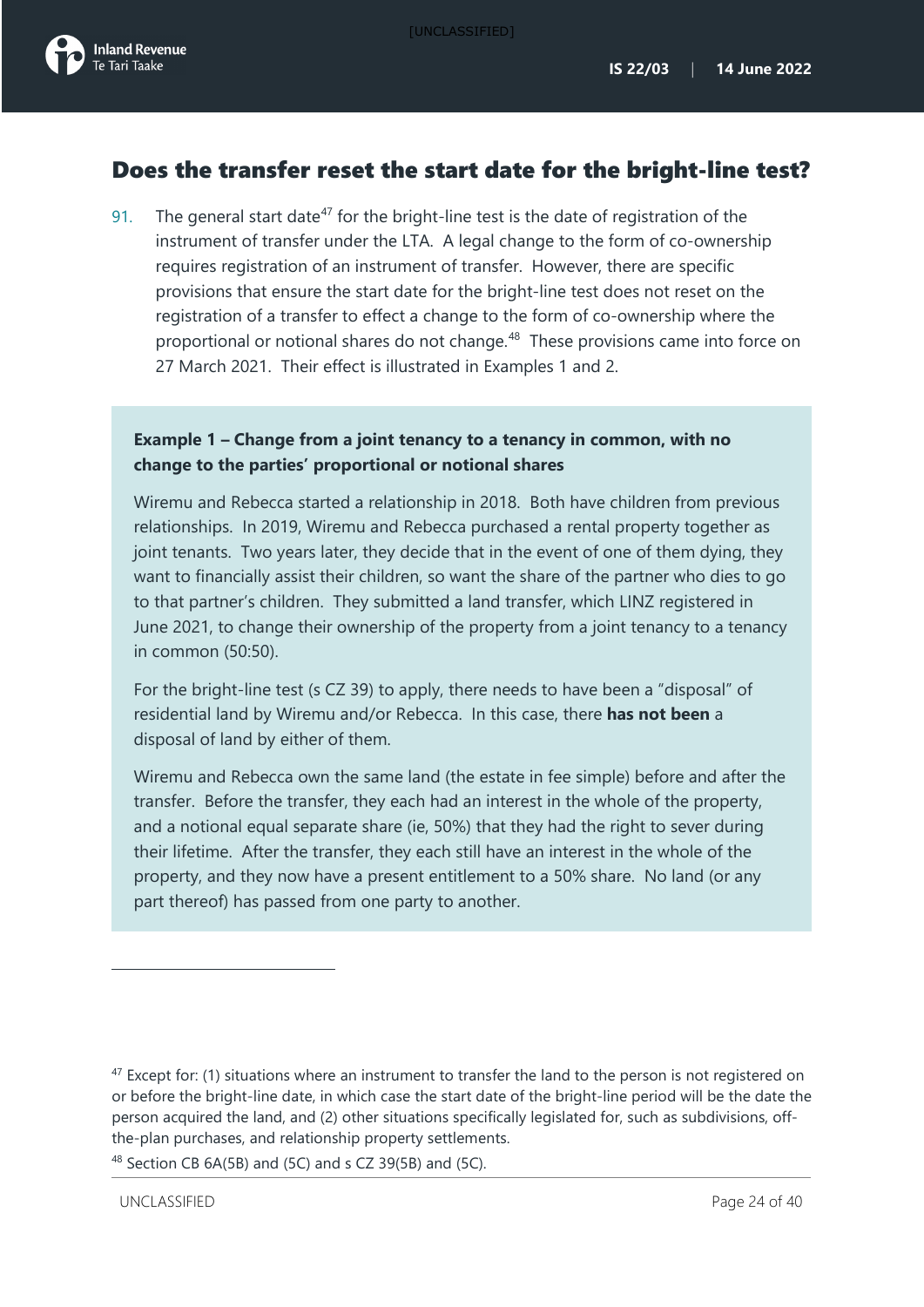[UNCLASSIFIED]

The bright-line period does not restart on the date in June 2021 when LINZ registered the transfer to change the form of co-ownership of the property; the bright-line period continues to be counted from the date in 2019 when the property was originally transferred to Wiremu and Rebecca.

## **Example 2 – Change from a tenancy in common to a joint tenancy, with no change to the parties' proportional or notional shares**

Mary and Bill are a couple who bought a house in April 2021 as 50:50 tenants in common. They are renting out the house while travelling extensively for at least the next couple of years. Both have children from previous relationships. Some months later, they realise that in the event of one of them dying, the share of the spouse who dies will go to their estate and then to their children, and the surviving spouse may not be able to move into the house should they want to. They decide to change the form of their co-ownership of the property, from a tenancy in common to a joint tenancy, so when one of them dies the other will become the sole owner of the property. They submitted a land transfer, which LINZ registered in September 2021, to change their ownership of the property from tenancy in common (50:50) to a joint tenancy.

For the bright-line test (s CB 6A) to apply, there needs to have been a "disposal" of residential land by Mary and/or Bill. In this case, there **has not been** a disposal of land by either of them.

Mary and Bill own the same land (the estate in fee simple) before and after the transfer. Before the transfer, they each had an interest in the whole of the property, with a present entitlement to a 50% share. After the transfer they each still have an interest in the whole of the property, and they now have a notional equal separate share (ie, 50%) that they had the right to sever during their lifetime. No land (or any part thereof) has passed from one party to another.

The bright-line period does not restart on the date in September 2021 when LINZ registered the transfer to change the form of co-ownership of the property; the brightline period continues to be counted from the date in April 2021 when the property was originally transferred to Mary and Bill.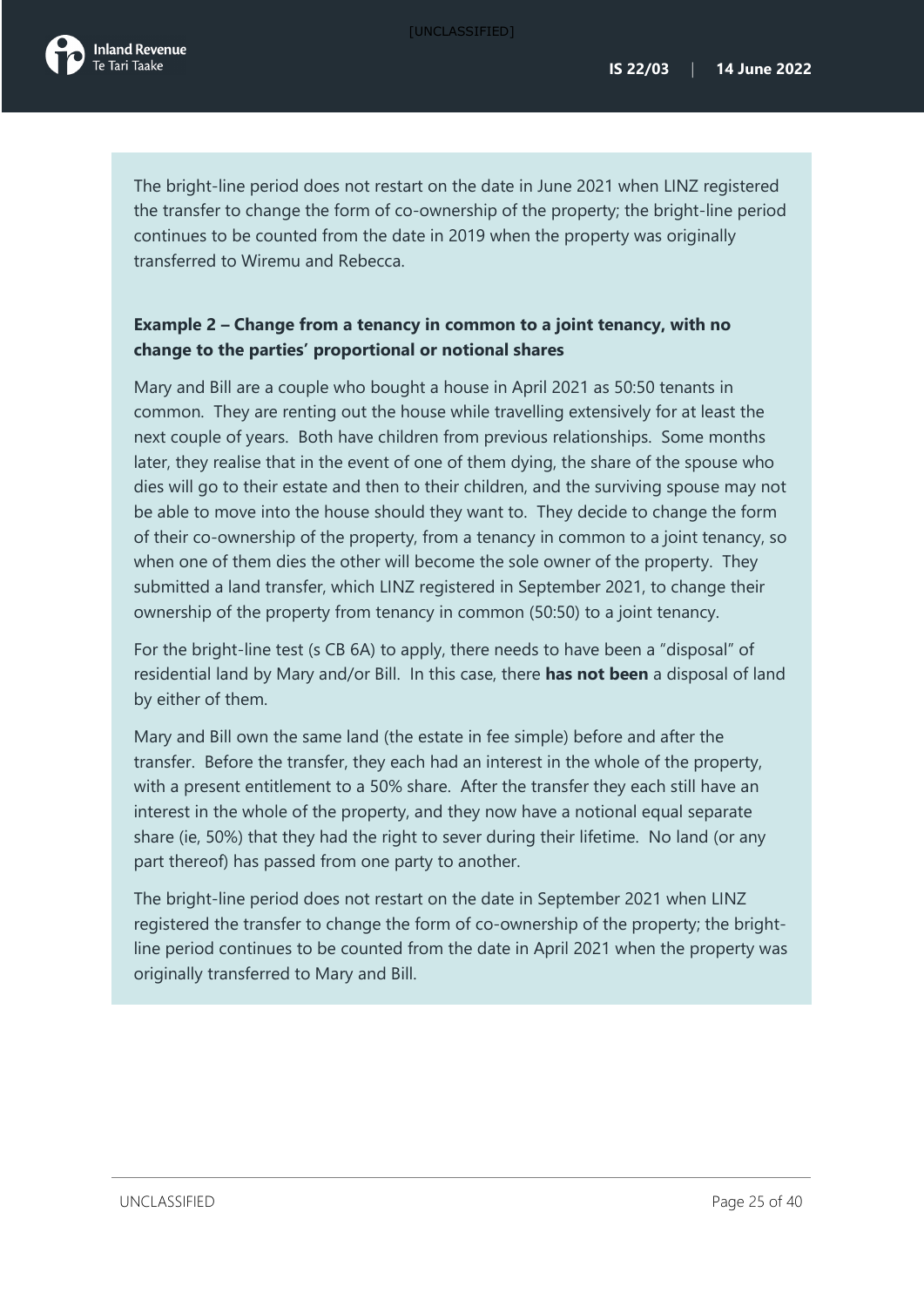

# <span id="page-26-0"></span>Is there a "disposal" when the parties' proportional or notional shares change?

92. The next transaction to consider is where a transfer effects a change in the proportional or notional shares of the parties, (whether or not the form of coownership changes – ie, from a tenancy in common to a joint tenancy or vice versa).

*For example, co-owners hold the land as 50:50 tenants in common and then move to holding it as 75:25 tenants in common*.

- 93. In the context of changes to the form of co-ownership, this Interpretation Statement has so far looked only at situations where the co-owners' proportional or notional shares do not change. But is there a "disposal" where **there is a change** in the coowners' proportional or notional shares (whether or not the form of co-ownership changes)? And if so, to what extent would this be a disposal?
- 94. In the Commissioner's view, if there is a transfer between co-owners where neither's interest is fully alienated but the proportional or notional share of a co-owner is reduced, there is a "disposal" for the purposes of the land sale rules by that person to the extent their interest is reduced. This is because while they have not fully alienated the whole estate or interest they had in the land, they have fully alienated part of their interest in land.
- 95. Relevant to this situation is s CB 23B, which provides as follows:

#### **CB 23B Land partially disposed of or disposed of with other land**

Sections CB 6A to CB 23, CZ 39, and CZ 40 (which relate to the bright-line test for residential land) apply to an amount derived from the disposal of land if the land is-

- (a) **part of the land to which the relevant section applies**:
- (b) the whole of the land to which the relevant section applies:
- (c) disposed of together with other land.

[Emphasis in para (a) added]

96. Section CB 23B(a) confirms that the land sale rules will apply to the disposal of **part of the land** to which the relevant section applies. This is illustrated in Examples 3 and 4.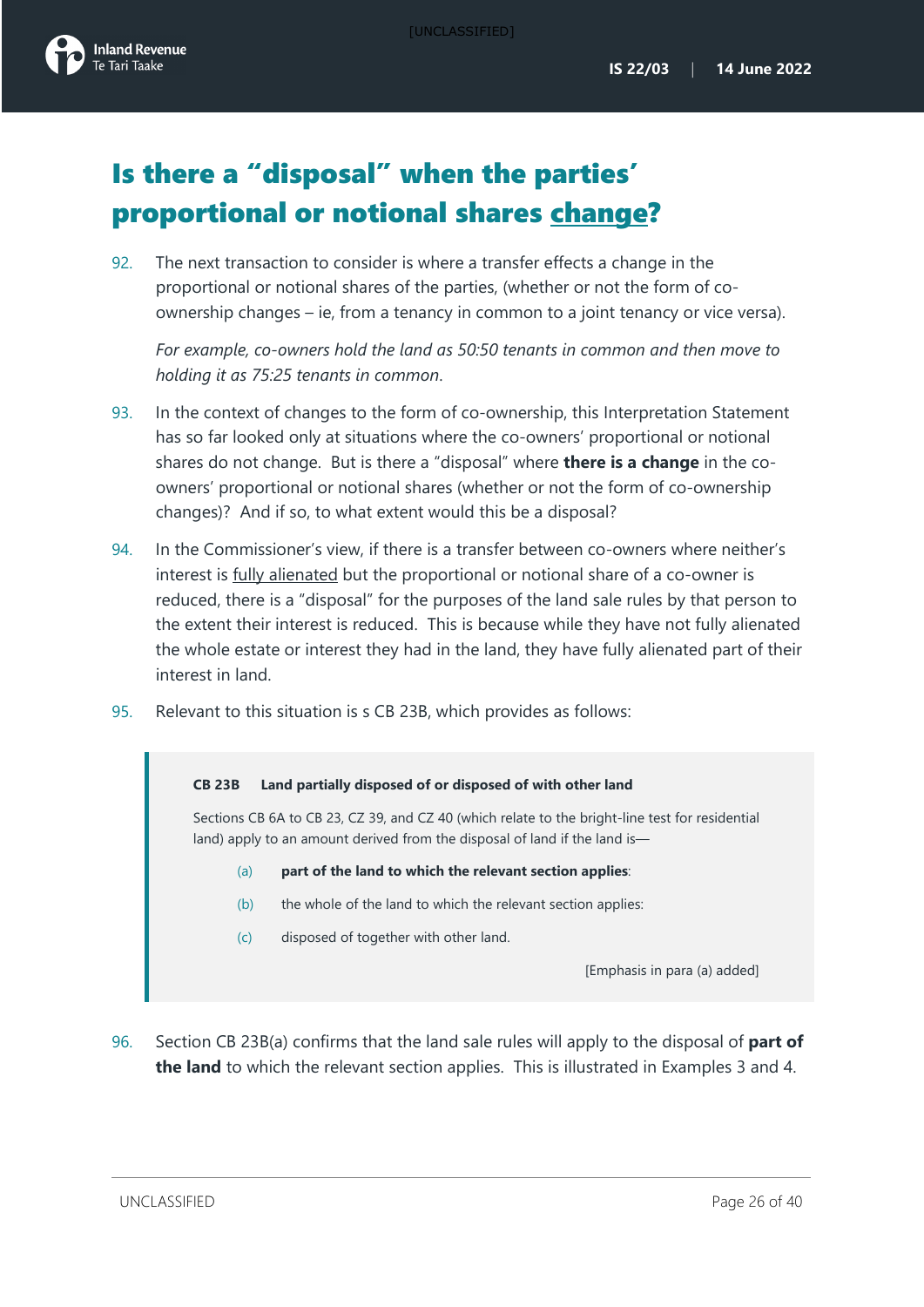## <span id="page-27-0"></span>Does the transfer reset the start date for the bright-line test?

97. A legal change to the form or proportionality of co-ownership is effected by registration of an instrument of transfer, and the general start date<sup>[49](#page-27-1)</sup> for the bright-line test is the date of registration of the instrument of transfer under the LTA. But there are specific provisions that ensure the registration of a transfer to change the proportionality of co-ownership will result in the bright-line clock restarting only to the extent a particular party's interest has increased.<sup>[50](#page-27-2)</sup> To the extent they already owned the land, the bright-line clock does not reset. These provisions came into force on 27 March 2021. Their effect is illustrated in Examples 3 and 4.

## **Example 3 – Change of the proportional share of co-owners who are tenants in common**

In December 2018, Michaela and Daniel bought a rental property as tenants in common, Michaela as to ½, Daniel as to ½. Daniel's financial position changes in 2021, and he asks Michaela if she is interested in buying out part of his share of the property. She is keen to do this, so she buys half of Daniel's 50% interest at market value. LINZ registers the transfer in April 2021, and the register shows that the land is now held by Michaela as to ¾, Daniel as to ¼.

For the bright-line test (s CZ 39) to apply, there needs to have been a "disposal" of residential land by Michaela and/or Daniel. In this case, there **has been** a disposal of land by Daniel. Daniel has disposed of a 1/4 interest in the land. While Daniel's interest in the estate is not fully alienated, his interest as to  $\frac{1}{4}$  is fully alienated.

Before the transfer, Daniel had an entitlement to a distinct share of the land (50%), and after the transfer he has an entitlement to a smaller distinct share (25%). He has completely alienated himself of his interest in the land as to ¼ (or 25%), though he still has an interest in the land. The fact he has not disposed of all the land he had does not mean there has not been complete alienation of part of the land (the 1/4 interest).

The amount Daniel sold the ¼ interest to Michaela for is income to Daniel, as the disposal was within the relevant bright-line period (5 years). He can deduct half of the

<span id="page-27-1"></span><sup>49</sup> See footnote [47](#page-24-3) on page 23.

<span id="page-27-2"></span><sup>50</sup> Section CB 6A(5D) and s CZ 39(5D).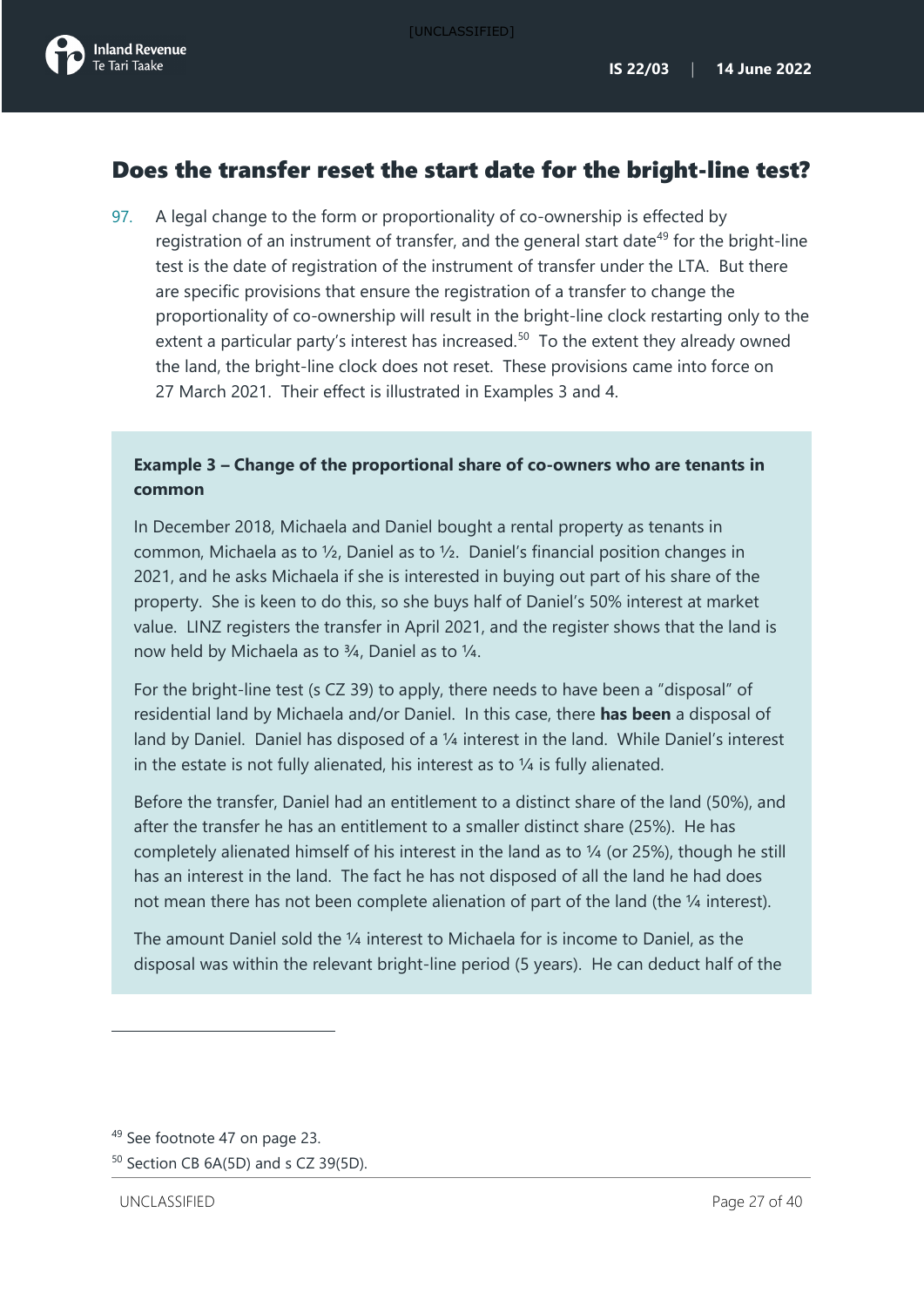amount he paid for his original 50% share of the property, because he is selling half of his original share.

For the ¼ share of the land Michaela purchased from Daniel, the bright-line period starts on the date in April 2021 that LINZ registers the transfer to effect the sale of that share. The bright-line period does not restart for the 50% interest Michaela has owned since December 2018, nor for the 25% interest Daniel retains.

### **Example 4 – Change from a joint tenancy to a tenancy in common, with a change to the parties' proportional or notional shares**

In January 2019, brothers Simon and Cameron buy a residential rental property as joint tenants. The property was purchased for \$900,000, with each contributing \$450,000 to the purchase price. Cameron's tourism business takes a considerable hit over 2020/2021, and he wants to sell some of his share in the rental property to try to keep his business afloat until the tourism industry picks up. Simon agrees to buy two fifths (40%) of Cameron's share at market value. The market value of the property is \$1.5m, so Simon buys 40% of Cameron's share (an additional 20% interest in the land) for \$300,000. LINZ registers the transfer in August 2021, and the register shows that the land is now held by Simon as to seven-tenths (70%), Cameron as to three-tenths (30%).

For the bright-line test (s CZ 39) to apply, there needs to have been a "disposal" of residential land by Simon and/or Cameron. In this case, there **has been** a disposal of land by Cameron. Cameron is regarded as having disposed of a 20% interest in the land. Joint tenants each have a prospective or "notional" equal and separate share, which they can sever during their lifetime. As such, before the transfer, Simon and Cameron each had a notional equal proportional share (50%) that they could sever. In effecting the transfer, the joint tenancy is severed, and afterwards Simon has a 70% share and Cameron has a 30% share. There is a disposal to the extent that Cameron's previous notional proportional share has reduced. While Cameron's interest in the estate is not fully alienated, his previous notional share as to 20% (of the whole) is fully alienated.

The amount Cameron sold the 20% interest to Simon for (\$300,000) is income to Cameron, as the disposal was within the relevant bright-line period (5 years). Cameron can deduct 40% of the amount of his share of the purchase price for the property (40% of \$450,000 = \$180,000), because he is selling 40% of his original share. So Cameron has \$120,000 net income from the sale.

For the 20% share of the land Simon purchased from Cameron, the bright-line period starts on the date in August 2021 that LINZ registers the transfer to effect the sale of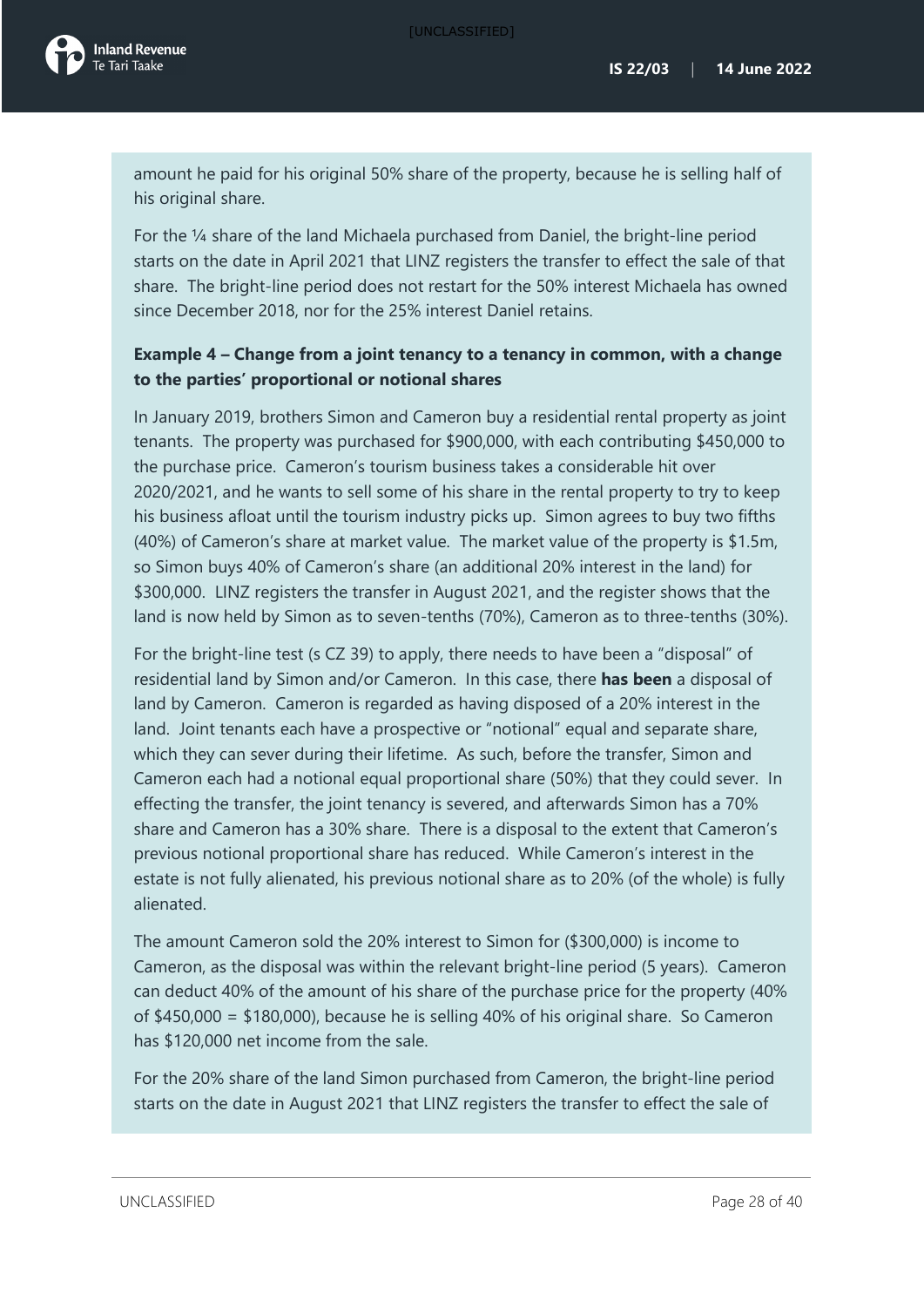

that share. The bright-line period does not restart for the (notional) 50% interest Simon has owned since January 2019, nor for the 30% interest Cameron retains.

# <span id="page-29-0"></span>Is there a "disposal" when a co-owner is added or removed?

98. Applying the conclusions reached above, if a transfer adds a new co-owner, there would be a "disposal" for the purposes of the land sale rules to the extent the share (or notional share) of the original owner(s) in the land is reduced. Similarly, if a transfer removes a co-owner, there would be a "disposal" by the departing co-owner of their share (or notional share) in the land.

## <span id="page-29-1"></span>Does the transfer reset the start date for the bright-line test?

99. The legal addition or removal of a co-owner is effected by registration of an instrument of transfer, and the general start date<sup>[51](#page-29-2)</sup> for the bright-line test is the date of registration of the instrument of transfer under the LTA. But there are specific provisions that ensure that the registration of a transfer to add or remove a co-owner will result in the bright-line clock restarting (or starting) only to the extent a particular party's interest has increased.<sup>52</sup> To the extent someone already owned the land before the addition or removal of a co-owner, the bright-line clock does not reset. These provisions came into force on 27 March 2021. Their effect is illustrated in Examples 5 and 6.

### **Example 5 – Adding a new co-owner**

Jacob and Zhuo were getting married in March 2020, and Jacob wanted to transfer his rental property (acquired in July 2018) into their joint names. He was advised that if he did this within five years of when the property was transferred to him, there would be bright-line implications. So he decides to wait until August 2023 to transfer the property to himself and Zhuo as joint tenants.

<span id="page-29-2"></span><sup>51</sup> See footnote [47](#page-24-3) on page [23.](#page-24-4) 

<span id="page-29-3"></span><sup>52</sup> Section CB 6A(5D) and s CZ 39(5D).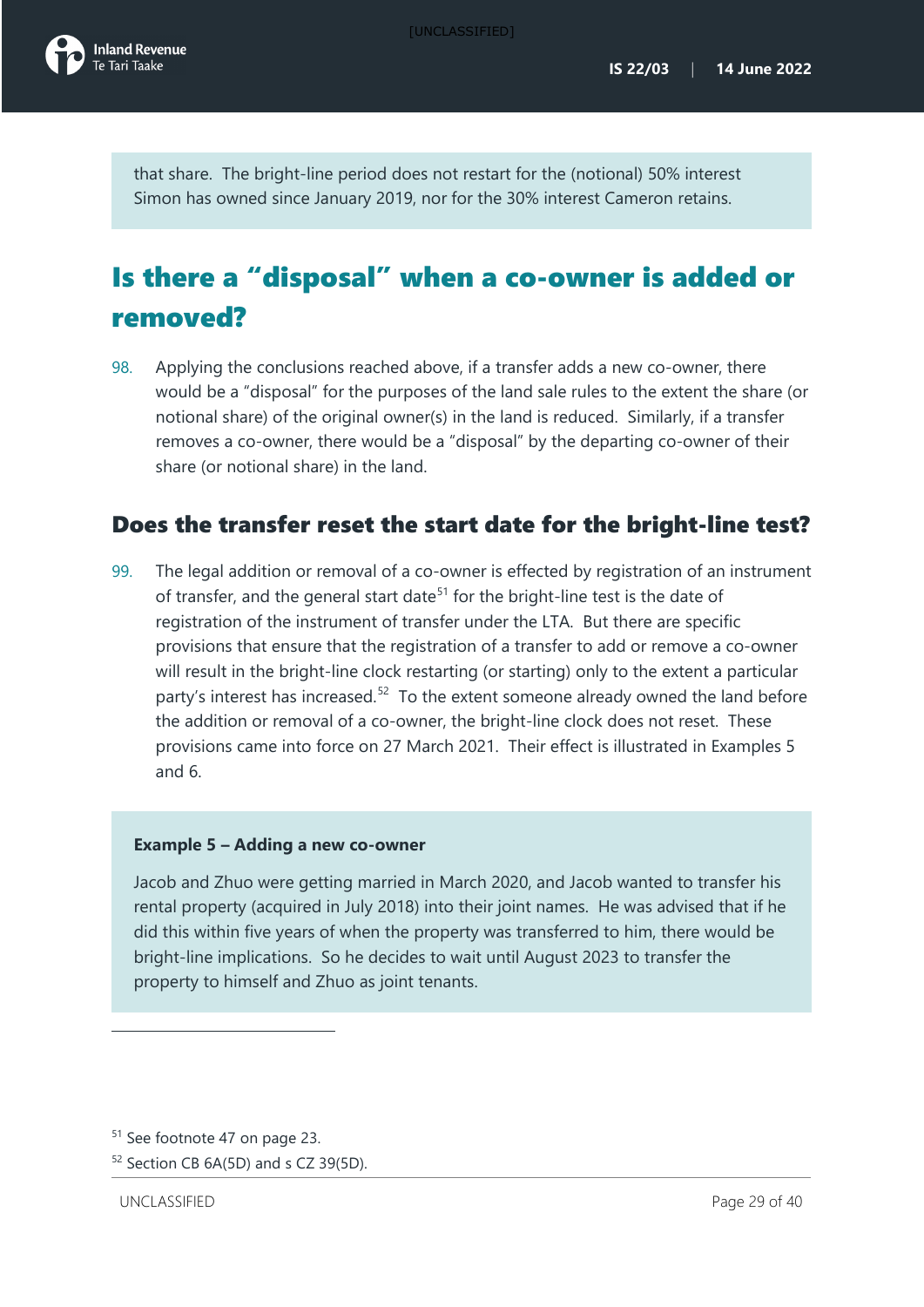

When the property is transferred from Jacob to "Jacob + Zhuo" in August 2023, there will be a disposal of land by Jacob. Jacob will be regarded as having disposed of a 50% interest in the land. Before the transfer, Jacob owns 100% of the land. After the transfer, he and Zhuo will be joint tenants, so they will each have a notional equal proportional share (50%) that they could sever during their lifetime. There will be a disposal to the extent that Jacob's previous 100% interest in the property is reduced – after the transfer he will have a notional 50% share. But if Jacob waits until after the 5 year bright-line period and none of the other land sale rules apply, the disposal will not give rise to any tax consequences for Jacob. If Jacob transfers the property into the couple's joint names within the 5-year bright-line period, Jacob will have to pay tax in respect of the notional 50% share he disposes of to Zhuo, based on the market value of the share (s GC 1) minus a deduction for 50% of the cost of the land to Jacob (ie, 50% of the original purchase and the cost of any capital improvements).

The bright-line period will start for Zhuo on the date in August 2023 that LINZ registers the transfer of the property into the parties joint names (presuming the transfer goes ahead as planned). The bright-line period will not restart for the (notional) 50% interest Jacob will continue to own after the transfer.

### **Example 6 – Removing a co-owner**

Susan, Charles and Donald bought a residential investment property in February 2018, as tenants in common as to ⅓ each. In April 2021, Donald decides he wants to sell his share to Susan and Charles, and they agree to buy out Donald's ⅓ share (buying half of it each). LINZ registered the transfer to effect the sale in May 2021.

When the property is transferred from Susan, Charles and Donald (as tenants in common as to ⅓ each) to Susan and Charles (as tenants in common as to ½ each) in January 2021, there was a disposal of land by Donald. Donald disposed of his ⅓ interest in the land. Because the disposal was outside the relevant 2-year bright-line period and none of the other land sale rules apply, there are no tax consequences for Donald. Had Donald sold his share of the property within the 2-year bright-line period, he would have had tax to pay in respect of the disposal.

For the 1/6 interest each of Susan and Charles purchased from Donald, the bright-line period starts on the date in May 2021 that LINZ registers the transfer to effect the sale and purchase of Donald's ⅓ share of the land. The bright-line period does not restart for the ⅓ interests Susan and Charles have owned since February 2018.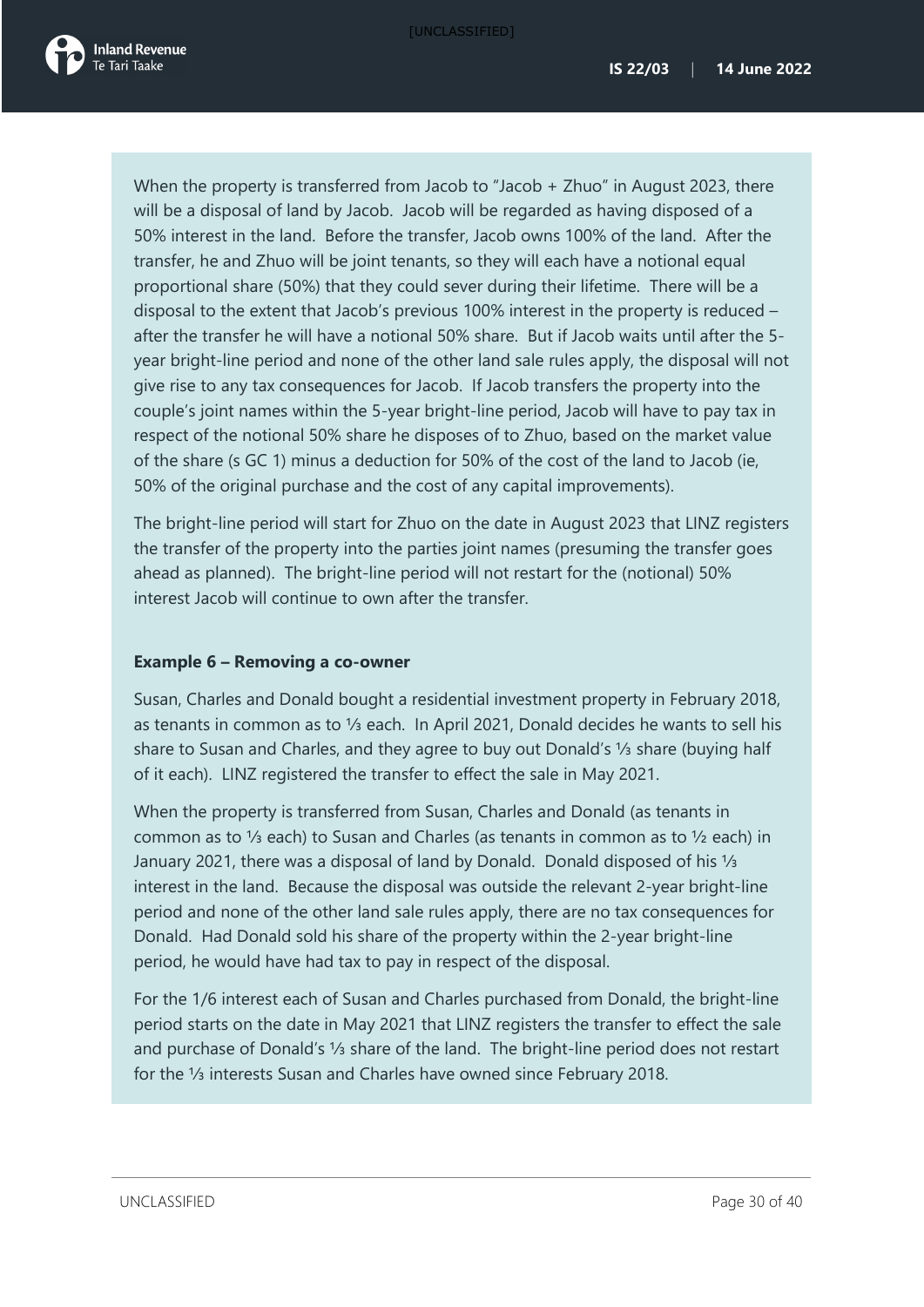# <span id="page-31-0"></span>Is there a "disposal" when land is transferred on a change of trustees of a trust?

- 100. Where land is held in a trust, the trustees are the legal owners of the land. Some or all of the trustees of the trust may change during the existence of the trust. If this happens, the legal title to the land held in the trust would be transferred from the existing trustees to the new trustees.
- 101. For example, if the trustees of a trust were "A, B and C", and "C" was to be replaced as trustee by "D", the land would be transferred from "A, B and C as trustees of the X Trust" to "A, B and D as trustees of the X Trust".
- 102. The ITA treats all the trustees of a trust as essentially a single person. This is because of the definition of "trustee" in s YA 1, which provides (relevantly) that:

| $true$ – |                                                                            |  |  |
|----------|----------------------------------------------------------------------------|--|--|
| (a)      | for a trust.—                                                              |  |  |
|          | means the trustee only in the capacity of trustee of the trust; and<br>(i) |  |  |
|          | (ii)<br>includes all trustees, for the time being, of the trust:           |  |  |
|          | [Emphasis in para (a) added]                                               |  |  |
|          |                                                                            |  |  |

- 103. Because of this definition, where land is transferred because the trustees of the trust have changed, any "disposal" would have to be a 'disposal to self'.
- 104. As noted at [\[85\]](#page-21-6), in the Commissioner's view, "disposal" in the land sale rules does not include transfers to self (in the same capacity). As such, the Commissioner does not consider that a transfer of land on a change of trustees of a trust will be a disposal for the purposes of the land sale rules.

### **Example 7 – Transfer of land when the trustees of a trust change**

A piece of land is held in The Jones Family Trust, so the title is registered in the names of the three trustees – Janice, Jeremy, and Joan. Joan does not want to continue being a trustee, so it is agreed that James will take over from her as a trustee. Once the change of trustees has been effected, a transfer is registered with LINZ, to transfer the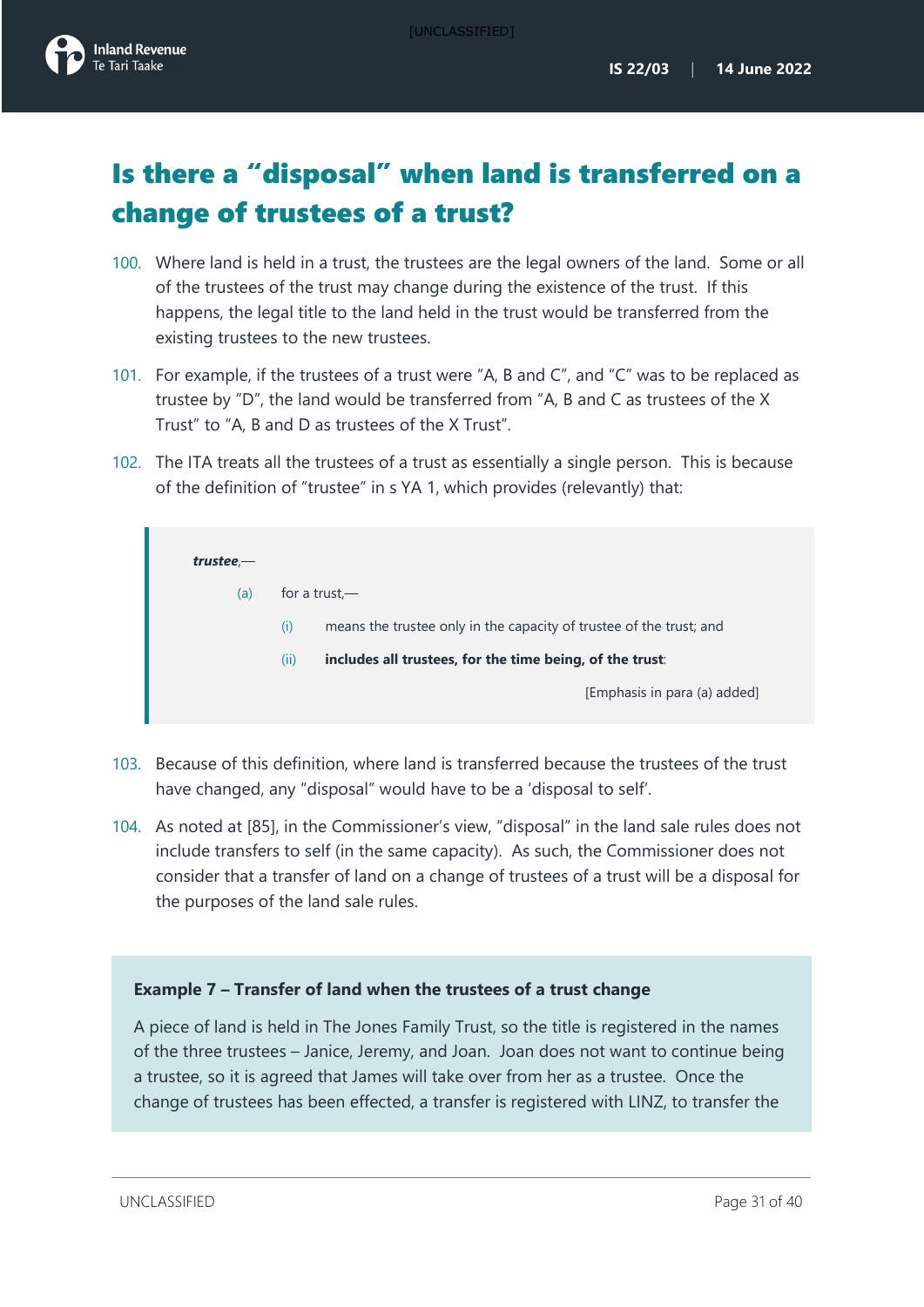title to the land from Janice, Jeremy and Joan as trustees for The Jones Family Trust to Janice, Jeremy and James as trustees for The Jones Family Trust.

The transfer is not a "disposal" of land for the purposes of the land sale rules. For tax purposes, the transfer was from the "trustee" (which includes all trustees for the time being) to the "trustee". The "trustee" has not parted with the land, and has the same interest before and after the transfer. As such, there is not a "disposal" in terms of the land sale rules.

105. The Commissioner has been asked whether there will be a disposal where land is transferred from the trustees of "Trust A" to the trustees of "Trust B", where the trustees of both trusts are the same – ie, whether that would constitute a 'disposal to self' and therefore not a disposal for the purposes of the land sale rules. The Commissioner considers this would be a "disposal". It is not a 'disposal to self', as the trustees are acting in different capacities as trustees of Trust A and trustees of Trust B (just as they are acting in different capacities in their trustee capacities and in their personal capacities). Likewise, there would be a disposal if someone transfers land from themself in their personal capacity to themself as trustee for a trust (for example, "A" disposes of property to "A as trustee for the A Family Trust"). That would not be a 'transfer to self' because of the different capacities.

## <span id="page-32-0"></span>Does the transfer reset the start date for the bright-line test?

106. There are provisions in the ITA that provide that the bright-line period does not restart on the registration of a transfer instrument to effect a change of trustees (ss CB 6A(3B) and CZ 39(6)). The bright-line start date for the trust will be the date of registration of the original transfer of the land into the trust (provided it has been held in the trust continually since then).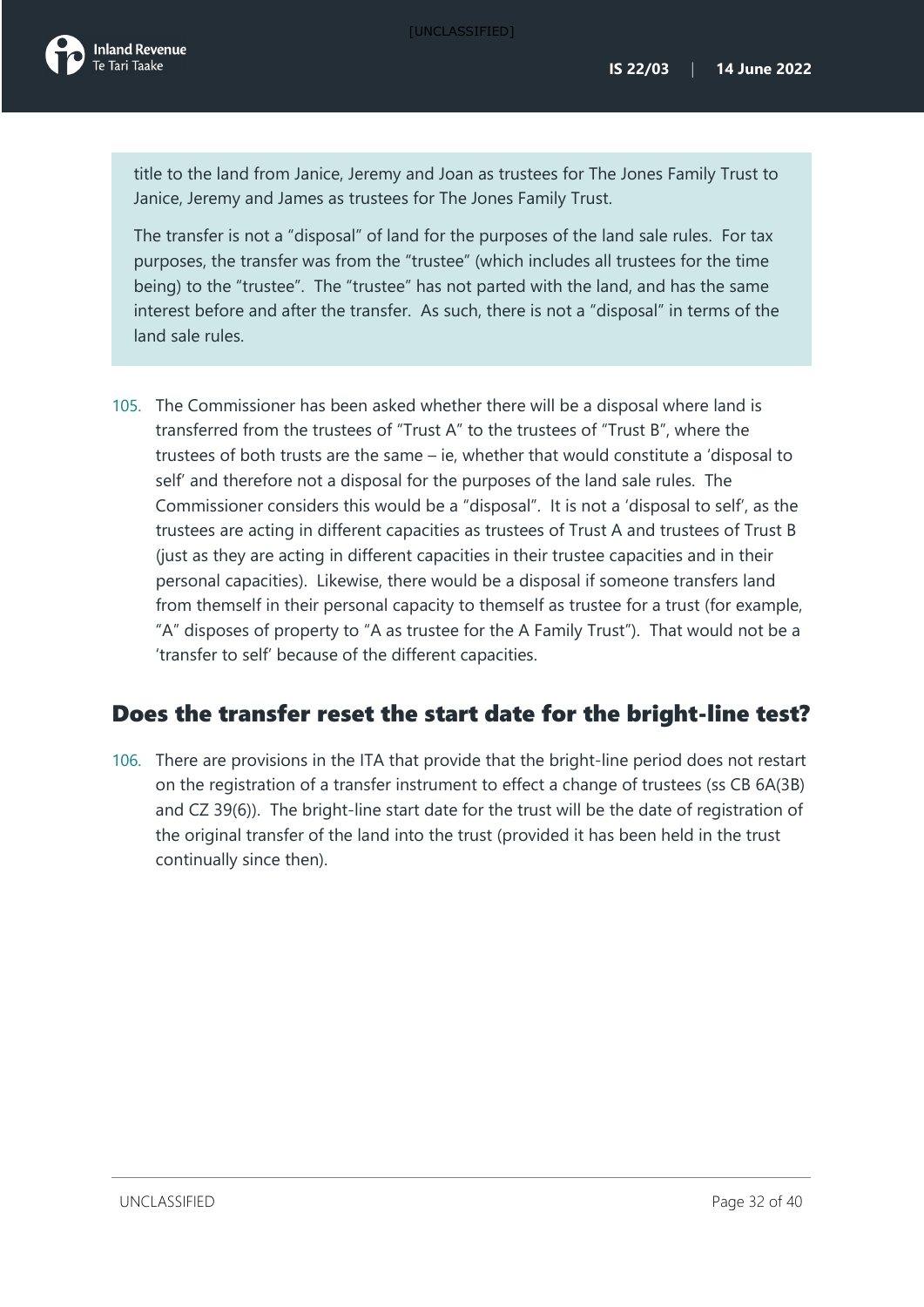

# <span id="page-33-0"></span>Appendix: Legislation

107. The conclusions in this Interpretation Statement are applicable to all the land sale rules in the ITA. The most commonly relevant provisions are ss CB 6A (the bright-line test) and CB 6 (the intention test), which are set out below along with other relevant legislative provisions.

|               |                   |                                                                                                                                                                                                                                                                                                              | CB 6A Disposal within 10 years: Bright-line test for residential land                                                                                                                                                                                                                                                                                                                           |  |
|---------------|-------------------|--------------------------------------------------------------------------------------------------------------------------------------------------------------------------------------------------------------------------------------------------------------------------------------------------------------|-------------------------------------------------------------------------------------------------------------------------------------------------------------------------------------------------------------------------------------------------------------------------------------------------------------------------------------------------------------------------------------------------|--|
|               |                   |                                                                                                                                                                                                                                                                                                              | When this section applies: relationship with subject matter                                                                                                                                                                                                                                                                                                                                     |  |
| (1A)          |                   |                                                                                                                                                                                                                                                                                                              | This section applies if none of sections CB 6 to CB 12 apply.                                                                                                                                                                                                                                                                                                                                   |  |
|               | Some definitions  |                                                                                                                                                                                                                                                                                                              |                                                                                                                                                                                                                                                                                                                                                                                                 |  |
| (1)           | In this section,- |                                                                                                                                                                                                                                                                                                              |                                                                                                                                                                                                                                                                                                                                                                                                 |  |
|               | (a)               | 10-year test land means residential land to the extent to which, using a land area<br>test, it is not new build land, and the land's bright-line disposal date is within 10<br>years of the earliest of any of the applicable dates (bright-line acquisition dates)<br>described in subsections (3) to (7C): |                                                                                                                                                                                                                                                                                                                                                                                                 |  |
|               | (b)               | 5-year test land means residential land to the extent to which, using a land area<br>test, it is new build land, and-                                                                                                                                                                                        |                                                                                                                                                                                                                                                                                                                                                                                                 |  |
|               |                   | (i)                                                                                                                                                                                                                                                                                                          | the person acquires it no later than 12 months after the land<br>becoming new build land; and                                                                                                                                                                                                                                                                                                   |  |
|               |                   | (ii)                                                                                                                                                                                                                                                                                                         | the land's bright-line disposal date is within 5 years of the earliest of any of<br>the applicable dates (bright-line acquisition dates) described in<br>subsections (3) to (7C); and                                                                                                                                                                                                           |  |
|               |                   | (iii)                                                                                                                                                                                                                                                                                                        | at the time of its disposal or at the time the instrument to transfer the land<br>to another person is registered as described in subsection (3)(a), it meets<br>the requirements of paragraph (a), (b), (d), (e), or (f) of the definition of new<br><b>build land</b> or would have met 1 of those requirements but for the<br>destruction of the relevant place by natural disaster or fire. |  |
| <i>Income</i> |                   |                                                                                                                                                                                                                                                                                                              |                                                                                                                                                                                                                                                                                                                                                                                                 |  |
| (2)           |                   |                                                                                                                                                                                                                                                                                                              | Subject to quantification under subsection (8), an amount that a person derives from<br>disposing of residential land is income of the person to the extent to which the amount is<br>for residential land that is-                                                                                                                                                                             |  |
|               | (a)               | 10-year test land:                                                                                                                                                                                                                                                                                           |                                                                                                                                                                                                                                                                                                                                                                                                 |  |
|               | (b)               |                                                                                                                                                                                                                                                                                                              | 5-year test land.                                                                                                                                                                                                                                                                                                                                                                               |  |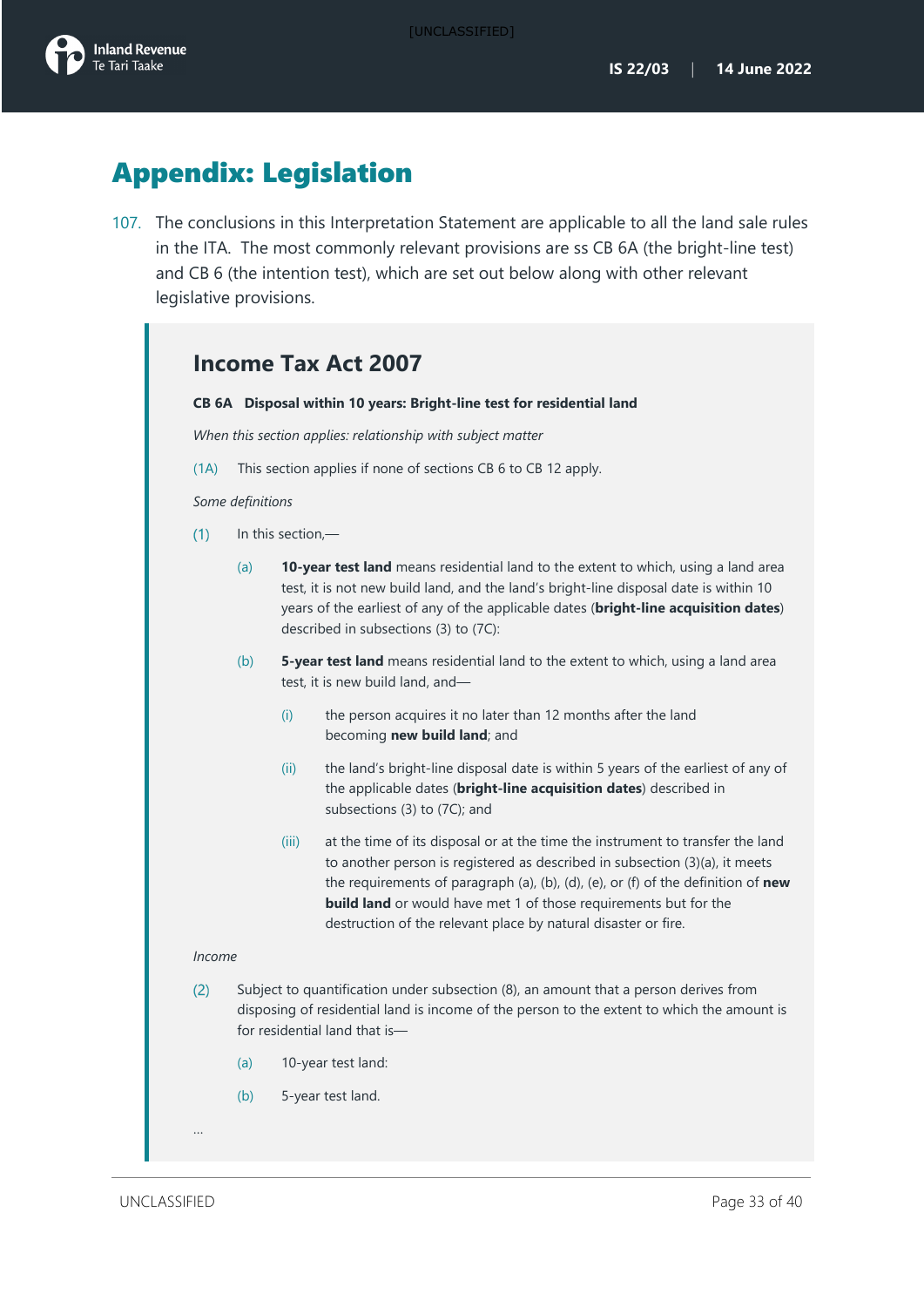#### *Change of trustees: disposal*

- (3B) For the purposes of subsection (3), and despite subsection (3)(a), in the case of a transfer of land to a trustee of a trust from a trustee of the trust, the date on which the relevant instrument was registered is treated as—
	- (a) the earliest date on which an instrument to transfer the land to a trustee of the trust was registered under the relevant law referred to in the subsection (the first date), if there has been no intervening transfer to a person who is not a trustee; or
	- (b) the first date following the intervening transfer, if there has been an intervening transfer to a person who is not a trustee.

### …

#### *Joint tenancy converted to tenancy in common*

(5B) In the case and to the extent to which the residential land is held as a tenant in common in a share equal to all joint owners, acquired subsequent to, and to the extent to which it was previously being held as a joint tenant nominally in the same share equal to the same joint owners, the bright-line acquisition date for the purposes of the definitions of 10-year test land and 5-year test land is the date the joint tenancy was acquired.

#### *Tenancy in common converted to joint tenancy*

(5C) In the case and to the extent to which the residential land is held as a joint tenant nominally in a share equal to all joint owners, acquired subsequent to, and to the extent to which it was previously being held as a tenant in common in the same share equal to the same joint owners, the bright-line acquisition date for the purposes of the definitions of 10-year test land and 5-year test land is the date the tenancy in common in equal shares was acquired.

#### *Dividing from and merging with pre-existing land*

(5D) To the extent to which land (land A) is either transferred by a person and, before transfer from them, was part of other land (pre-existing land) that a person owned, or is transferred to a person and, after transfer to them, merges with other land (also preexisting land) that the person owns, an instrument of transfer for the transfer is treated as not being for the pre-existing land.

#### …

…

#### **CB 6 Disposal: land acquired for purpose or with intention of disposal**

#### *Income*

- An amount that a person derives from disposing of land is income of the person if they  $(1)$ acquired the land—
	- (a) for 1 or more purposes that included the purpose of disposing of it:
	- (b) with 1 or more intentions that included the intention of disposing of it.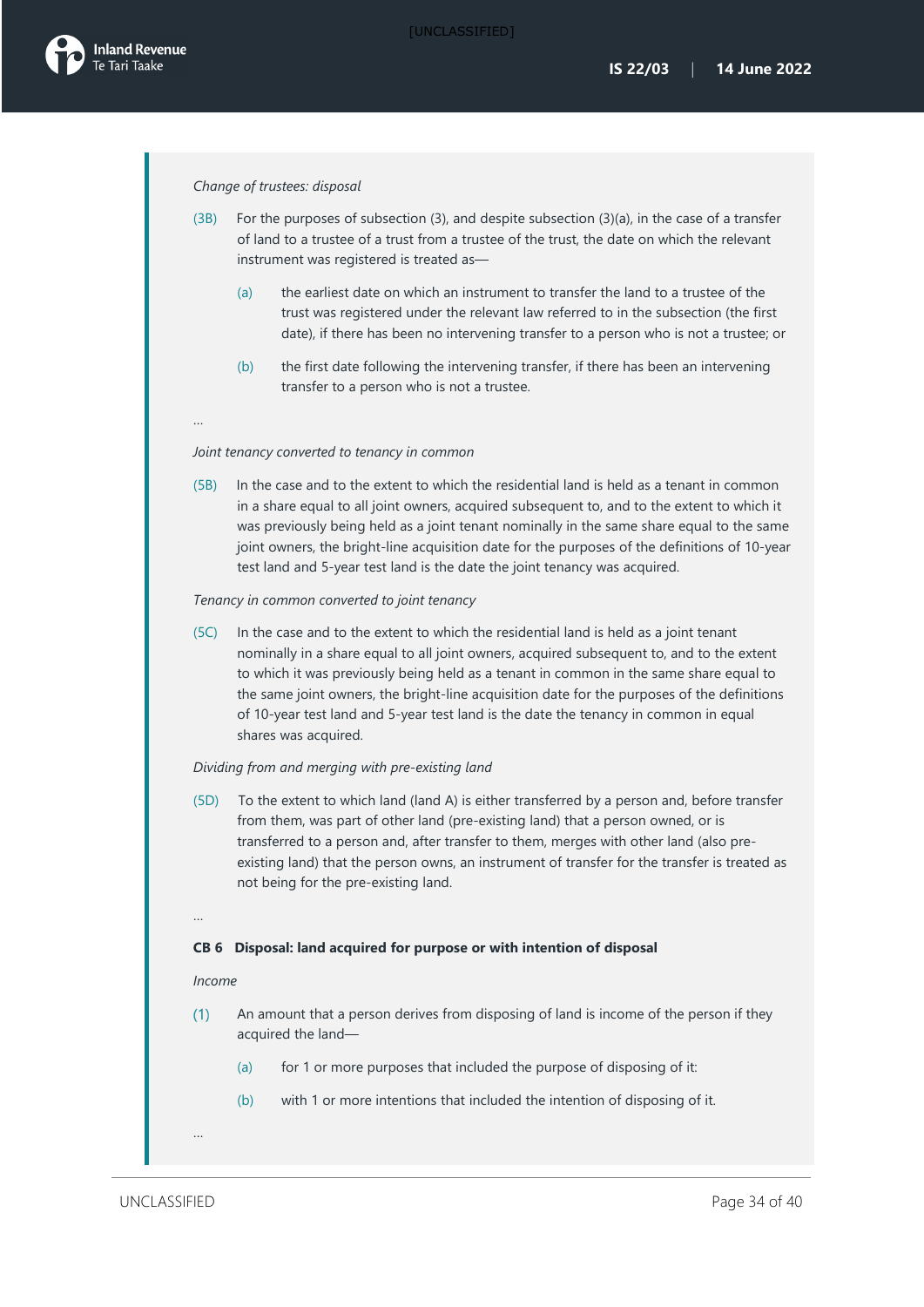#### **CB 23B Land partially disposed of or disposed of with other land**

Sections CB 6A to CB 23, CZ 39, and CZ 40 (which relate to the bright-line test for residential land) apply to an amount derived from the disposal of land if the land is-

- (a) part of the land to which the relevant section applies:
- (b) the whole of the land to which the relevant section applies:
- (c) disposed of together with other land.

#### **GC 1 Disposals of trading stock at below market value**

*When this section applies*

- $(1)$ This section applies when a person disposes of trading stock for—
	- (a) no consideration:
	- (b) an amount that is less than the market value of the trading stock at the time of disposal.

#### *Market value consideration*

The person is treated as deriving an amount equal to the market value of the trading  $(2)$ stock at the time of disposal.

### …

*…* 

#### **YA 1 Definitions**

In this Act, unless the context requires otherwise,—

# …

**amount**—

(a) includes an amount in money's worth: …

…

…

#### **dispose**,—

- (a) in sections CB 6A to CB 16, CB 18, CB 19, CB 21, CB 22, CZ 39, and subpart EL (which relate to the disposal of land), for land, includes—
	- (i) compulsory acquisition under any Act by the Crown, a local authority, or a public authority:
	- (ii) if there is a mortgage secured on the land, a disposal by or for the mortgagee as a result of the mortgagor's defaulting under the mortgage: …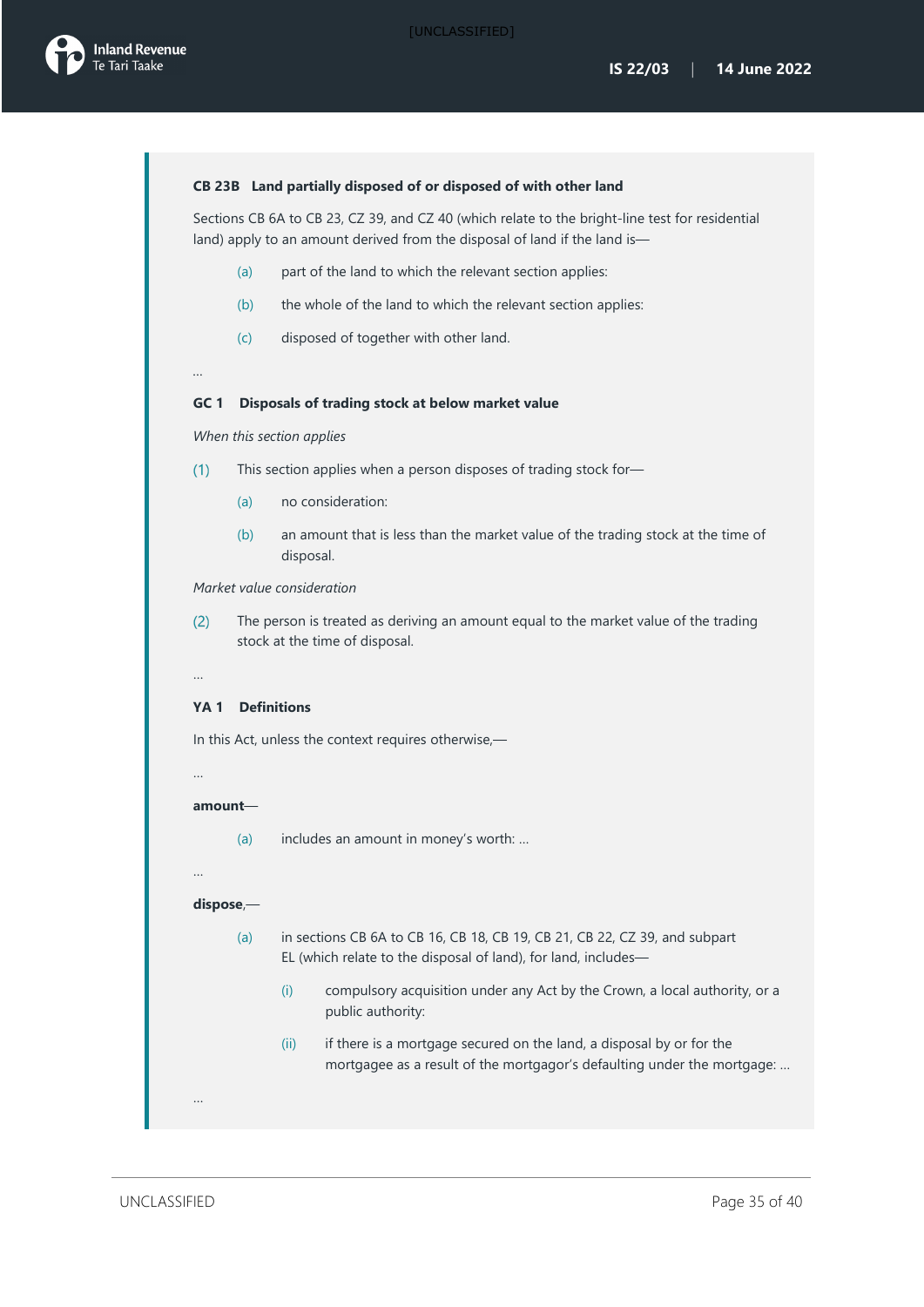

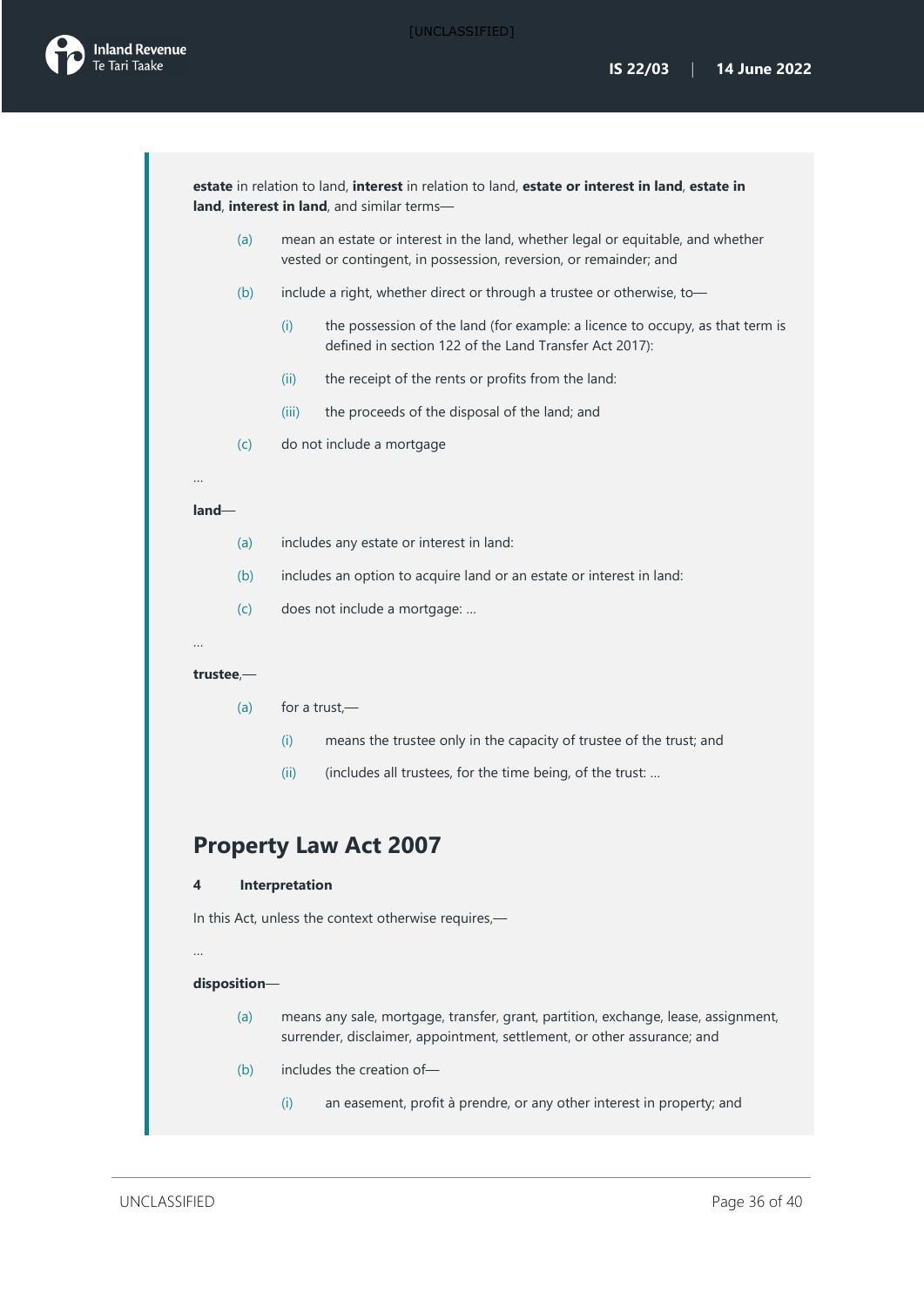

- (ii) a trust in the lifetime of the settlor or by will, and a devise, bequest, or appointment by will in respect of property; but
- (c) in subpart 6 of Part 6, has the meaning given to that term by section 345(2)

#### **8 Application**

…

- $(1)$ This Act applies to the land, other property, and instruments specified in subsection (2) to the extent that the law of New Zealand applies to the land, other property, and instruments.
- $(2)$ The land, other property, and instruments are—
	- (a) land in New Zealand:
	- (b) other property whether in or outside New Zealand:
	- (c) instruments whether—
		- (i) executed in or outside New Zealand; and
		- (ii) coming into operation before, on, or after 1 January 2008.
- $(3)$ This Act does not apply to Māori customary land within the meaning of Te Ture Whenua Maori Act 1993.
- $(4)$ If a provision of this Act is inconsistent with a provision in another enactment, the provision in the other enactment prevails.
- $(5)$ Without limiting subsection (4), this Act applies subject to the Land Transfer Act 2017.
- $(6)$ This section applies subject to any other provision of this Act or of another enactment providing otherwise.
- 

…

#### **56 Person may dispose of property to himself, herself, or itself**

- $(1)$ A person may dispose of an estate or interest in property to himself, herself, or itself, alone or jointly with some other person.
- A disposition to which subsection (1) applies is enforceable in the same manner as a  $(2)$ disposition to another person.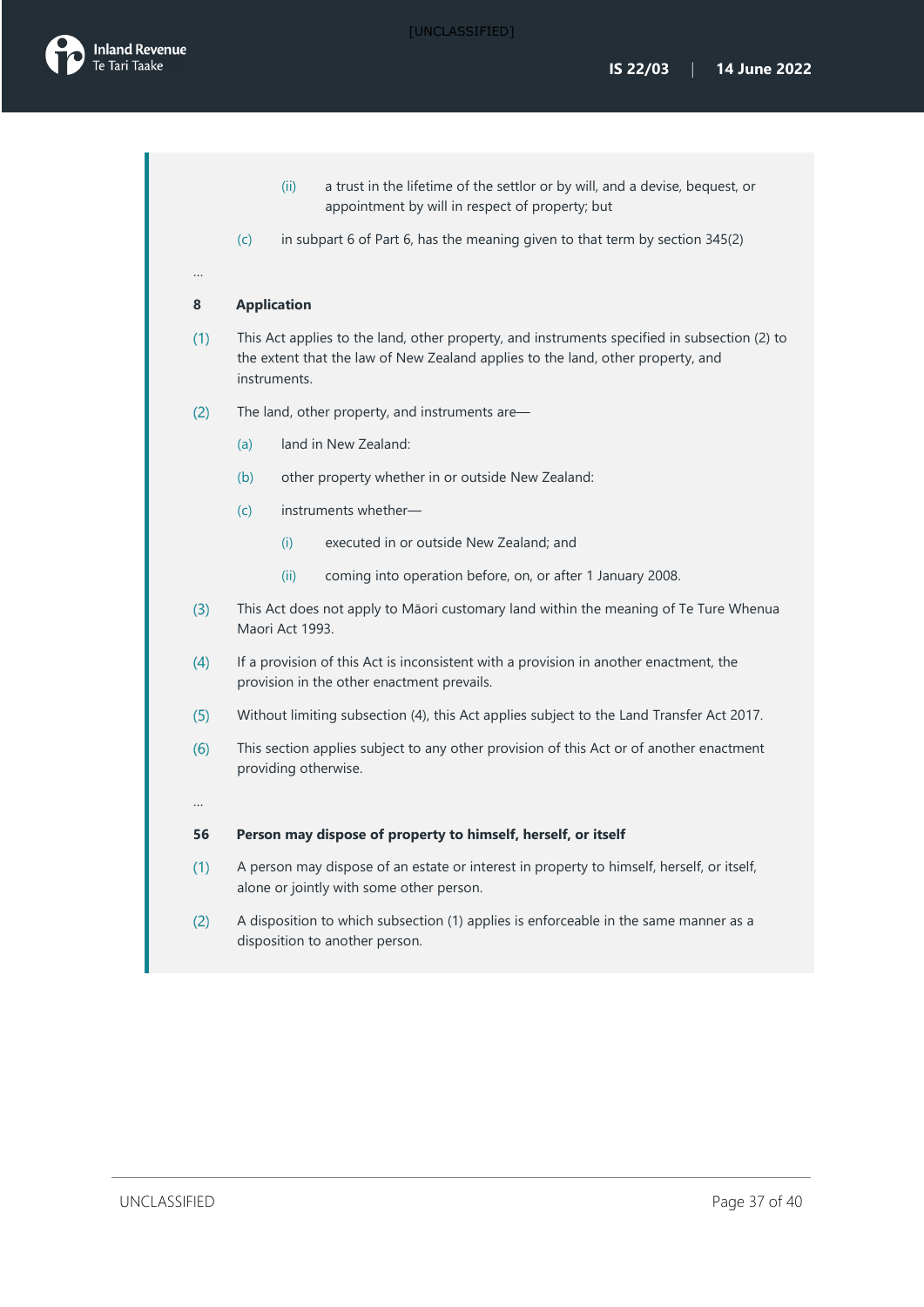

# <span id="page-38-0"></span>References

## <span id="page-38-1"></span>Case references

*Dewhurst v Conning* (FC Waitakere FAM-2006-090-002333, 4 September 2008)

*Duke of Northumberland v A-G* [1905] AC 406 (HL)

*Equity Trustees Executors & Agency Co Ltd v Commr of Probate Duties* (1976) 135 CLR 268 (HCA)

*FCT v Cooling* (1990) 90 ATC 4,472 (FCAFC)

*FCT v Wade* (1951) 84 CLR 105 (HCA)

*Griffiths v Ellis* [1958] NZLR 840 (SC)

*Henty House Pty Ltd (in vol liq) v FCT* (1953) 88 CLR 141 (HCA)

*Junior Farms Ltd v CIR* (2011) 25 NZTC ¶20-064 (HC)

*Rose v FCT* (1951) 84 CLR 118 (HCA)

*Sharkey (Inspector of Taxes) v Wernher* [1956] AC 58 (HL)

## <span id="page-38-2"></span>Legislative references

### **Income Tax Act 2007**

*Subpart CB (income from business or trade-like activities), ss CB 6A to CB 15, CB 23B, CZ 39, FC 2, GC 1, and the definitions in s YA 1 of "estate or interest in land", "dispose", "disposition of property", "land" and "trustee"*

### **Interpretation Act 1999**

*Sections 5 and 32*

### **Property Law Act 2007**

*Sections 8 and 56, and the definition of "disposition" s 4*

### **Other legislative references**

*Joint Family Homes Act 1964*

*Land and Income Assessment Act 1900, s 59(3)*

*Land and Income Tax Act 1916, s 85(c)*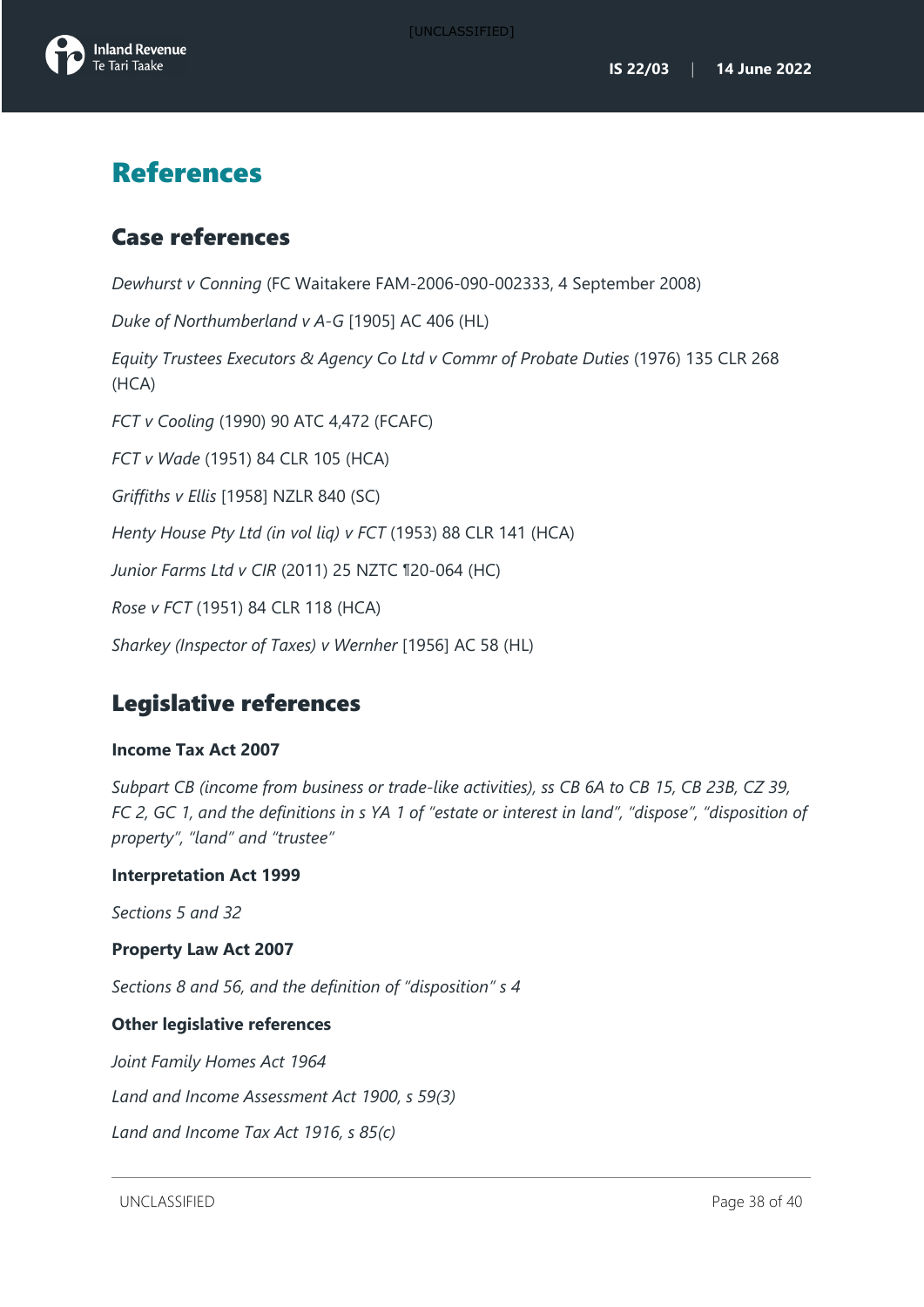

*Land and Income Tax Act 1954, s 88(1)(c) Land and Income Tax Amendment Act 1951, s 10 Land and Income Tax Amendment Act 1973 Taxation (Bright-line Test for Residential Land) Act 2015 Taxation (Annual Rates for 2017-18, Employment and Investment Income, and Remedial Matters) Act 2018 Taxation (Annual Rates for 2020-21, Feasibility Expenditure, and Remedial Matters) Act 2021*

## <span id="page-39-0"></span>Other references

Bennion, T, Brown, D, Thomas, R, and Toomey, E, *New Zealand Land Law* (2<sup>nd</sup> edition, Wellington, Brookers, 2009)

da Costa, D Mendes, "Co-ownership under Victorian land law" (1961) 3 *Melbourne University Law Review* 137 at 167

*Dictionary of New Zealand Law*, (Online ed, LexisNexis New Zealand, accessed 25 August 2021)

*Hansard* (3 July 1916) 176 NZPD 396 (discussion on the Land and Income Tax Bill)

McMorland, DW and others, *Hinde McMorland and Sim Land Law in New Zealand* (online ed, LexisNexis, accessed 25 August 2021)

Minster of Revenue (Hon Todd McClay), *[Taxation \(Bright-line Test for Residential Land\) Bill:](https://taxpolicy.ird.govt.nz/publications/2015/2015-commentary-bltrl) Commentary on the Bill* (Wellington, Inland Revenue, 2015)

*Oxford English Dictionary*, (Online ed, Oxford University Press, accessed 25 August 2021)

QB [17/09](https://www.taxtechnical.ird.govt.nz/en/questions-we-ve-been-asked/2017/qb1709-qb-1709-is-there-a-full-or-partial-disposal-when-an-asset-is-contributed-to-a-partnership-as-) *Is there a full or partial disposal when an asset is contributed to a partnership as a capital contribution?* (Inland Revenue)

Taxation Review Committee (chaired by LN Ross), *Taxation in New Zealand: Report of the Taxation Review Committee* (Wellington, New Zealand Government, October 1967)

# <span id="page-39-1"></span>About this document

Interpretation Statements are issued by the Tax Counsel Office. They set out the Commissioner's views and guidance on how New Zealand's tax laws apply. They may address specific situations we have been asked to provide guidance on, or they may be about how legislative provisions apply more generally. While they set out the Commissioner's considered views, Interpretation Statements are not binding on the